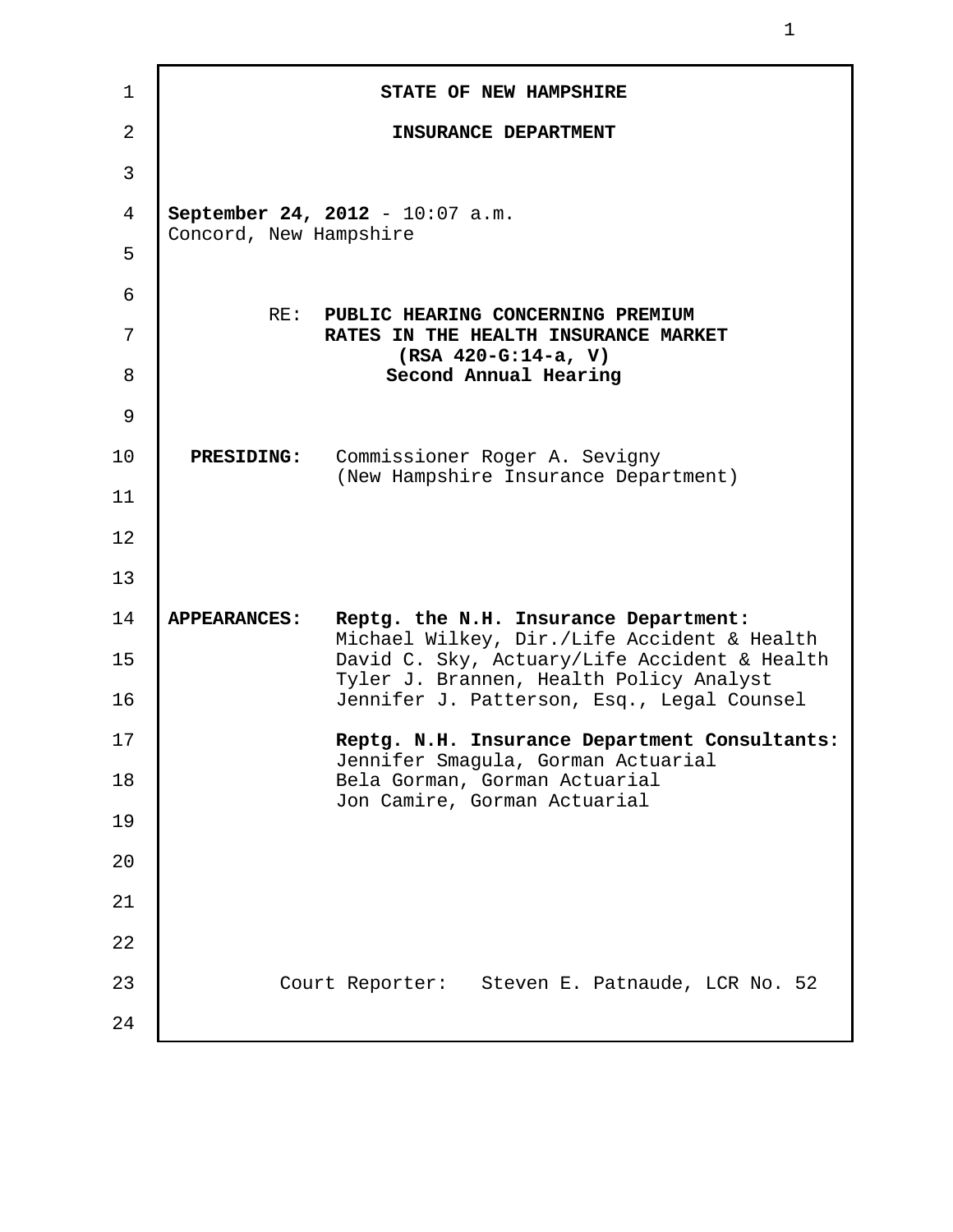| $\mathbf 1$    |                                                     |                  |
|----------------|-----------------------------------------------------|------------------|
| $\overline{2}$ | INDEX                                               |                  |
| 3              |                                                     | PAGE NO.         |
| $\overline{4}$ | STATEMENTS FROM HEALTH CARRIER PARTICIPANTS BY:     |                  |
| 5              | Lisa Guertin (Anthem Blue Cross & Blue Shield)      | 6                |
| 6              | Bill Graham (Harvard Pilgrim Health Care)           | 24               |
| 7              | Peter Horman (Harvard Pilgrim Health Care)          | 37               |
| 8              | Peter Lopatka (MVP Health Care)                     | 43               |
| 9              | Patrick Gillespie (Cigna HealthCare)                | 51               |
| 10             | Trey Swacker (Cigna HealthCare)                     | 52               |
| 11             | Michael Degnan (New Hampshire Health Plan)          | 67               |
| 12             |                                                     |                  |
| 13             | STATEMENTS FROM PROVIDERS BY:                       |                  |
| 14             | Dr. John Butterly                                   | 75               |
| 15             |                                                     |                  |
| 16             | QUESTIONS BY:                                       |                  |
| 17             | Cmsr. Sevigny<br>Mr. Brannen 19, 37, 42, 48, 61, 84 | 18               |
| 18             | Ms. Smagula<br>Mr. Wilkey                           | 20, 65<br>22, 64 |
| 19             | Mr. Camire                                          | 39, 73<br>47, 50 |
| 20             | Ms. Patterson<br>Ms. Gorman                         | 49<br>74         |
| 21             | Mr. Sky                                             |                  |
| 22             |                                                     |                  |
| 23             |                                                     |                  |
| 24             |                                                     |                  |
|                |                                                     |                  |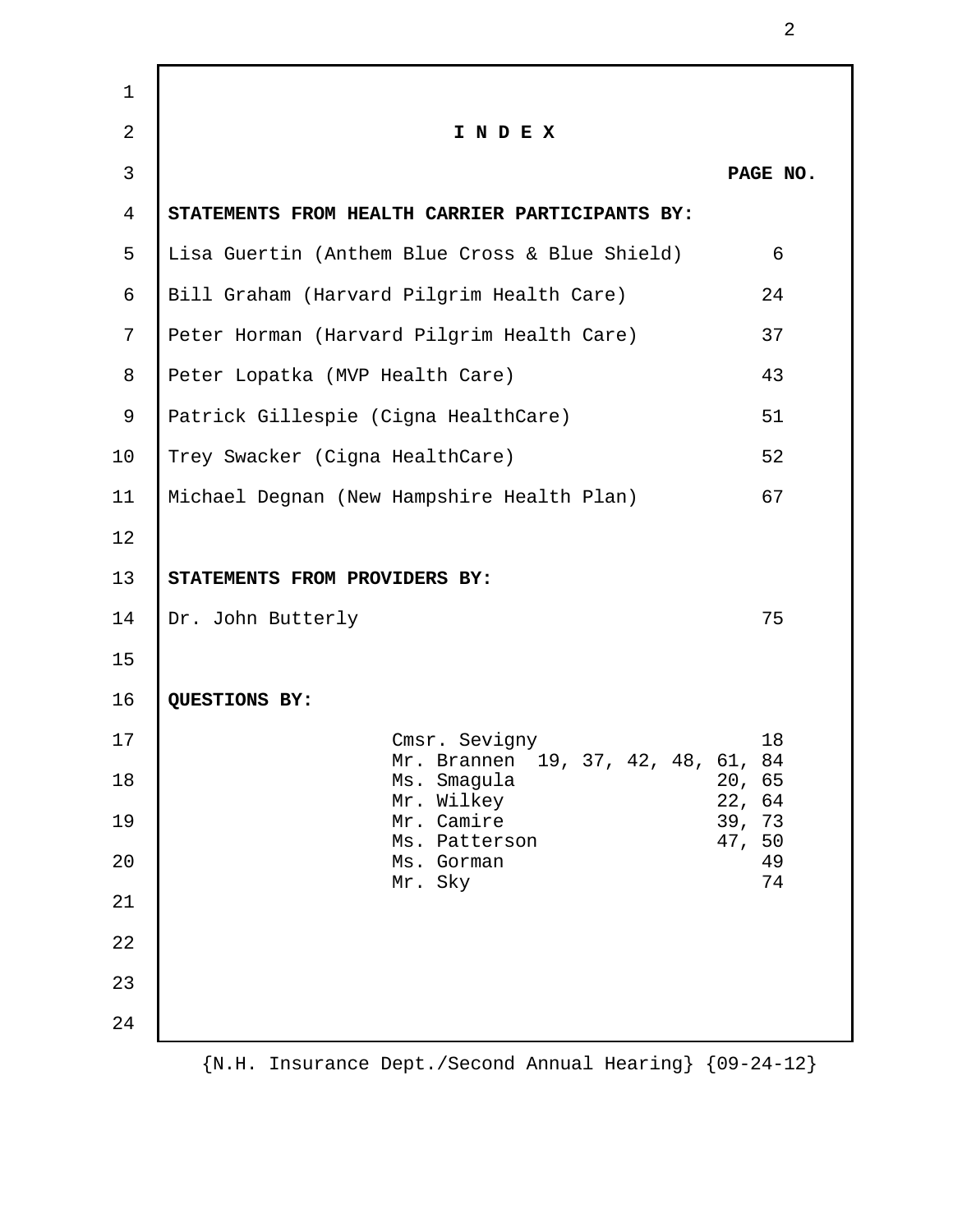| 1  | PROCEEDING                                                      |  |
|----|-----------------------------------------------------------------|--|
| 2  | CMSR. SEVIGNY: Good morning, everyone.                          |  |
| 3  | I don't know if it's on. Somebody said it was on.               |  |
| 4  | (Referring to the microphone.)                                  |  |
| 5  | CMSR. SEVIGNY: Now it's on. Thank you.                          |  |
| 6  | My name is Roger Sevigny. I'm the Commissioner of               |  |
| 7  | Insurance for the State of New Hampshire. I want to             |  |
| 8  | welcome you all to this public hearing concerning premium       |  |
| 9  | rates in the health insurance market in New Hampshire.          |  |
| 10 | It's the second annual public hearing that we have on this      |  |
| 11 | issue.                                                          |  |
| 12 | I'm going to start by introducing the                           |  |
| 13 | Insurance Department participants this morning. Tyler           |  |
| 14 | Brannen, who is our Health Policy Analyst; David Sky, who       |  |
| 15 | is our Life, Accident, and Health Actuary; Jen Patterson,       |  |
| 16 | who is our Life, Accident and Health Legal Counsel; and         |  |
| 17 | Michael Wilkey, who is our Life, Accident and Health            |  |
| 18 | Director.                                                       |  |
| 19 | Joining us this morning are the                                 |  |
| 20 | consultants on the issue of rates in the health insurance       |  |
| 21 | Jen Smagula, from Gorman Actuarial; Bela Gorman<br>market.      |  |
| 22 | from Gorman Actuarial; and Don Gorman from Gorman               |  |
| 23 | Actuarial.                                                      |  |
| 24 | MS. O'LAUGHLIN: I'd correct that.                               |  |
|    | $\{N.H. Insurance Dept./Second Annual Hearing\}$ $\{09-24-12\}$ |  |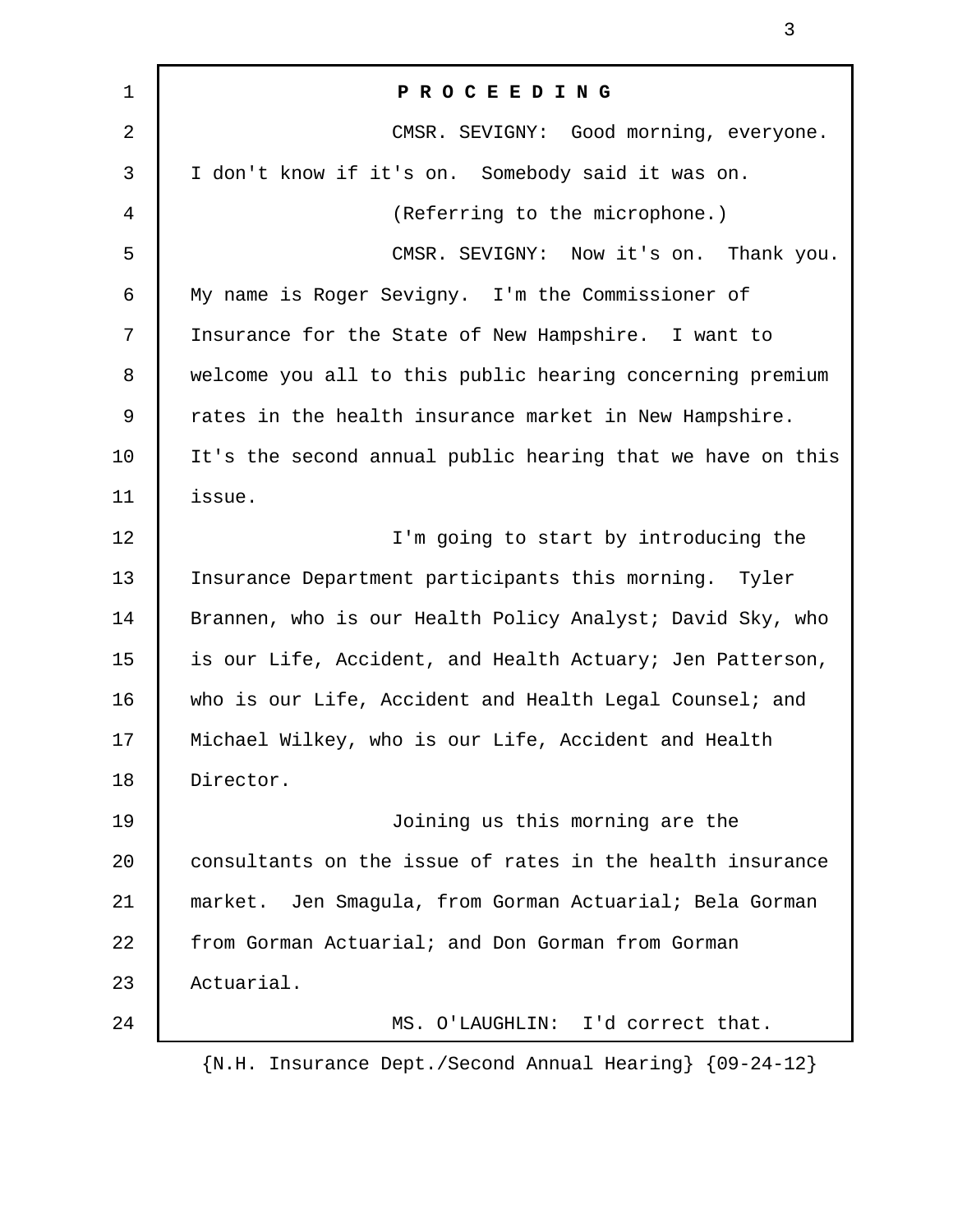1 | CMSR. SEVIGNY: Pardon me? 2 MS. O'LAUGHLIN: Oh. We have to correct  $3$  that. 4 CMSR. SEVIGNY: You have to correct 5 that. Okay. 6 MS. O'LAUGHLIN: Yes. Don Gorman -- 7 CMSR. SEVIGNY: Sorry, there's a 8 correction. 9 MS. O'LAUGHLIN: Yes. 10 | CMSR. SEVIGNY: Oh. Jon Camire for 11 Donald Gorman. Thank you for the correction to the 12 record. 13 MS. O'LAUGHLIN: You're welcome. 14 CMSR. SEVIGNY: Thank you. Thanks, Deb. 15 The health carrier participants this morning are going to 16 | be Anthem Health Plans of New Hampshire, Harvard Pilgrim 17 Health Care, MVP Health Insurance Company of New 18 Hampshire, and Cigna HealthCare of New Hampshire. And, as 19 | far as provider representatives, we have, from Dartmouth 20 Hitchcock Medical Center, Dr. John Buttery. 21 MR. BRANNEN: We also have the New 22 Hampshire Health Plan joining us. 23 CMSR. SEVIGNY: And, New Hampshire 24 Health Plan is going to be joining us this morning as {N.H. Insurance Dept./Second Annual Hearing} {09-24-12}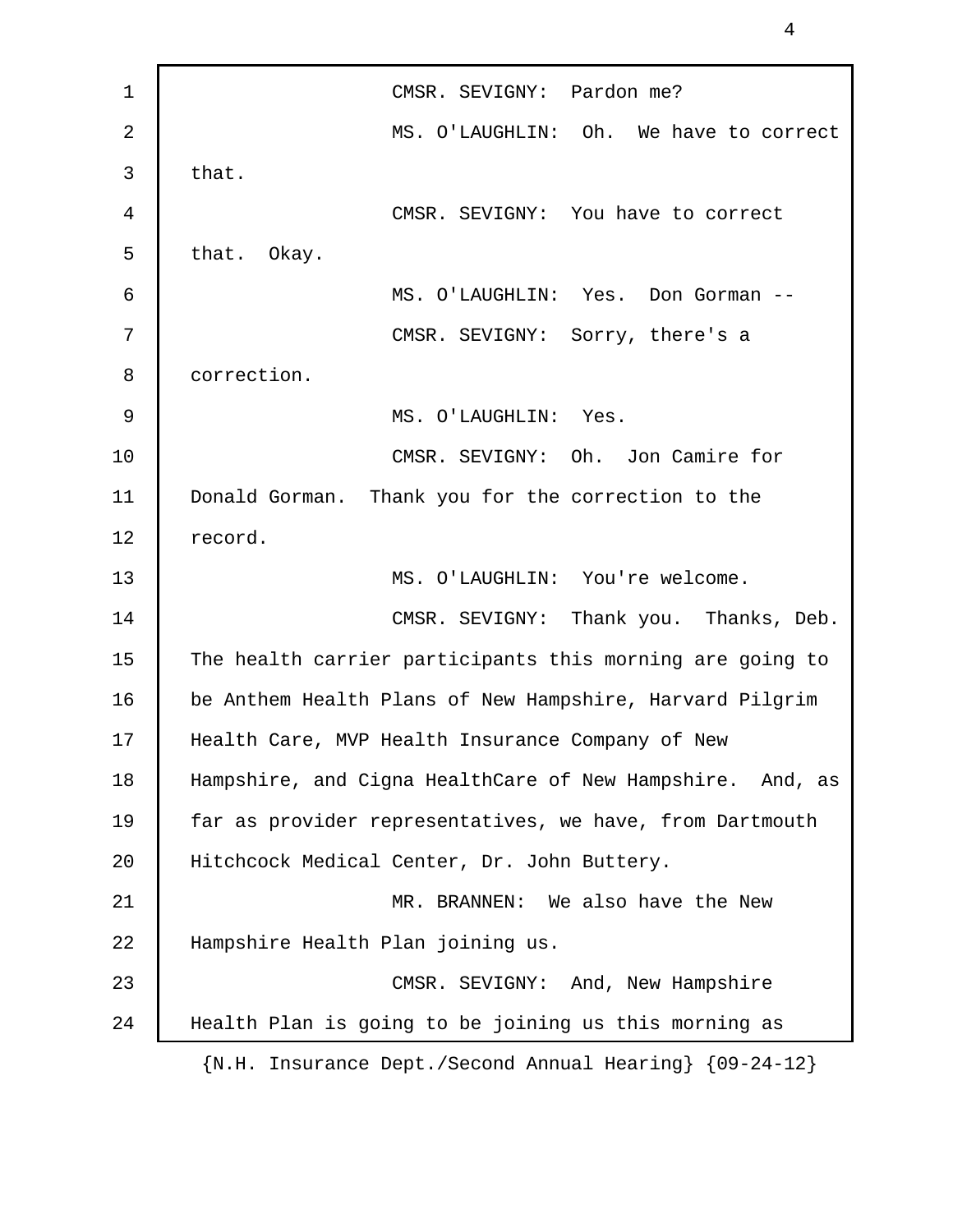1 well. 2 New Hampshire 2010 law Chapter 240, 3 Senate Bill 392 requires that I hold a public hearing 4 concerning premium rates in the health insurance market 5 and the factors, including health care costs and cost 6 trends that have contributed to rate increases during the 7 | prior year. Further, it requires that I prepare an annual 8 report to provide information which identifies and 9 quantifies health care spending trends and the underlying 10 factors that contributed to increases in health insurance 11 premiums. 12 | Assisting the Department with this task 13 are folks from Gorman Actuarial. And, this morning we're 14 going to begin with testimony from New Hampshire's major 15 health carriers, followed by Dartmouth Hitchcock and New 16 | Hampshire voices. 17 There is a sign-up sheet. And, if you'd 18 like to present testimony or make comments or ask 19 questions, I'd appreciate your signing up on the sheet. 20 And, Deb has already provided me with that. But, if there 21 are any additional, I'll invite you to come up and you can 22  $\vert$  sign in to the sheet -- you can sign the sheet as well. 23 With that, we're going to start with the 24 testimony. And, I'm going to invite in the order that I {N.H. Insurance Dept./Second Annual Hearing} {09-24-12}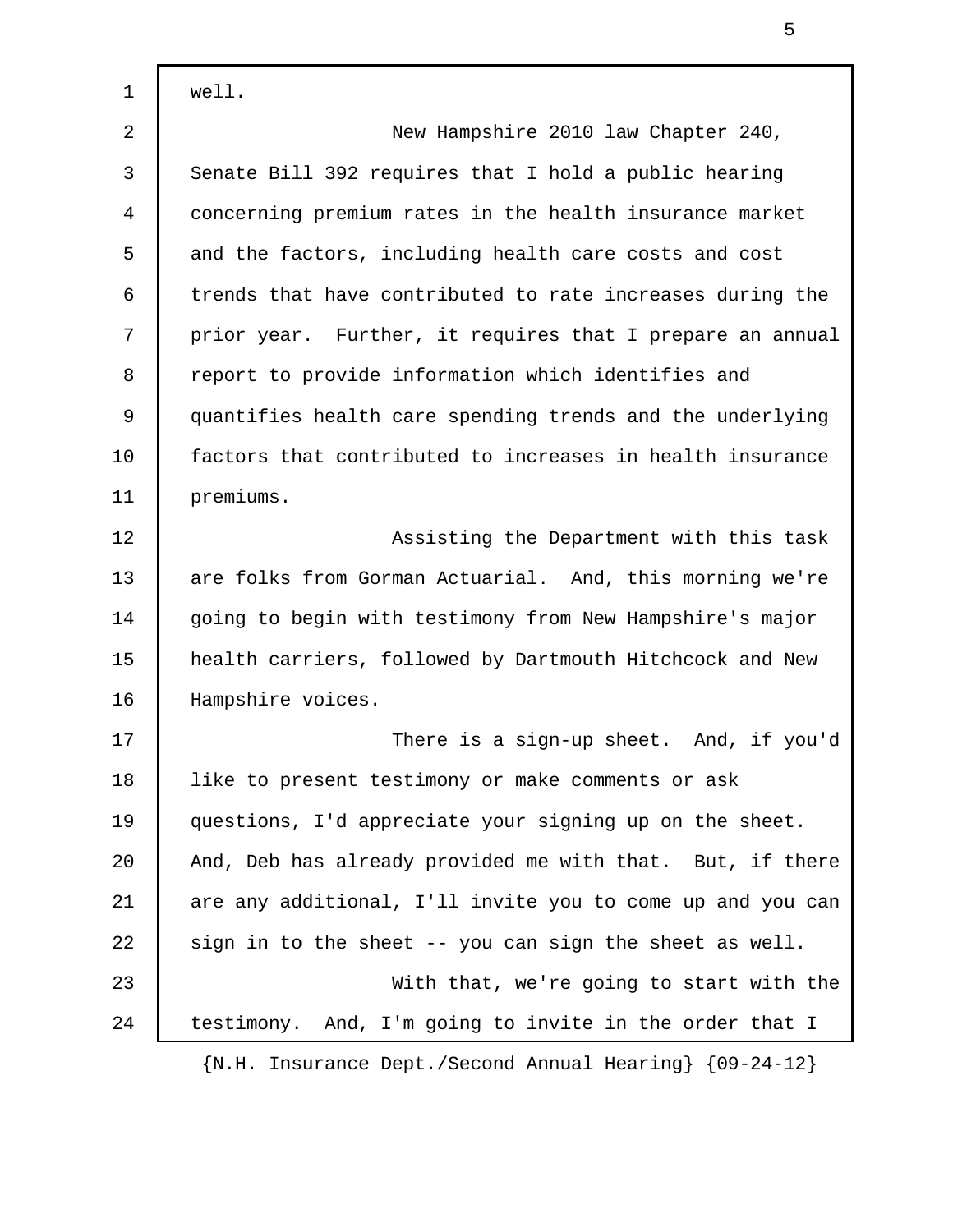1 just mentioned, the first participants in testimony this 2 morning, starting with Anthem Health Plans of New 3 Hampshire. 4 MR. BRANNEN: And, for the folks that 5 are listening remotely on the phone system, please just 6 put your phone on mute so that we don't hear any noise 7 from your end. Thanks. 8 MS. GUERTIN: Good morning. My name is 9 Lisa Guertin. And, I am the president of Anthem Blue 10 Cross and Blue Shield in New Hampshire. Thank you very 11 much for the opportunity to share information with you 12 | today. 13 The Department posed six specific 14 questions for this year, which I will answer directly. 15 | But, before I do, we thought it might be helpful to 16 provide some high level information, as we did last year, 17 as context for the specific answers that will follow. 18 **And, I'll start with something very** 19 basic, that I recognize most of you know, and that is that 20 insurance premium is comprised of expense associated with 21 health care services received by our members, or claim 22 costs, and expense associated with the health insurer's 23 administrative services and margin. So, that includes 24 | costs associated with care management, processing claims, {N.H. Insurance Dept./Second Annual Hearing} {09-24-12}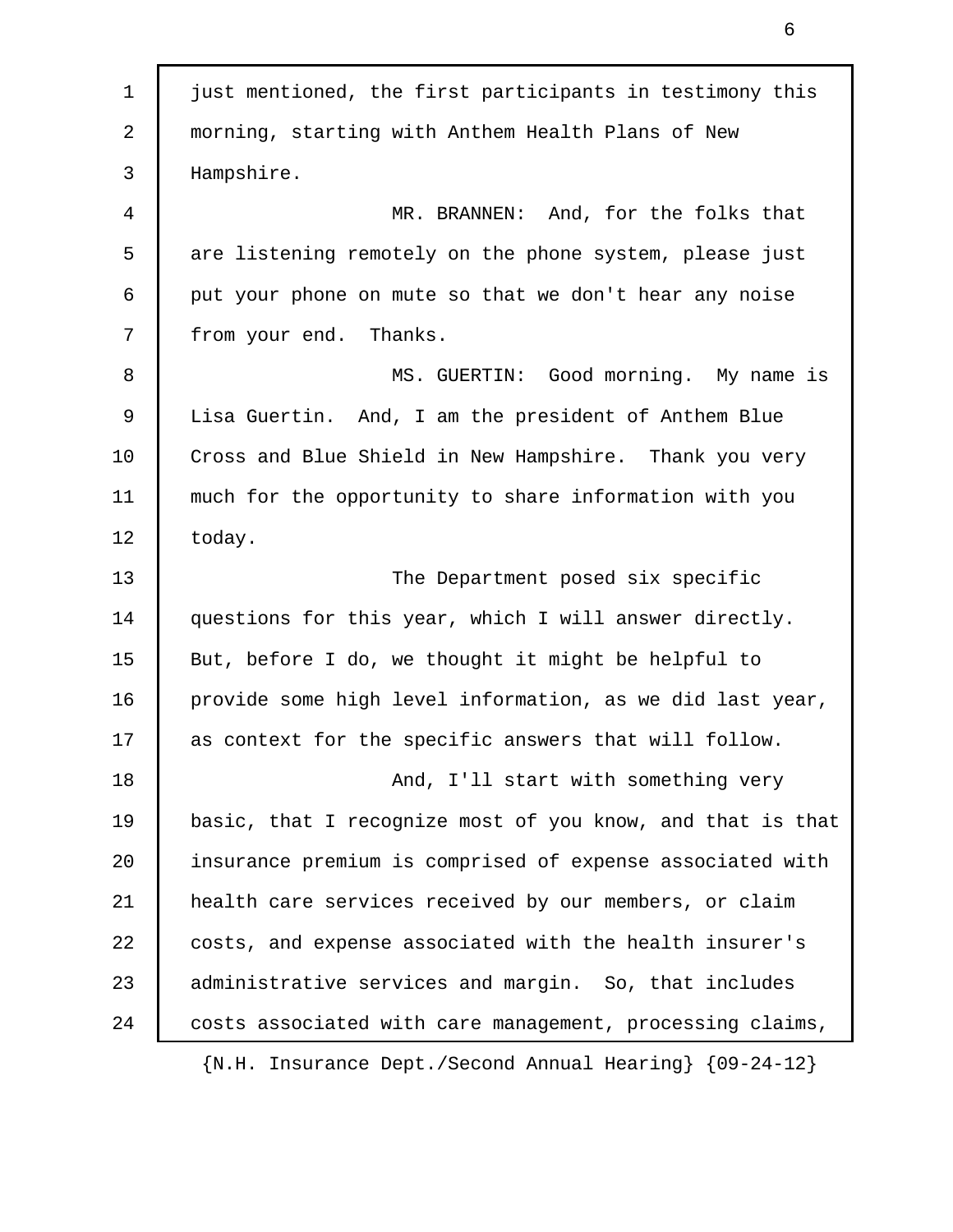1 enrollment, customer service, building and maintaining a 2 network, as well as taxes and assessments, or 3 administrative costs.

 4 During the period of analysis for this 5 hearing, which was 2010 into 2011, for Small Group we 6 filed rates intended to support 81.5 percent of premium 7 going toward claims; 3.9 percent as margin, which as 8 you'll see is important, because rates are set using a 9 forecast of expected claims for more than 12 months into 10 the future, which can and does vary. So, this margin is 11 used on claim expense when claims come in higher than 12 forecast, and is retained as profit if they don't. In our 13 filing, we assumed 9.8 percent would go toward 14 administrative costs; and 4.8 percent would be a 15 pass-through of known assessments and taxes, including 16 federal tax.

17 You may recall from our testimony last 18 year that, in both 2009 and 2010, claims took more than 19 | anticipated in our filing. In contrast, in 2011, claims 20 took slightly less than we assumed they would. So, that 21 gets us to our first question from the Department, which 22 is "What did we assume about unit cost, utilization and 23 mix in our 2011 premium development?" And, overall, our 24 filing for 2011 assumed that all elements of our premium

{N.H. Insurance Dept./Second Annual Hearing} {09-24-12}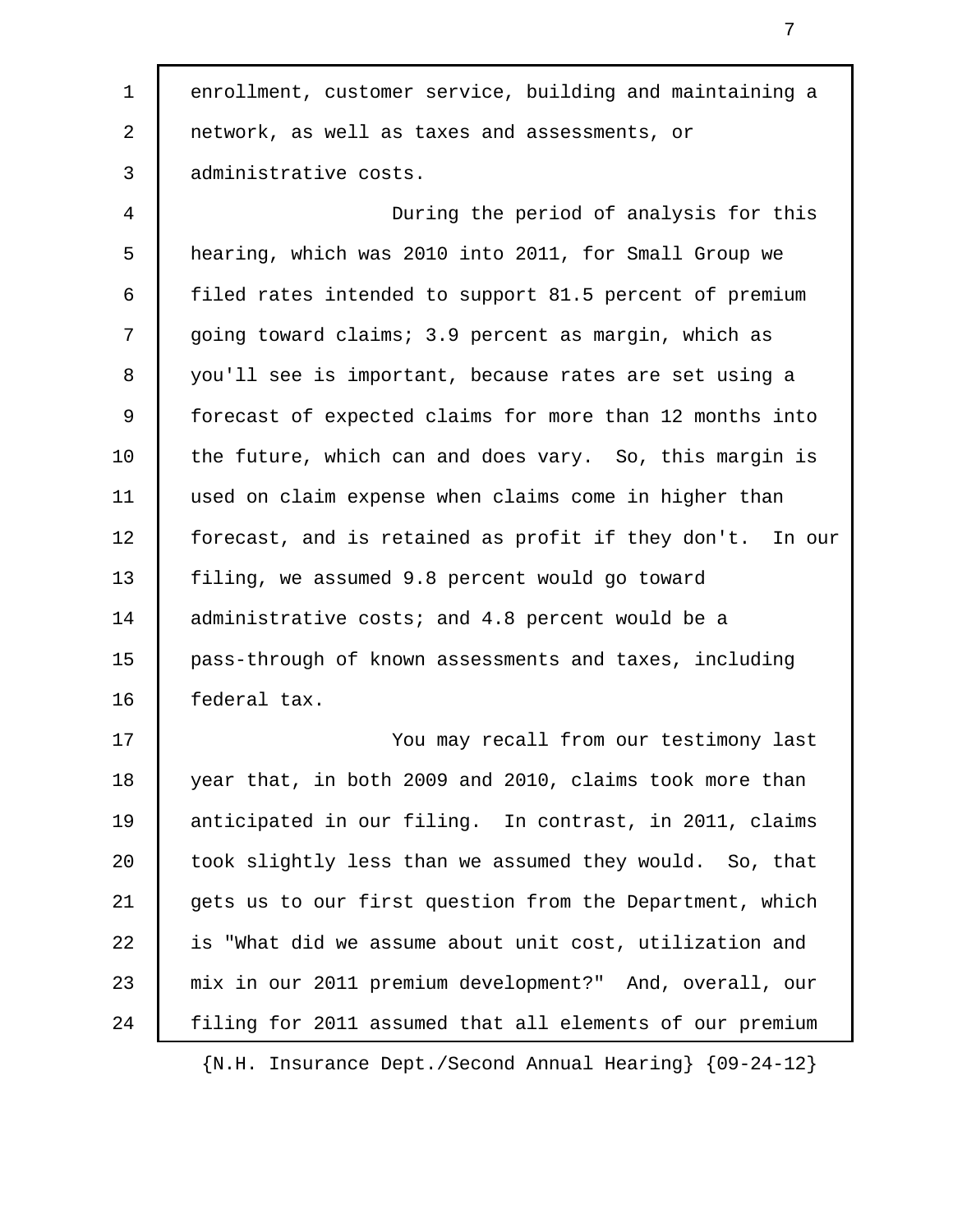1 development would perform close to their long term average 2 | increases. 3 So, specifically, for utilization, which 4 is the amount of care people are receiving, and mix, which 5 is the assortment of simple and complex services that they 6 get, we assumed when we filed that increases would be 7 Tright at their long term averages. 8 **8** For unit cost, which is the amount we 9 pay a hospital or doctor for a particular service, we 10 expected that the price inflation for each outpatient and 11 professional service would be slightly more than the 12 historical average. We also assumed we would see a higher 13 Rx prescription trend in 2011 than in 2010. 14 So, Question 2 asks us "What actually 15 happened?" And, as reported in the Segal Health Plan Cost 16 Trend Survey, across the industry as a whole, actual trend 17 Trates for 2010 were the lowest recorded in more than ten 18 years, and there was a significant spread between actual 19 and projected trends. That industry phenomenon affected 20 us, too. And, unlike in 2009 and 2010, claims took less 21 than expected when we filed our rates. So, I'll break 22 that down just a little bit for you. 23 **For institutional services, that's** 24 hospitals and other facility-based services, utilization {N.H. Insurance Dept./Second Annual Hearing} {09-24-12}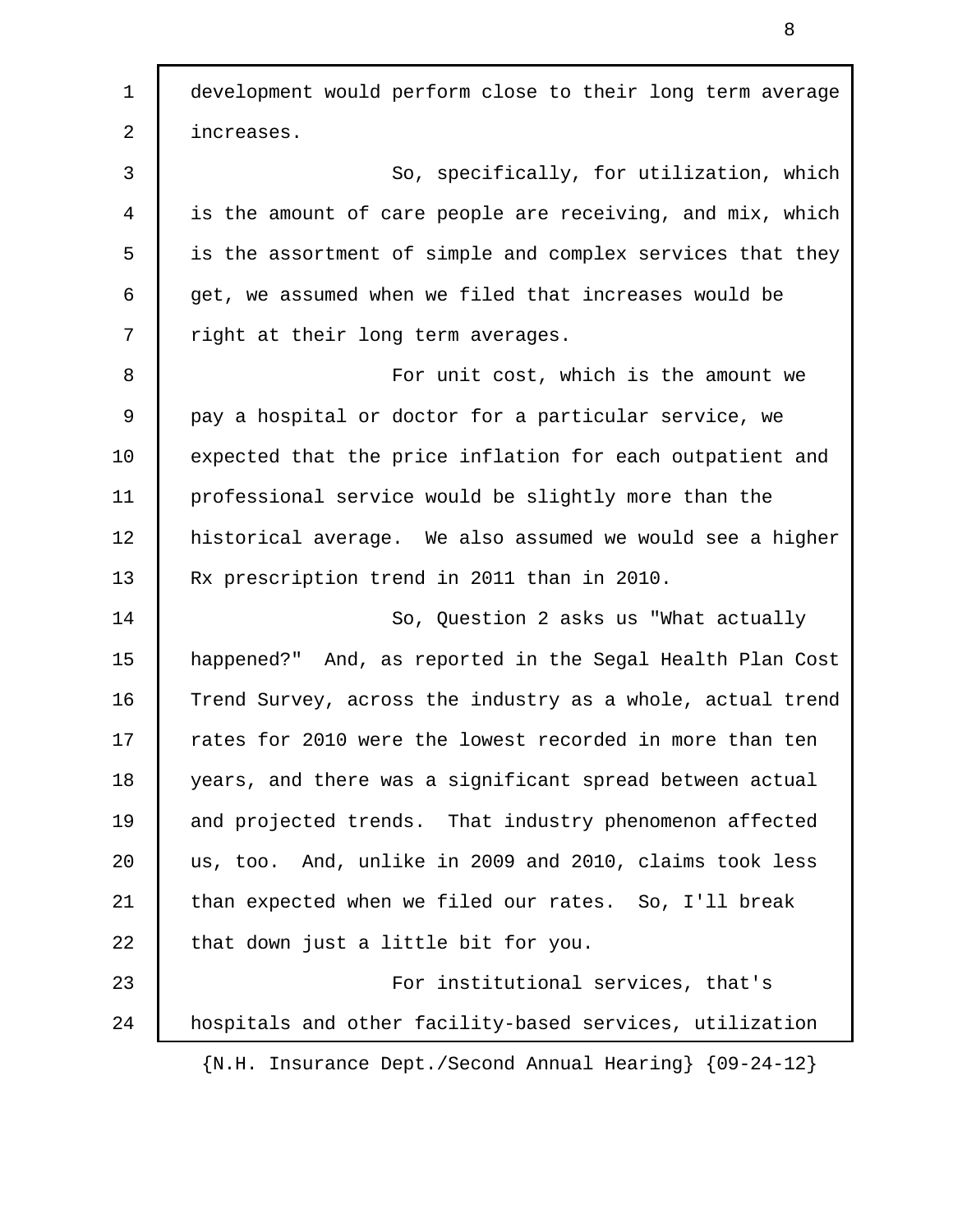1 and mix were right on our premium development 2 expectations. Our unit cost for institutional services 3 was more favorable, i.e., came in lower, than 4 expectations. 5 For outpatient and professional 6 services, unit cost and utilization were both favorable to 7 expectations. And, Rx trend was slightly higher than we 8 assumed it would be when we made our filing. 9 We believe that lower utilization 10 | occurred for a variety of reasons, some of which I'll 11 | address when I talk about our innovation in products and 12 | services. But, beyond those things, macro factors, such 13 as the weak economy, and, here in New Hampshire, even the 14 extreme weather in January and February of 2011 served to 15 dampen utilization. And, while this does help to moderate 16 the premium cost increases our customers see year over 17 year, there's certainly some concern about whether people 18 are foregoing necessary services that could increase the 19 frequency of more complex medical care down the road. 20 By category, the services with decreases 21 in utilization year over year included outpatient lab, ER 22 Services, radiology, and preventive services, just to 23 | highlight a few. In contrast, some categories had 24 increases in utilization, including, for us, inpatient {N.H. Insurance Dept./Second Annual Hearing} {09-24-12}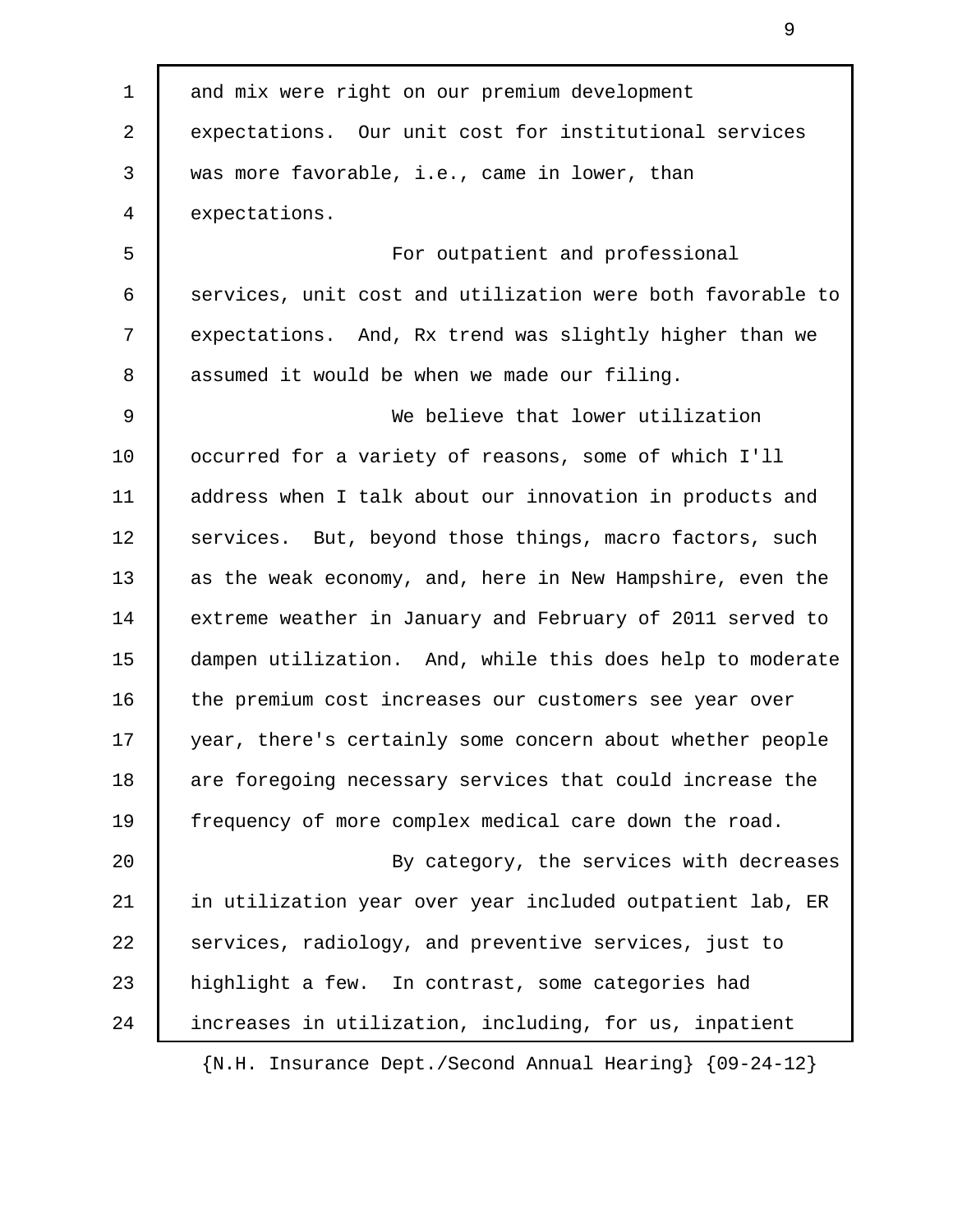| $\mathbf 1$ | medical, maternity, and medical services in physician's    |
|-------------|------------------------------------------------------------|
| 2           | offices, like chemotherapy, dialysis, and dermatology.     |
| 3           | Question 3 asked about "changes or                         |
| 4           | innovations that have been implemented since 2010." So,    |
| 5           | what are we doing to try to control the rise in health     |
| 6           | care costs? I'll start with product and benefit.           |
| 7           | And, strategically, our product and                        |
| 8           | benefit focus since 2010 has been on three major things:   |
| 9           | Bringing affordable options to the market place; engaging  |
| 10          | members as active consumers of care and as stewards of     |
| 11          | their own health and wellness; and standardizing and       |
| 12          | simplifying our offerings to help with administrative      |
| 13          | costs and ease of doing business.                          |
| 14          | As many of you probably know, the                          |
| 15          | Northeast has among the highest rates of benefit buy-down  |
| 16          | in the country, averaging around 10 percent. So, that      |
| 17          | means, when a customer sees their premium increase, they   |
| 18          | are choosing to reduce the level of benefit richness in    |
| 19          | order to offset or mitigate some of that increase. So,     |
| 20          | it's been essential for us to offer creative buy-down      |
| 21          | options, using designs other than just continuing to       |
| 22          | increase the size of that front end deductible, which can, |
| 23          | in fact, turn into a barrier to receiving care. Our site   |
| 24          | of service benefit options, for instance, leverage the     |
|             |                                                            |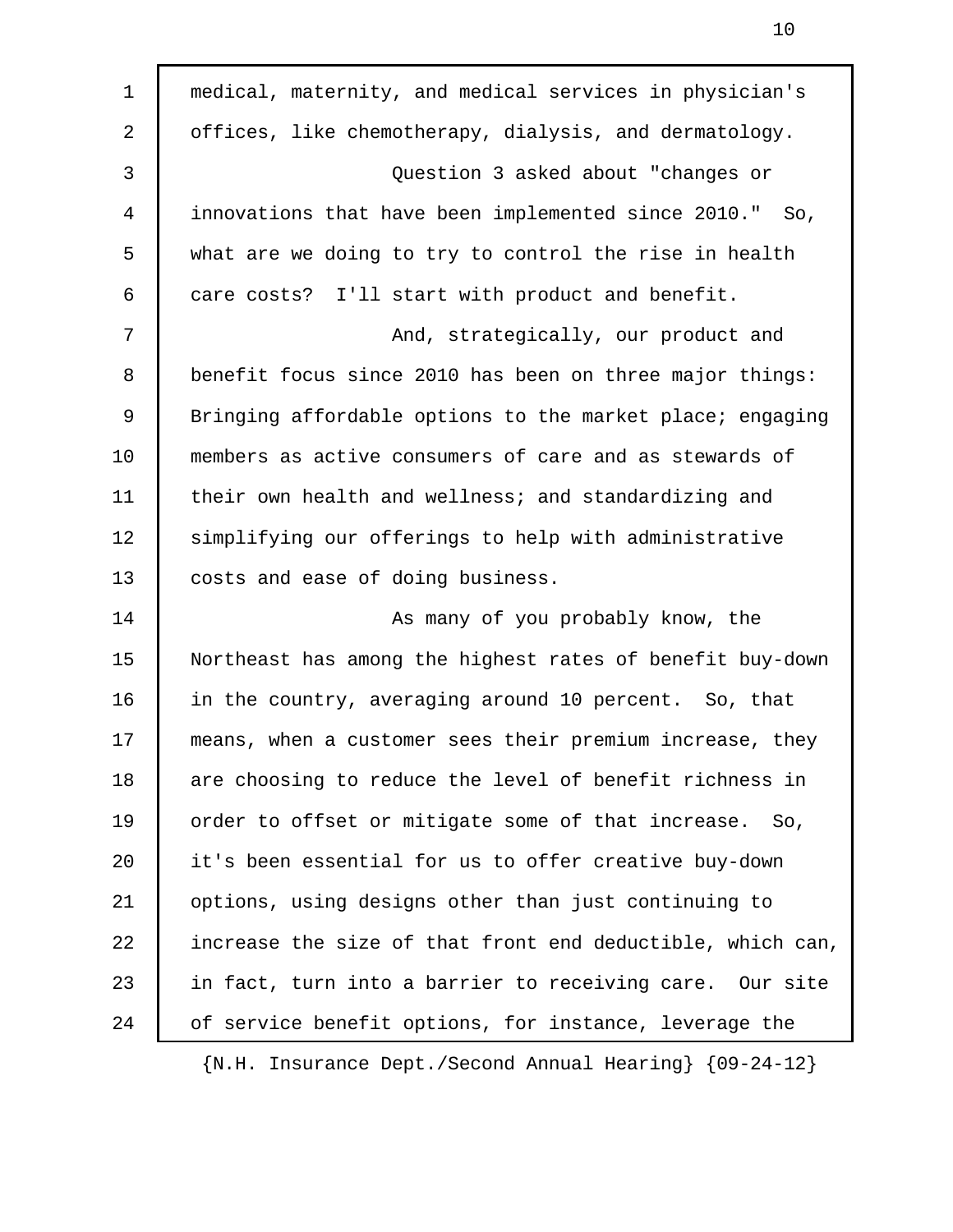1 concept of consumerism and allow our members to achieve 2 savings on their out-of-pocket expense, if they're 3 price-sensitive consumers of certain services, like lab 4 and ambulatory surgery. Based on the success of this 5 product, since 2010 we've made it our standard benefit 6 design for our Small Group plans. 7 | Cher benefit changes tied to 8 affordability include annual benefit changes that help 9 keep our products in step with changes in medicine. So, 10 two examples would be introducing differentiated cost 11 sharing for high-cost specialty drugs and for high tech 12 | imaging services. 13 Member engagement is our second 14 important theme, and our goal is to engage members in two 15 ways: As consumers of care and as active participants in 16 maintaining or improving their own health and wellness. 17 Our approach provides tools and information so people can 18 understand their options; and incentives to use those 19 tools and get engaged. 20 Because Question 4 asks us specifically 21 about transparency, I won't describe those now. But, 22 since 2010, we also brought to market an innovative 23 incentive approach called "Anthem Health Rewards", which 24 allows an employer to create customized incentive rewards {N.H. Insurance Dept./Second Annual Hearing} {09-24-12}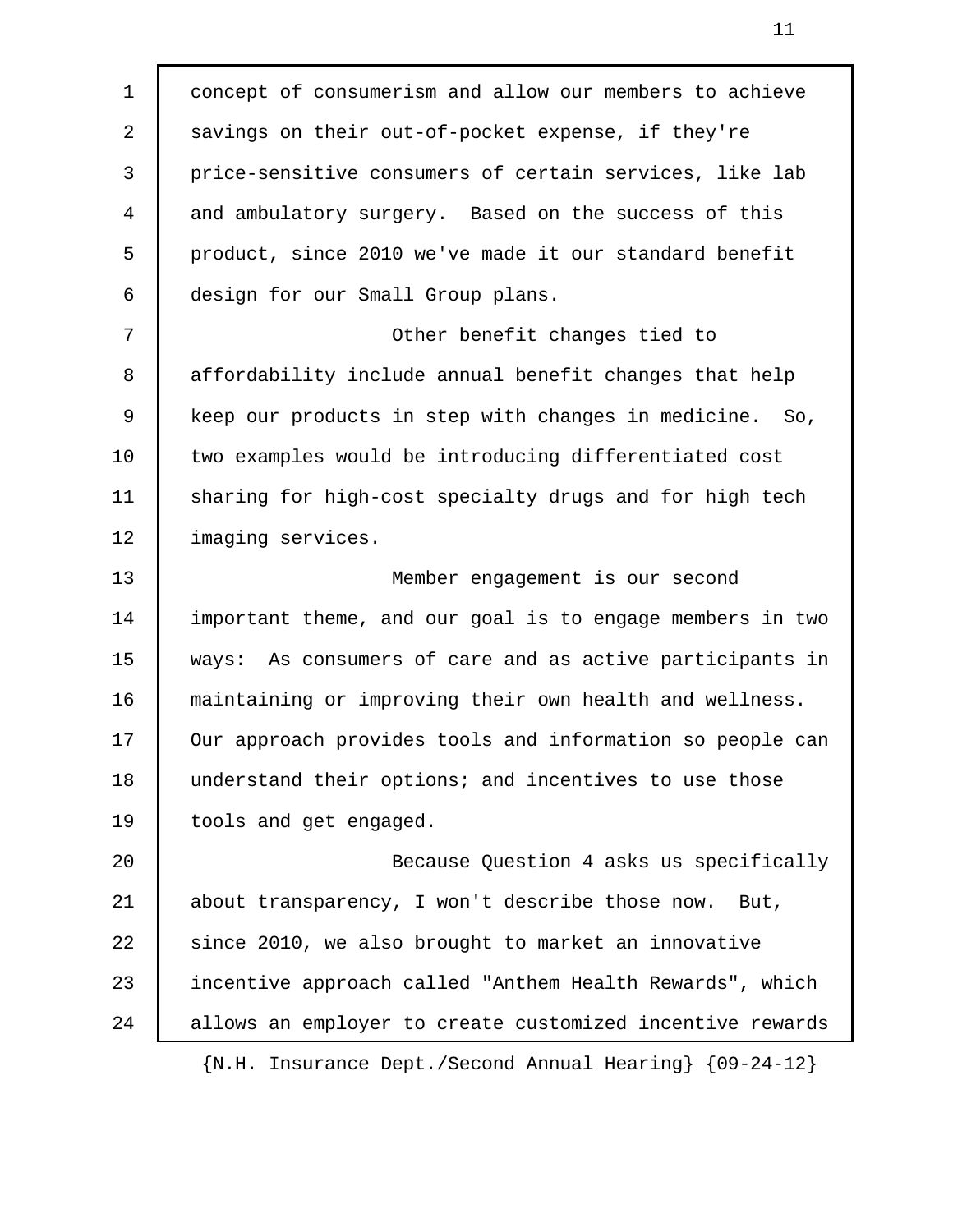1 for various health-related activities, with online point 2 and reward tracking. And, incentive options can include 3 things like account deposits, gift cards, and premium 4 contributions.

 5 Simplification, which is our third 6 theme, was especially important in our Individual plan 7 portfolio, which got a complete refresh during 2010. We 8 increased efficiency by decreasing variation within the 9 portfolio, and also simplified the purchasing process for 10 | consumers by creating three distinct grouping of products, 11 that range from least rich, Lumenos Plus HSAs, to the most 12 comprehensive Premier plans, with SmartSense plans falling 13 in between.

14 Question 3 also asked about our 15 innovations in medical management and provider 16 reimbursement. In the interest of time, I'll highlight 17 just a few programs in these areas. In medical 18 management, our focus has been on delivering high value 19 programs that help ensure medically necessary care is 20 delivered in the right setting, without adding unnecessary 21 administrative burden or expense. So, this includes 22 things like introducing OrthoNet review of physical and 23 | occupational therapy; AIM review of high end radiology; 24 developing the availability of Home Infusion for members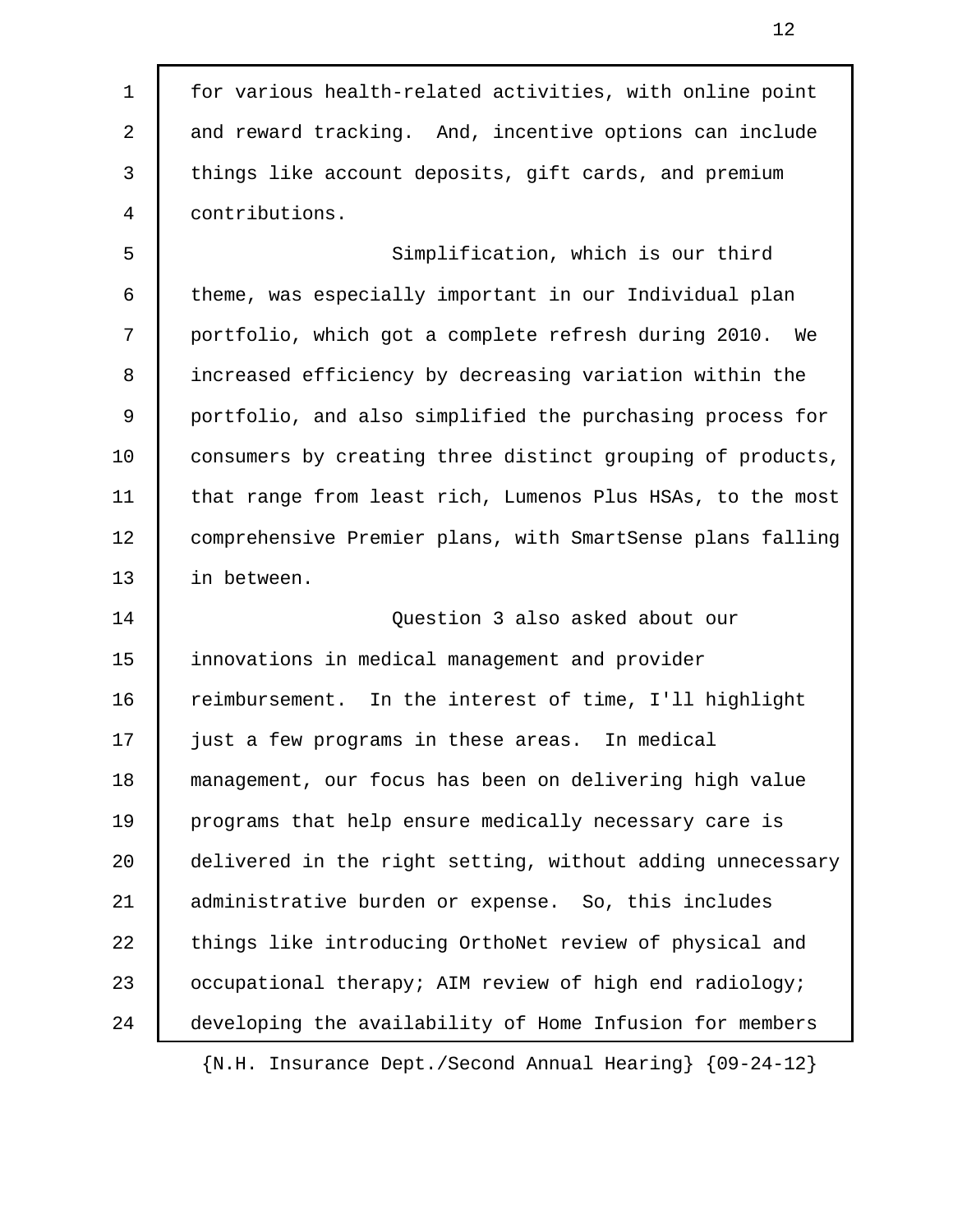1 on certain drugs; and our Emergency Room Utilization 2 Management Initiative, which educated about appropriate 3 use of urgent care centers instead of the emergency room. 4 Since 2010, we're very proud of the fact 5 that we've made extensive progress in our payment 6 innovation as well. We now have our Quality Hospital 7 Incentive Program in place with 14 hospital systems, and 8 | our Anthem Quality Insights Program in place with over 9 two-thirds of contracted primary care physicians. In 10 October of 2010, Anthem entered into a risk-sharing 11 arrangement with approximately 25 percent of the providers 12 in New Hampshire through its Accountable Care 13 Organization, or ACO, payment model with Dartmouth 14 Hitchcock. This is a true risk-sharing arrangement with 15 both up- and downside risk, and we recently extended it 16 through June 2014. In addition, we're in discussion with 17 Several large health systems in the state regarding 18 development of similar ACO models, which we'll begin in 19 2013. 20 We also anticipate we will have more

21 than 200 practices participating in our brand new Patient 22 Centered Primary Care Program. This program builds and 23 expands upon our patient centered medical home successes 24 in New Hampshire and in other Anthem states by offering

{N.H. Insurance Dept./Second Annual Hearing} {09-24-12}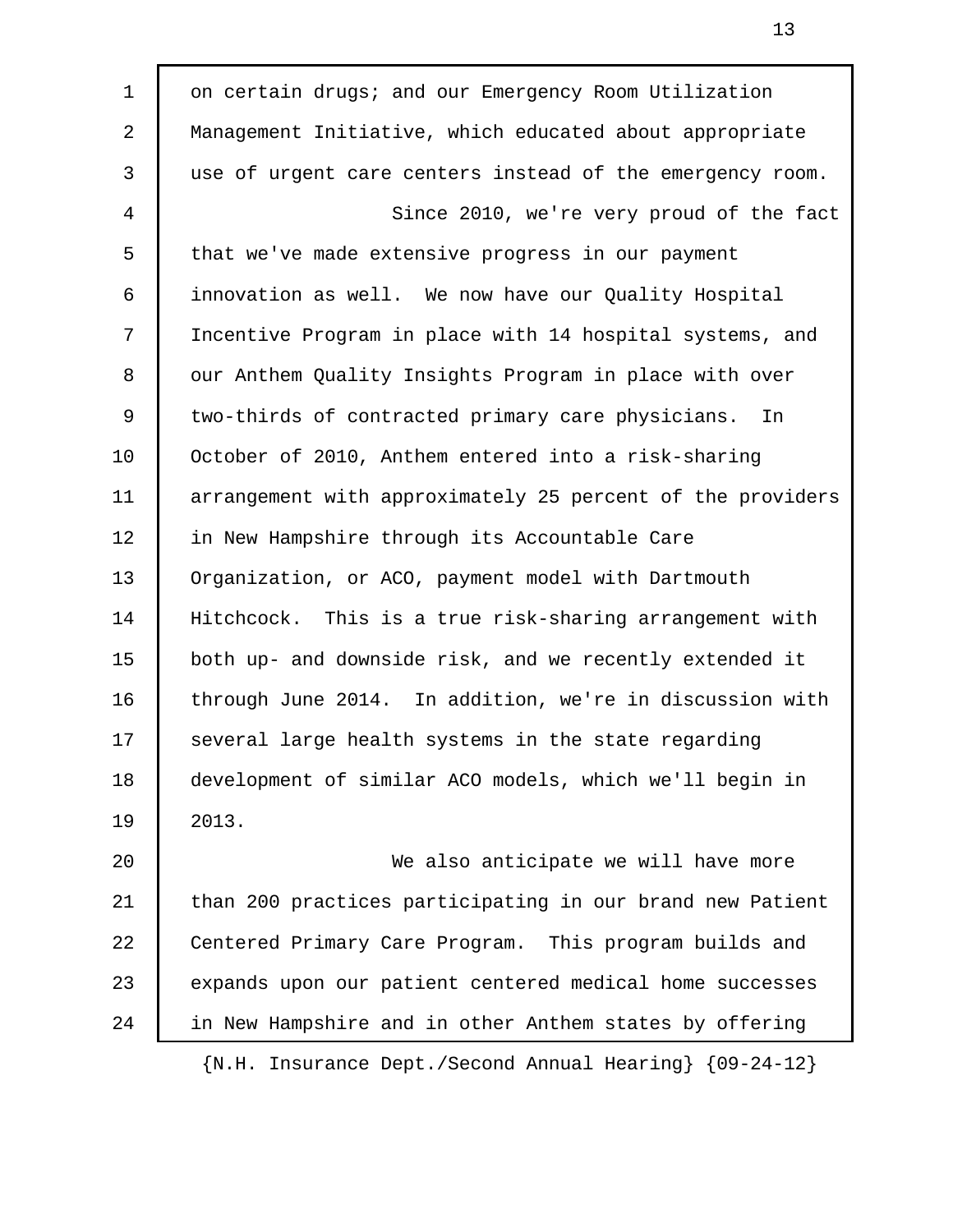1 physicians access to meaningful and actionable patient 2 information, as well as complex care management resources 3 for their office. Primary care physicians who participate 4 and achieve cost savings while maintaining or improving 5 quality will have the opportunity to earn additional 6 revenue through a shared-savings model and will also 7 receive a Per Member Per Month payment, with an initial 8 focus on preparing care plans for patients with multiple 9 and complex conditions. 10 | The turn, those physicians will be 11 required to commit to practice transformation, including 12 expanded access for patients; active complex care 13 management and planning; and demonstration of required 14 quality standards. 15 With these ACO payment models, and broad 16 participation in our Patient Centered Primary Care 17 initiative, we expect that nearly 75 percent of our 18 members will be touched by one of these transformative, 19 innovative provider payment strategies.

20 Question 4 asked "To what extent are you 21 providing commercial members transparency in terms of cost 22 and quality of services?" Because of our strategic focus 23 on consumerism and member engagement, the answer is "to a 24 | great extent." And, I'll highlight four of our most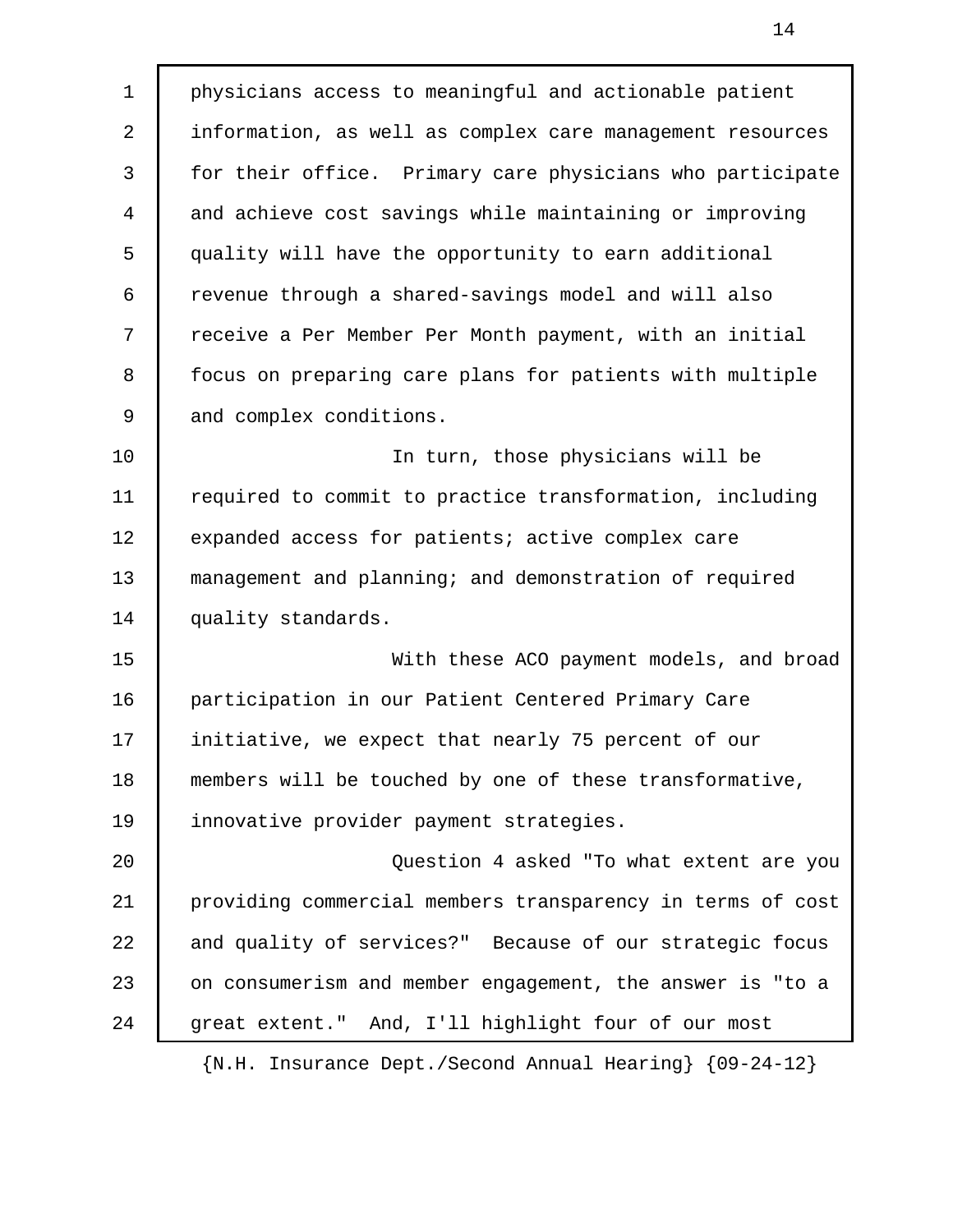1 important transparency initiatives. 2 The first is Anthem Care Compare, which 3 was initially launched in 2006. This is an innovative 4 online transparency/comparison tool that discloses real 5 price ranges and quality data for 168 common services, 6 including facility, professional and ancillary services. 7 The number of services covered in Anthem Care Compare will 8 expand to over 200 by the end of this year. 9 We also offer the Blue Precision 10 Physician Recognition Program, which shares information 11 about physicians' quality and cost performance with 12 members so they can have added confidence when choosing a 13 Specialist. Blue Precision is available for specialists 14 such as endocrinologists, pulmonary -- pulmonary medicine 15 | specialists, rheumatologists, cardiologists and OB/GYNs. 16 One of the innovations we're most 17 excited about is our exclusive partnership with Compass 18 Healthcare Advisers to develop the SmartShopper Program, 19 which assists members in evaluating costs at facilities 20 for a variety of procedures and health care services, and 21 financially rewards members for choosing more 22 cost-effective locations for the services they receive. 23 And, finally, we offer the Zagat Health 24 Survey, which enables members to provide feedback on their {N.H. Insurance Dept./Second Annual Hearing} {09-24-12}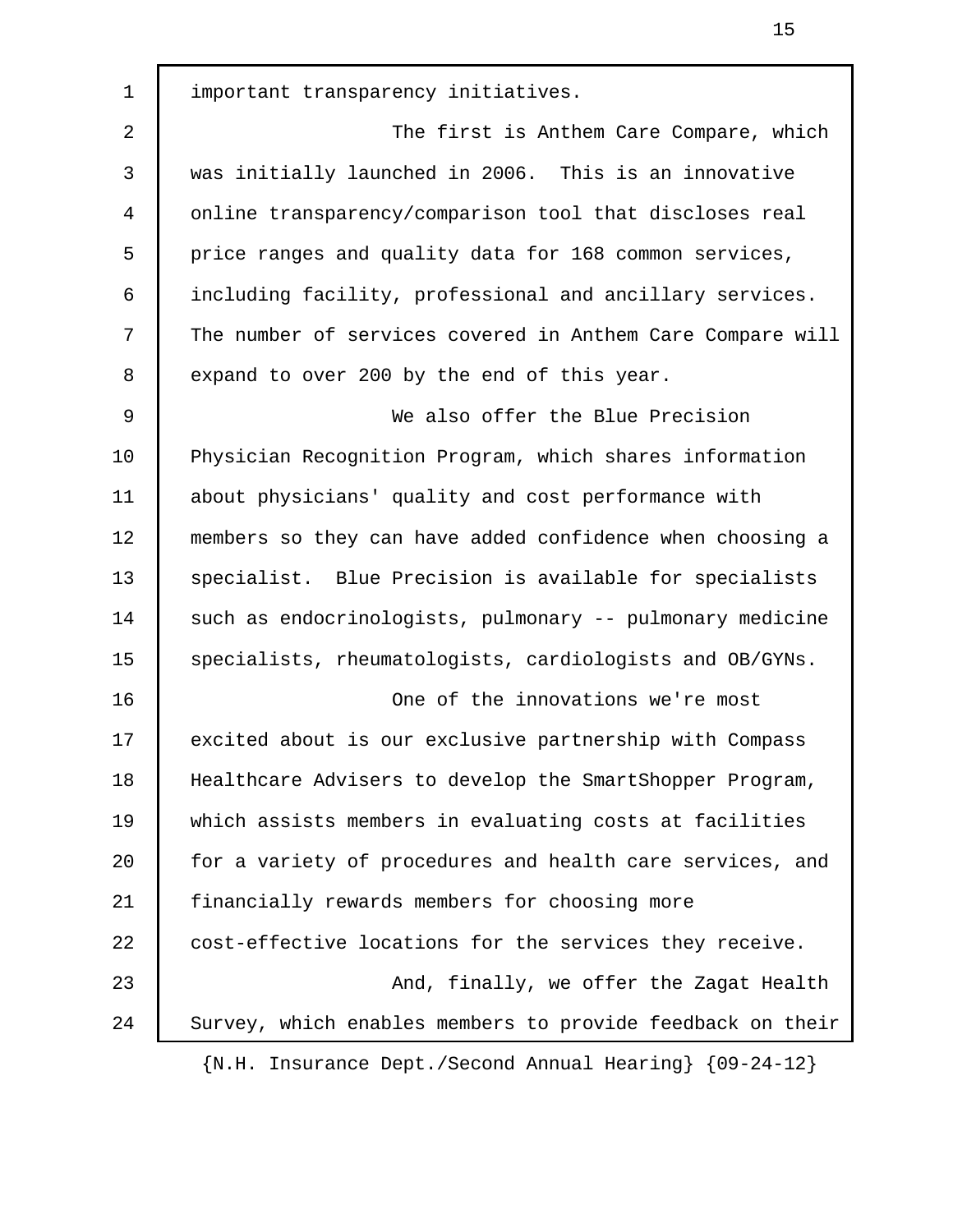1 experience with physicians, creating a trusted resource 2 for other members to assist in their decision making. 3 Question 5 asked "What is the premium 4 cost of New Hampshire coverage mandates implemented since 5 2006? And, has the experienced cost been more or less 6 than originally projected?" Since 2006, the cost of 7 mandates have averaged about two and a half percent of 8 premium. We prospectively price the cost of mandates 9 based on the best available information at the time. Once 10 a mandate is in effect, we no longer monitor it 11 individually because the true cost is reflected in our 12 experience. 13 On average, we believe our mandate 14 assumptions are reasonably close to the true costs, 15 although the actual experience for any specific mandate 16 can be greater or lesser. And, I'll give you two 17 examples. For the autism mandate, we predicted a cost of 18 just about \$2.00 per member per month, which was 19 consistent with industry expectations. Since the mandate 20 went into effect in January of 2011, the experience has 21 not supported that full original estimate. We do expect 22 that the autism mandate may generate future costs as our 23 members become more familiar with the benefit, but until 24 that time the lower costs are factored into our pricing,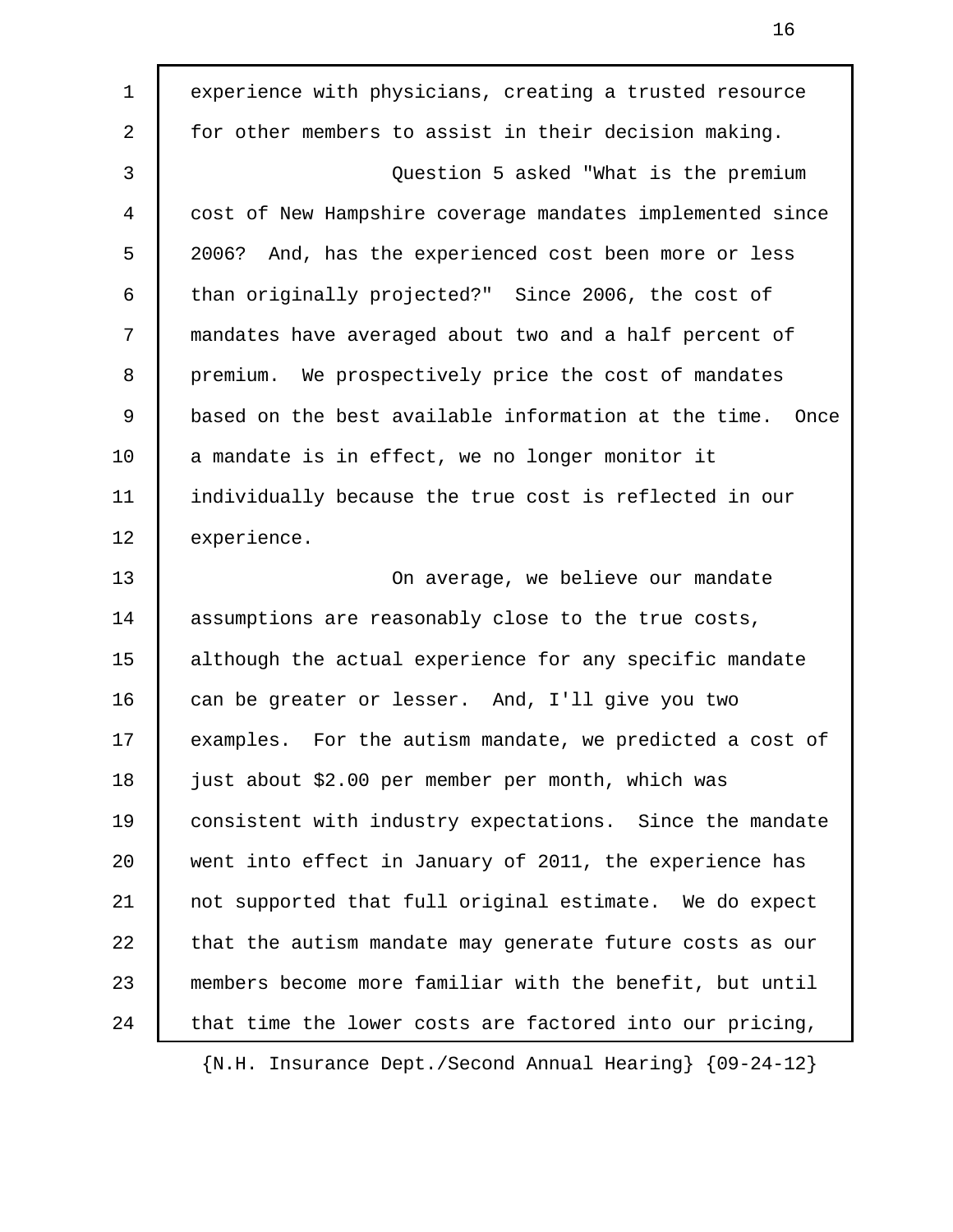1 because they do show up as part of our experience. 2 **An example of a mandate where our**  3 estimated cost has been borne out pretty closely through 4 experience is the hearing aid mandate, where we predicted 5 a cost of 63 cents per member per month, and have seen 6 actual costs track very closely with that. 7 **Term in tenso and, finally, the last question was very** 8 straightforward: "Did we pay any premium rebates in New 9 Hampshire in 2012 based on 2011 performance?" And, the 10 answer is "no, we did not." And, while you'll recall that 11 I stated at the beginning of my comments that claim costs 12 came in lower than anticipated in our rate filing, the 13 fact that no rebates were triggered demonstrates that we 14 have continued to do an effective job establishing rates 15 that appropriately reflect the dollars we'll need for 16 | claim and administrative expense. 17 | So, in closing, I do hope I fully 18 addressed the questions provided, and contributed to this 19 important dialogue about health care and health care costs 20 within our state. Going forward, our focus at Anthem will 21 continue to be on developing a range of solutions to 22 improve the accessibility and affordability of quality 23 | health care for our members, and on doing our part with 24 other stakeholders to help transform the current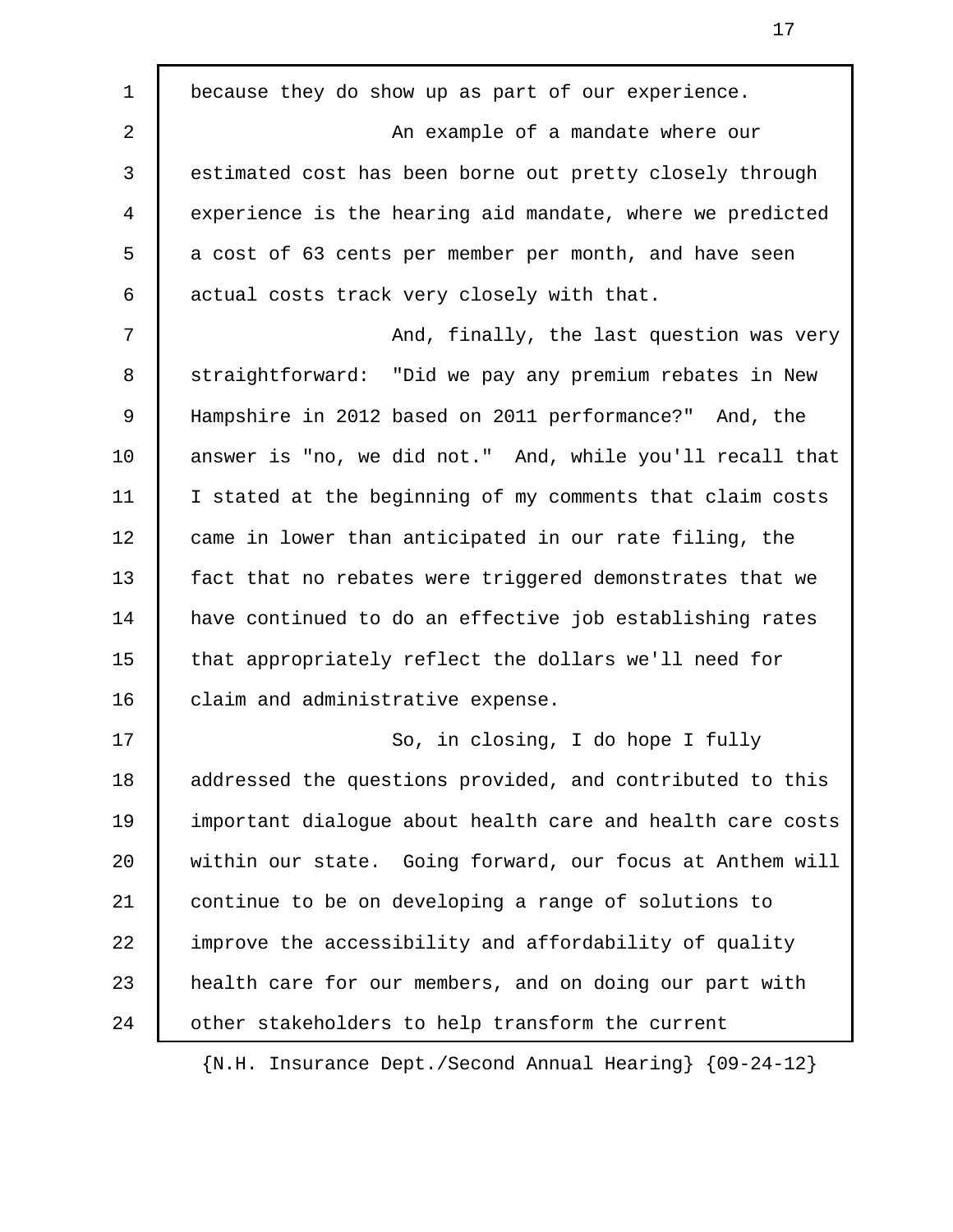1 fragmented, uncoordinated and costly health care model to 2 a more coordinated, patient-centered and value-based 3 system. Thank you. 4 CMSR. SEVIGNY: Great. Thank you very 5 much, Lisa. I have got a question for you, and then I'll 6 ask staff and our consultants if they have got any 7 questions for you. 8 My question goes to our Question Number 9 5, regarding mandates and the cost of mandates. Mandates 10 are in the news all the time as being the reason that the 11 health care system is out of control. Yet, you've just 12 testified that mandates overall account for about 13 2.5 percent of premium. That's total premium? 14 MS. GUERTIN: Right. Now, that would be 15 tied to the mandates since 2006, correct? In our filing, 16 we were asked to isolate those that have passed since 17 2006. 18 CMSR. SEVIGNY: Correct. 19 MS. GUERTIN: So, Commissioner, any that 20 have been in sort of on a long-standing basis wouldn't be 21 included in that number. 22 CMSR. SEVIGNY: So, from that, can I 23 draw some sort of conclusion that says that, if those 24 mandates were eliminated, consumers overall would see a {N.H. Insurance Dept./Second Annual Hearing} {09-24-12}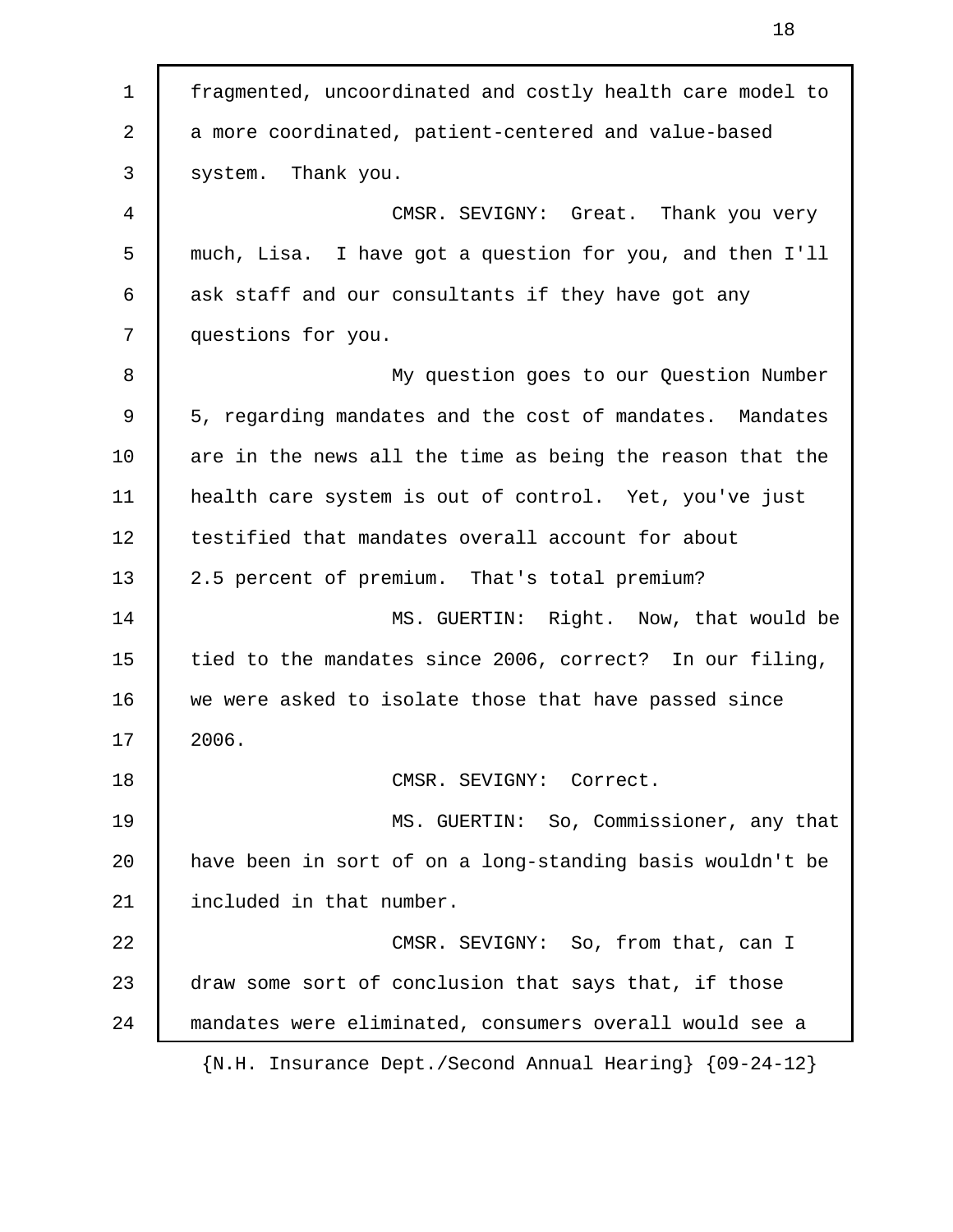1 2.5 percent reduction in their premium possibly? 2 MS. GUERTIN: I believe that, as long as 3 we're isolating those mandates -- 4 CMSR. SEVIGNY: Those mandates, yes. 5 MS. GUERTIN: -- that passed since 2006, 6 and, you know, we can itemized those, that, yes, that 7 would correlate. 8 CMSR. SEVIGNY: Okay. Thank you. 9 MR. BRANNEN: A question. You made 10 | reference to the buy-down in, I think, in the Northeast 11 versus potentially elsewhere. Could you talk a little bit 12 more about that? I mean, potential reasons or -- 13 (Court reporter interruption.) 14 MR. BRANNEN: -- potential reasons for 15  $\parallel$  the buy-down being greater in the Northeast or --16 MS. GUERTIN: Sure. 17 MR. BRANNEN: And, how much different is 18 it? 19 MS. GUERTIN: Yes. You know, I think 20 that it's directly tied to the fact that our premiums are 21 higher in the Northeast. We know that, depending on which 22 study you reference, we are certainly in the top five 23 States in terms of health insurance premium cost. And, 24 | so, it's really driven by the affordability challenge.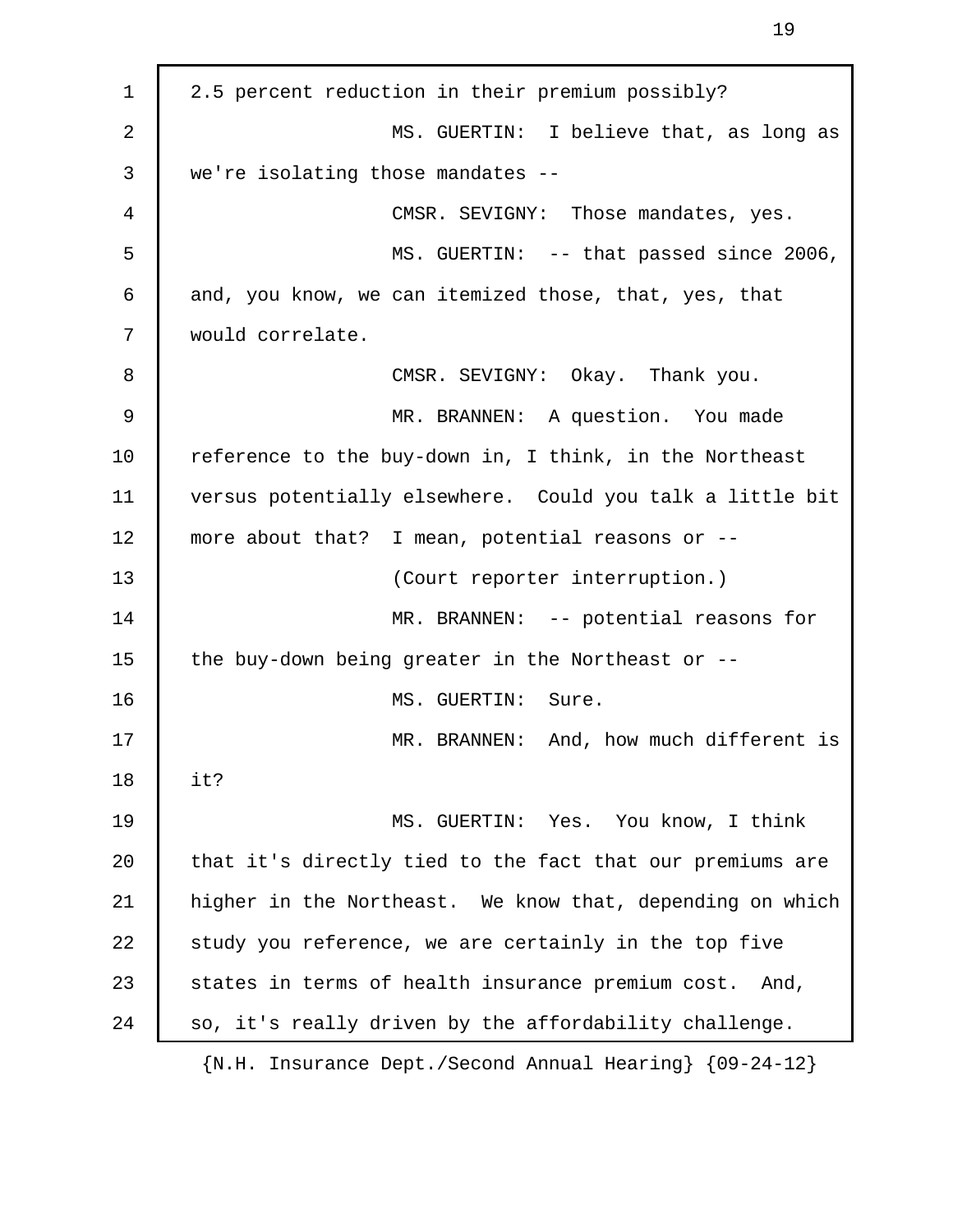1 | And, looking within Anthem, where we are the major market 2 leader in 14 states, I would say we're about double. If 3 they see something in the neighborhood of five, five or 4 six percent buy-down per year, and we have pretty 5 consistently, for the past few years, seen about a 6 ten percent buy-down here in New Hampshire. 7 CMSR. SEVIGNY: Other staff, Jennifer or 8 | Michael? No. Or our consultants? 9 MS. SMAGULA: Yes. I've got a question. 10 You mentioned your site of service program. Do you have 11 any estimates on the cost savings resulting from that 12 | program that you could share with us? 13 MS. GUERTIN: Well, we do know that, as 14 a buy-down option, when we introduced it and priced it, it 15 did allow a sizable buy-down alternative for our 16 customers, in the upper single digits, I believe, was sort 17 | of the price relativity that we were able to offer. And, 18 it has performed well, which would suggest that that was 19 an accurate reflection of the cost savings that it would 20 drive. 21 MS. SMAGULA: And, another question. 22 Could you comment on if the federal MLR requirements have 23 | had any impact on your pricing in 2001 or going -- 2011 or 24 | going forward?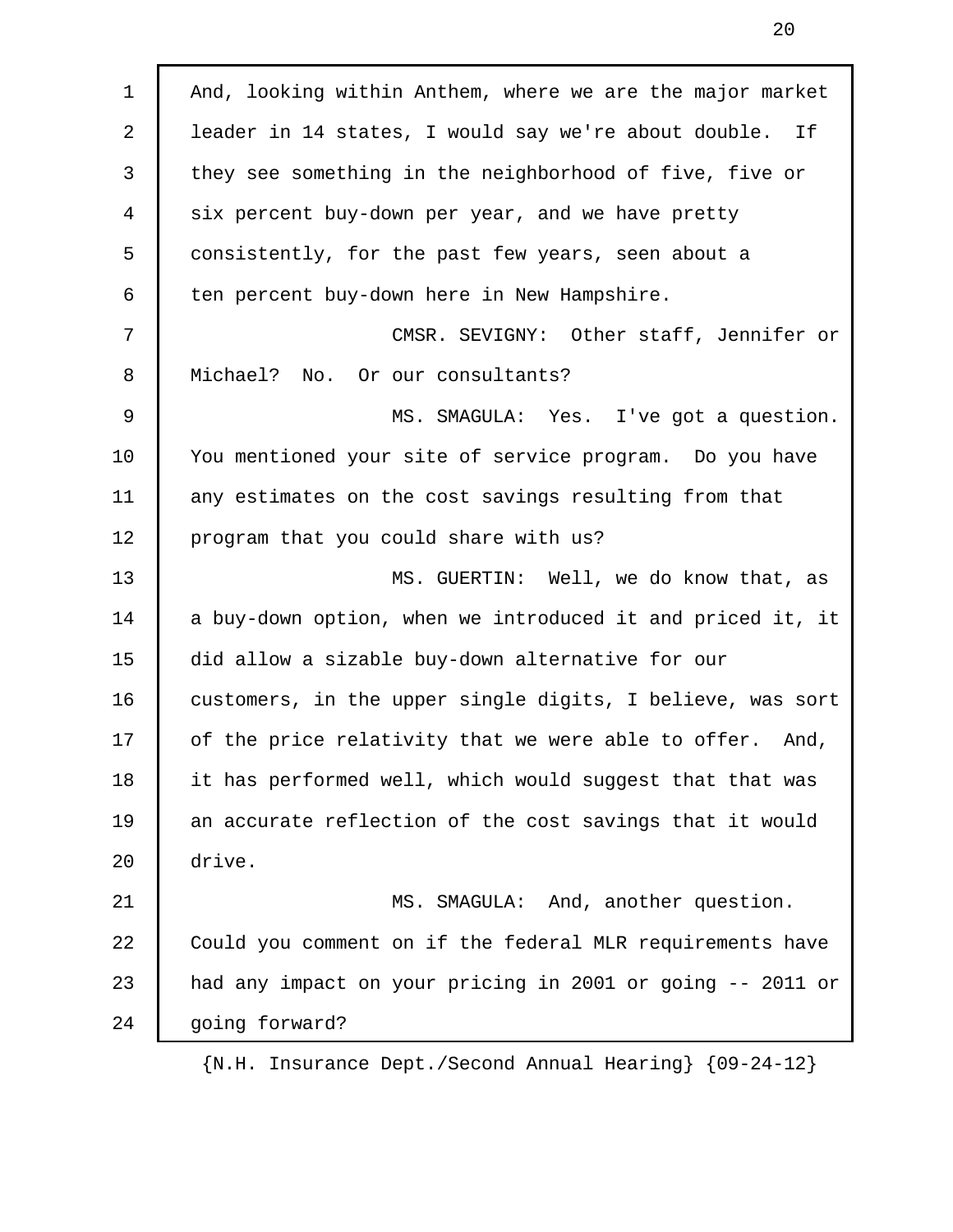1 | MS. GUERTIN: I'm sorry. Can you --2 specifically, do you mean have we have filed different 3 Trates because of the MLR? 4 MS. SMAGULA: Yes. Anticipating the 5 federal MLR requirements, has that had any impact on your 6 pricing going forward? 7 MS. GUERTIN: No. In the group market, 8 not at all. I mean, we find that we're right in sort of 9 in the zone that we need to be in any way. I know that, 10 on the individual side, there was a -- actually, what is 11 that referred to as? We had years to sort of step down to 12 the MLR? 13 MS. PATTERSON: Waiver. 14 MR. WILKEY: A waiver. 15 MS. PATTERSON: A waiver. 16 **MS. GUERTIN:** A waiver. That's the 17 word, "waiver". And, so, in that we've definitely been 18 making sure that we are tracking to bring that MLR down 19 | over time on the individual side. 20 | MS. SMAGULA: And, one last question. 21 You mentioned, you were talking about ACO and your 22 | risk-sharing program, you currently have about 25 percent 23 of your providers on that type of arrangement, in 24 2013 you'll have a lot more. Do you have a sense of, on a {N.H. Insurance Dept./Second Annual Hearing} {09-24-12}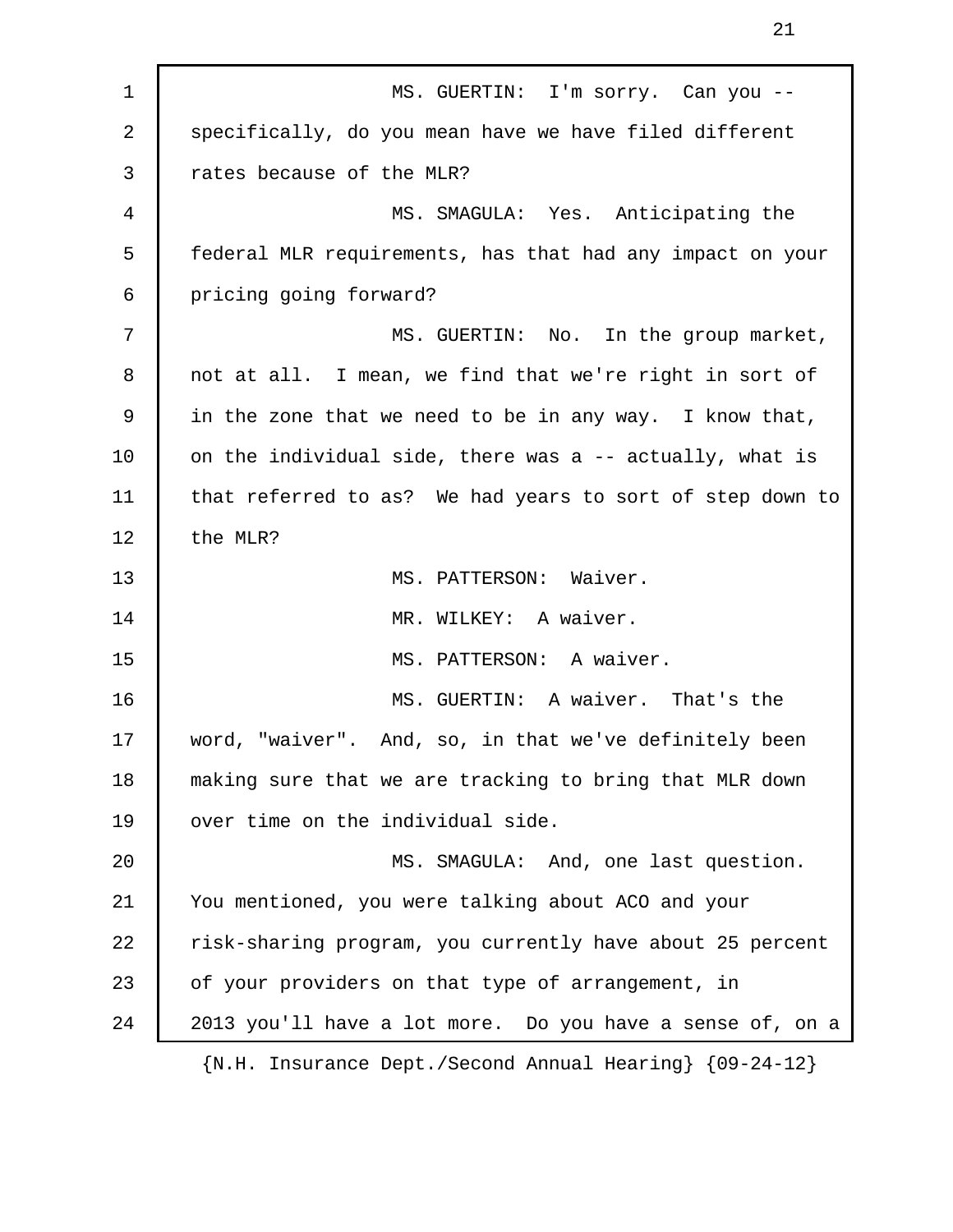1 percentage basis, how many more will be joining in 2013? 2 MS. GUERTIN: Yes. Well, it's really a 3 combination. I mean, we will be in the market with two 4 different payment innovation programs as I mentioned. 5 And, one is the full ACO model, like we have with 6 Dartmouth Hitchcock today. And, we do think that several 7 other hospital systems will likely come on board with a 8 | similar arrangement. The Patient Center Primary Care, 9 which again is a true, you know, gain-sharing model for 10 | primary care practices, really gives us a very broad reach 11 | into the market. 12 | So, when those two programs are sort of 13 fully up and running, we think that it will be about 14 75 percent of the market, and, therefore, of our 15 membership. Now, we won't get all the way to that number 16 in 2013. But, I would think, over the next perhaps two 17 | years, we would be at three-quarters of our membership in 18 some sort of payment innovation model. 19 | MS. SMAGULA: Thank you. 20 MS. GUERTIN: Uh-huh. 21 | MR. WILKEY: Lisa, I have a question 22 please. Could you speak to the impact on the loss ratios 23 and the claims relative to the elimination of pre-existing 24 | conditions for children under 19 under ACA?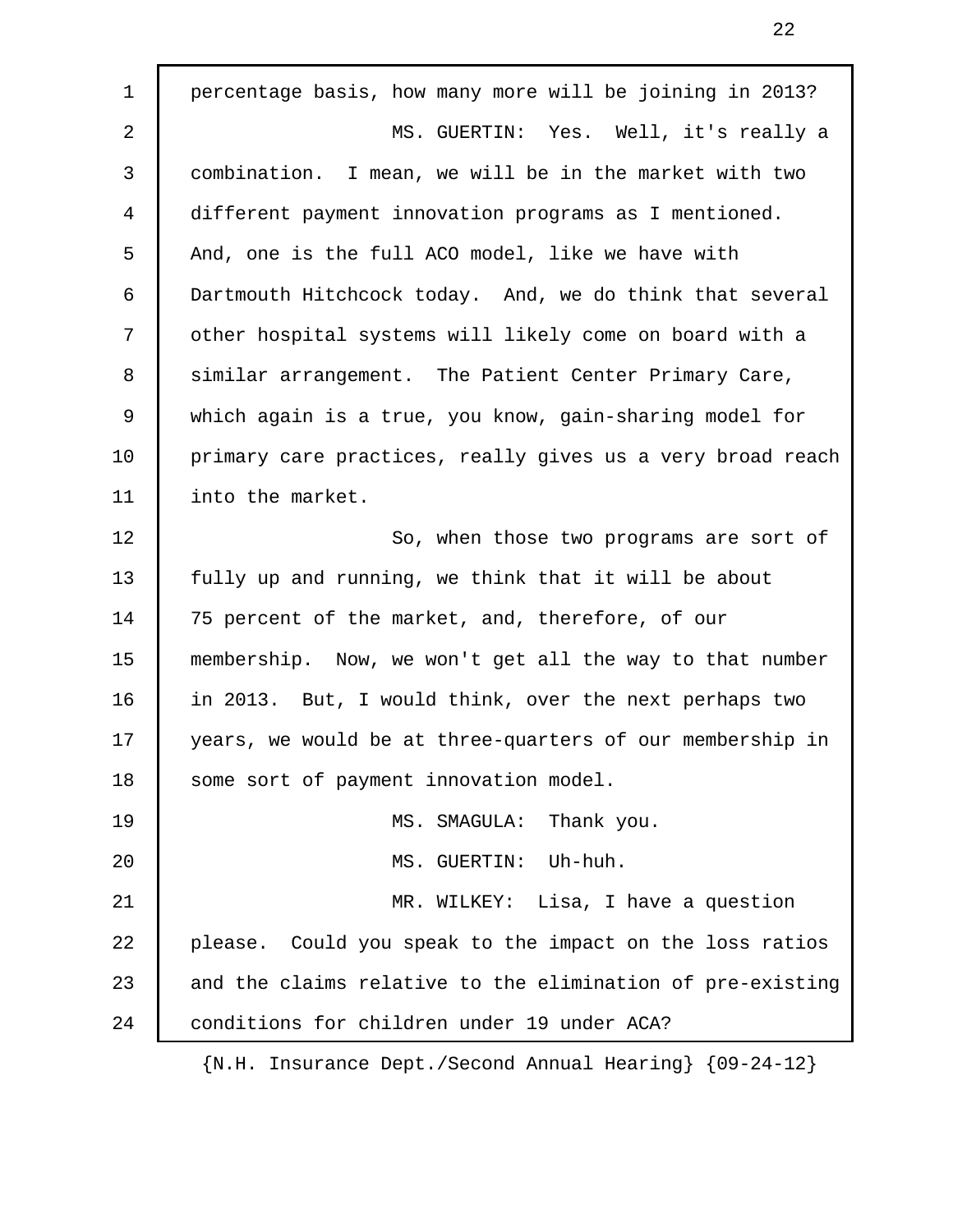1 | MS. GUERTIN: Let me think. Say that 2 one more time, Mike. 3 MR. WILKEY: Can you speak to the 4 elimination of pre-existing conditions being applied to 5 children under age 19 in the individual market as required 6 under the Affordable Care Act? 7 MS. GUERTIN: In terms of whether we saw 8 an impact on our experience? 9 MR. WILKEY: Yes. 10 MS. GUERTIN: You know, I think, when 11 you look at the performance of our individual book, we've 12 | priced pretty well. I mean, I think we've had a good, 13 tight correlation between projecting costs and putting the 14 price in the market, and then seeing the product perform. 15 | And, I would say, based on the performance of our 16 individual book, I think we've -- it's flowed in fairly 17 | seamlessly. 18 MR. WILKEY: Thank you. 19 CMSR. SEVIGNY: Other staff or 20 Department representatives? 21 (No verbal response) 22 CMSR. SEVIGNY: Good. Thank you very 23 much, Lisa. 24 | MS. GUERTIN: Okay. Thank you. {N.H. Insurance Dept./Second Annual Hearing} {09-24-12}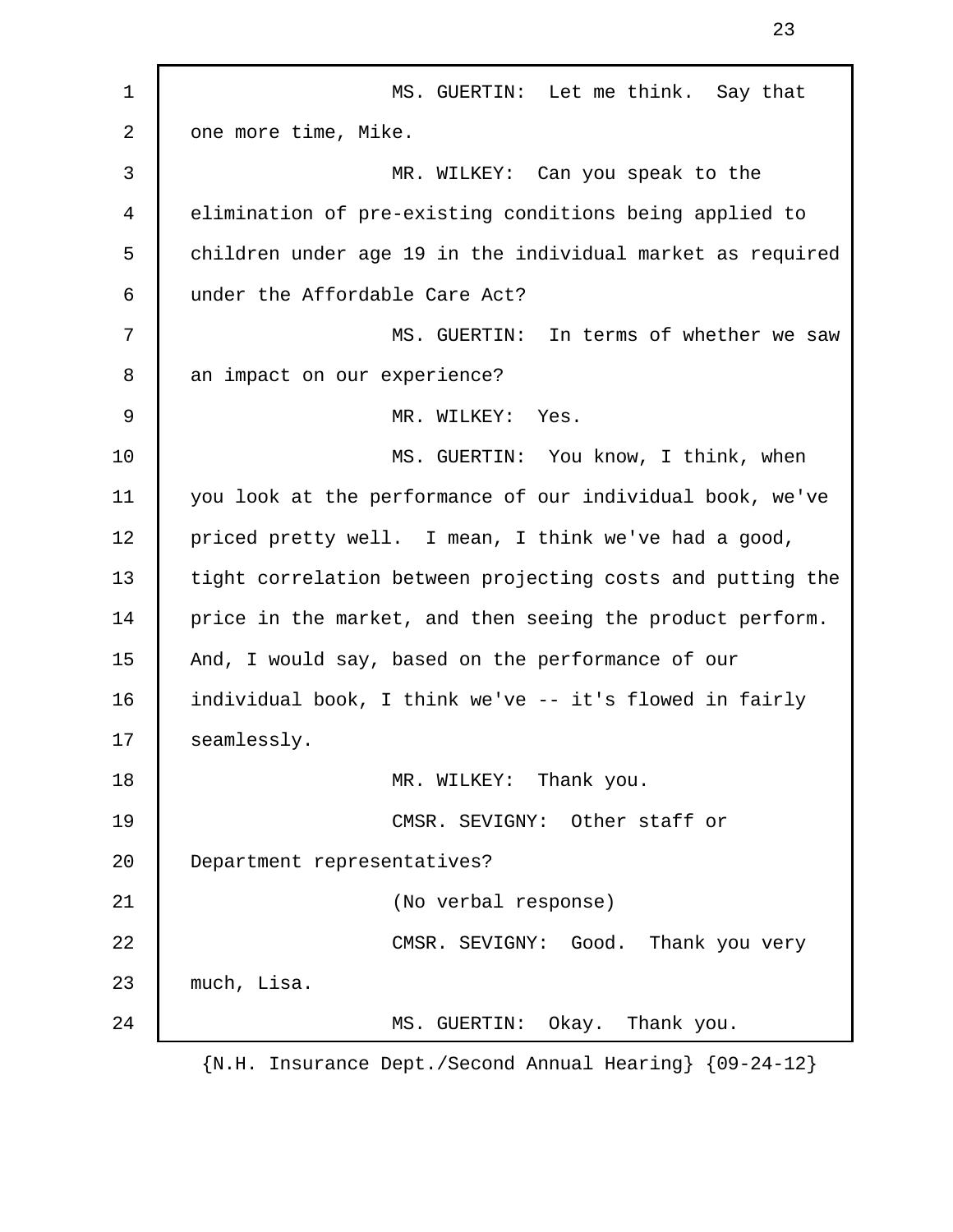1 CMSR. SEVIGNY: Next, I'd like to ask 2 the representative from Harvard Pilgrim Health Care to 3 please come up. 4 MR. GRAHAM: Good morning. My name is 5 Bill Graham. I'm the Vice President of Policy and 6 Government Affairs at Harvard Pilgrim Health Care. 7 Joining me here this morning, I have Peter Horman, who's 8 | our Director of Actuarial Trend Analysis, and Theresa 9 | Galinaro, who is our legislative consultant. 10 Harvard Pilgrim is a not-for-profit 11 organization providing health benefits to about 1.1 12 million individuals throughout New England, including 13 about 130,000 individuals who obtain coverage through New 14 Hampshire-based employers. Our parent company has just 15 | once again been rated as the top rated health plan in the 16 | nation for the ninth consecutive year. And, our New 17 Hampshire affiliate is the top rated health plan here in 18 New Hampshire. 19 The topic of this morning's hearing 20 about health care costs, as we all know, the rate in 21 health care costs remains a major concern. As I will 22 discuss later in my testimony, Harvard Pilgrim continues 23  $\vert$  to do its part to control the rate in growth in health 24 care costs. That said, there are many environmental {N.H. Insurance Dept./Second Annual Hearing} {09-24-12}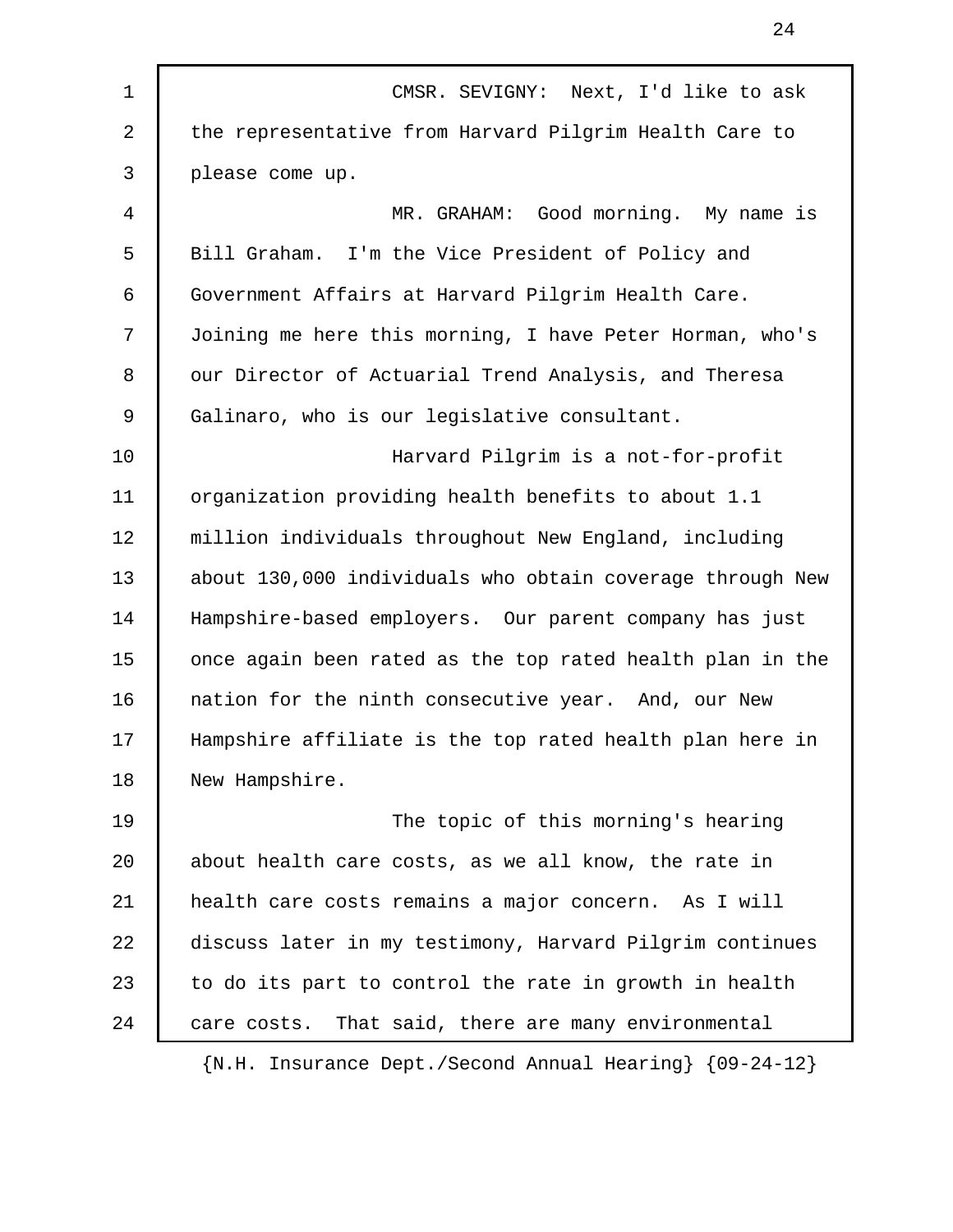1 factors leading to cost growth that are beyond any one 2 insurer's control. In September of last year, the New 3 Hampshire Center for Public Policy Studies noted that 4 health care spending in New Hampshire has been increasing 5 more rapidly than the nation as a whole -- than economic 6 growth. The report ascribed the growth not only to more 7 people seeking care and the price of this care, but also 8 to New Hampshire's population. By 2030, nearly a third of 9 New Hampshire residents will be over the age of 65. This 10 has tremendous implications for the health care system 11 since older individuals need and use health care services 12 to a much greater degree than younger individuals. 13 In a report issued by the Center in 14 March of this year, the Center looked at the relationship

15 between provider competition, payer mix and prices paid to 16 hospitals. The report noted, while increasing hospital 17 competition is associated with lower prices, the larger 18 predictor of prices is the aging of the population, the 19 Share of a hospital's revenue that comes from Medicare, 20 and the resulting cost-shift onto private payers. Since 21 Medicare pays for acute services for persons over 65 at a 22 **l** lower rate than private insurance does, and because of 23 Federal budget constraints, this payment gap will only 24 | grow over time. As a result, providers attempt to recover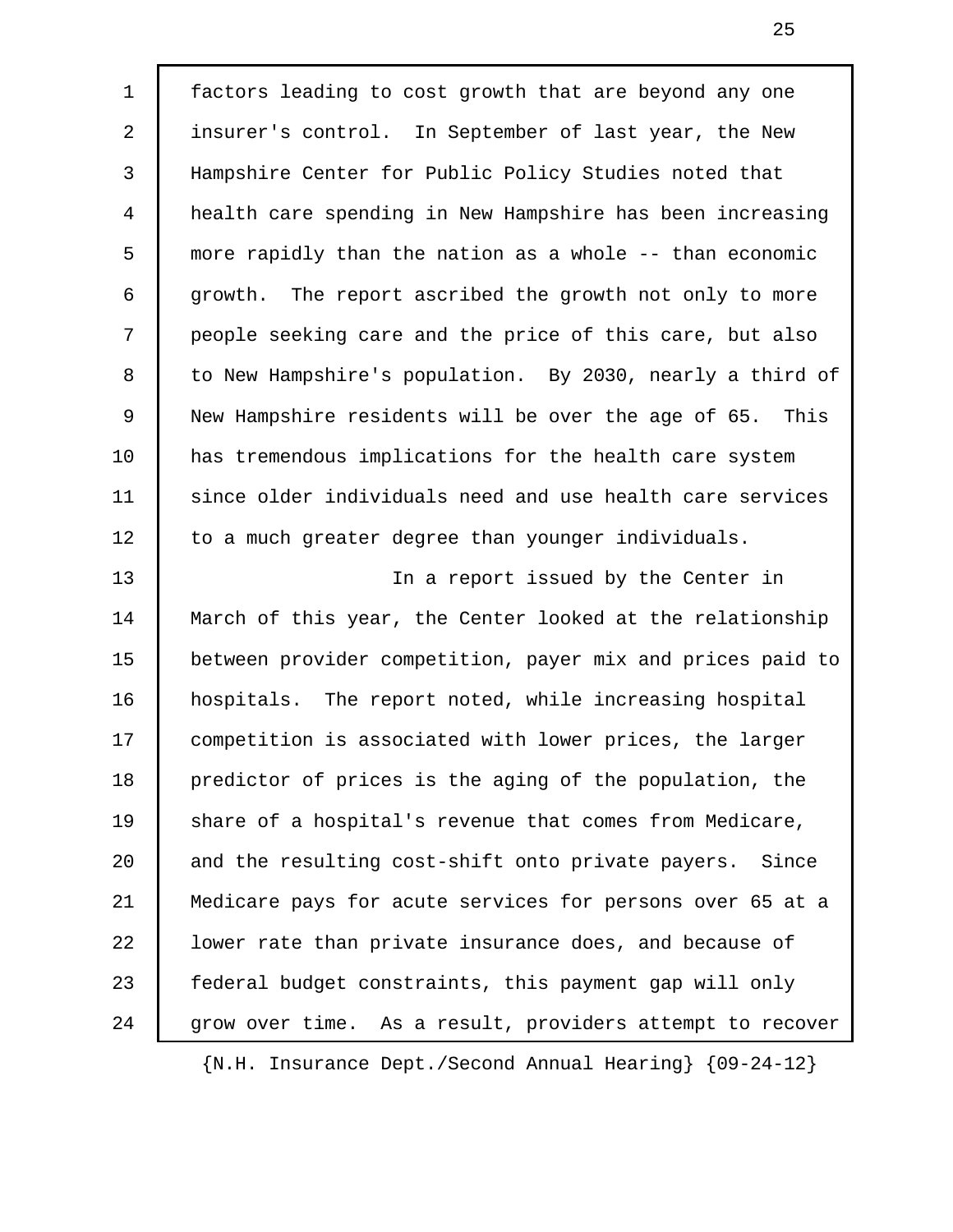1 | their costs by asking for higher payments from private 2 insurers, which leads to higher premium costs. It's a 3 vicious cycle that will only worsen unless fundamental 4 changes are made to how we pay for and deliver care. 5 We know that this particularly impacts 6 small businesses, and their premium rate increases have 7 been a particular issue. On average, small businesses 8 tend to have older employees and their use of health care 9 Services is higher. Even though medical cost trends have 10 moderated in the latter part of the last decade, those 11 costs continue to rise, and the aging of the population 12 adds about another 2 percent to medical cost trend. It is 13 understandable why small businesses remain concerned about 14 the premiums that they pay. We are particularly concerned 15 that things are going to be exacerbated in the next few 16 years as we implement major provisions of the Affordable 17 Care Act, most notably the premium tax that will apply to 18 fully insured businesses starting in 2014, and the 19 essential health benefit requirements that, among other 20 things, will limit deductibles in the small group market 21 to \$2,000 for an individual. We see many, many businesses 22 in New Hampshire, who are currently buying higher 23 deductible products and are concerned about the buy-up 24 that is going to occur in 2014 as a result of this and the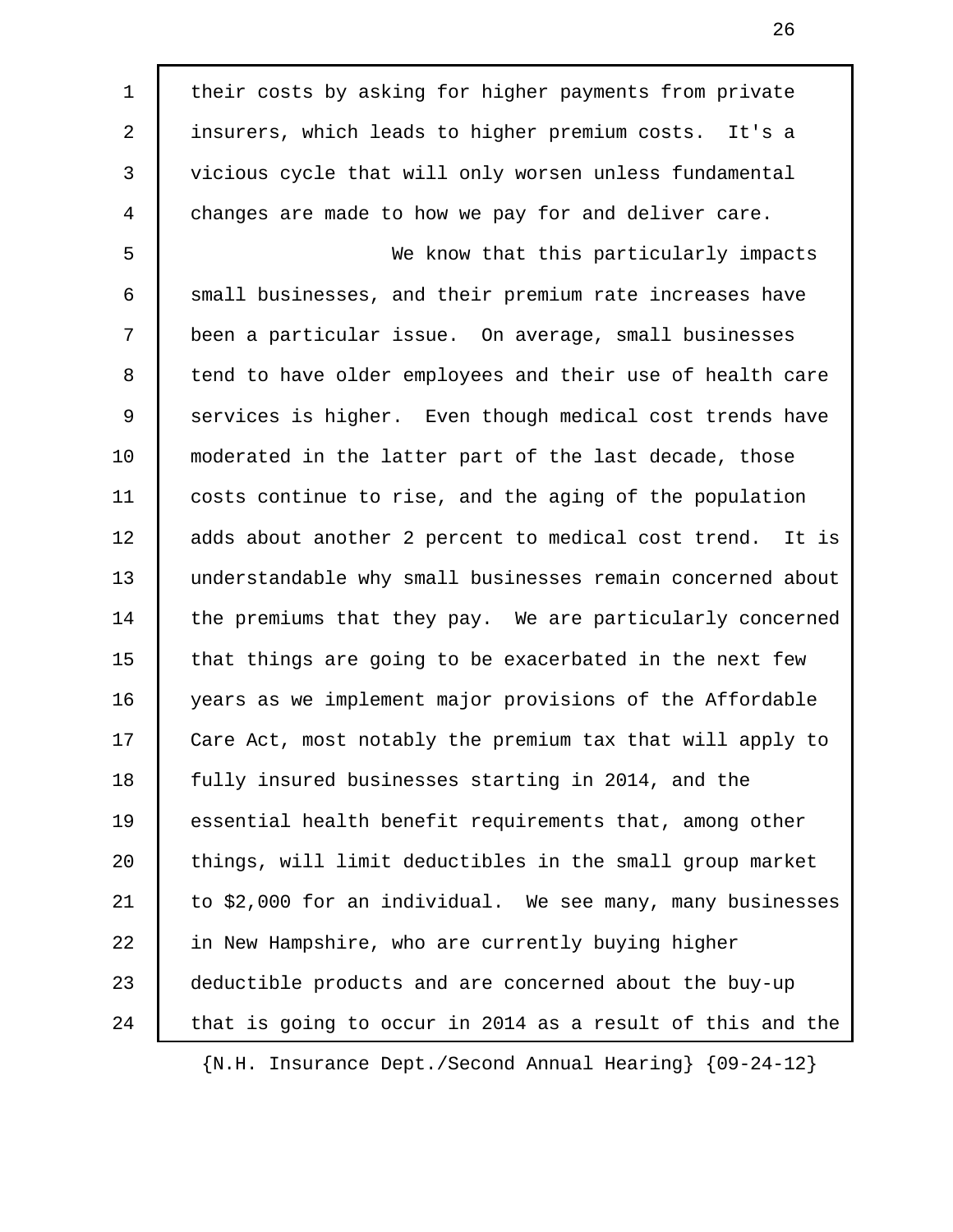1 impact that will have on their premiums. 2 The remainder of my testimony will focus 3 on the specific questions the Department asked carriers to 4 address in their testimony. The first question was about 5 the "primary drivers of unit cost, utilization, and mix 6 assumptions used in 2011 premium rate development". 7 In developing premiums for 2011, we 8 | continue to assume that the largest driver of the trend 9 increases will be provided in unit cost increases. In 10 particular, increases in specialist visits, outpatient 11 surgeries, and high-cost injectable drugs and prescription 12 drugs were the most material factors that we expected to 13 drive the trend upwards. 14 Buttressing this assumption was an 15 increase in the large inpatient claims that we saw in 2010 16 that lead us to believe that they would continue into 17 2011. In addition, in 2010, we saw additional claims 18 associated with genetic testing. Folks may recall, this 19 is something we'll talk about later, but the Department 20 actually took action on to counteract the trends that we 21 were seeing. These were the testing that UMass Medical 22 Center was doing to test folks that was going on in the 23 malls and the like, and we saw that in our claims in 2010, 24 and assumed that would continue into 2011.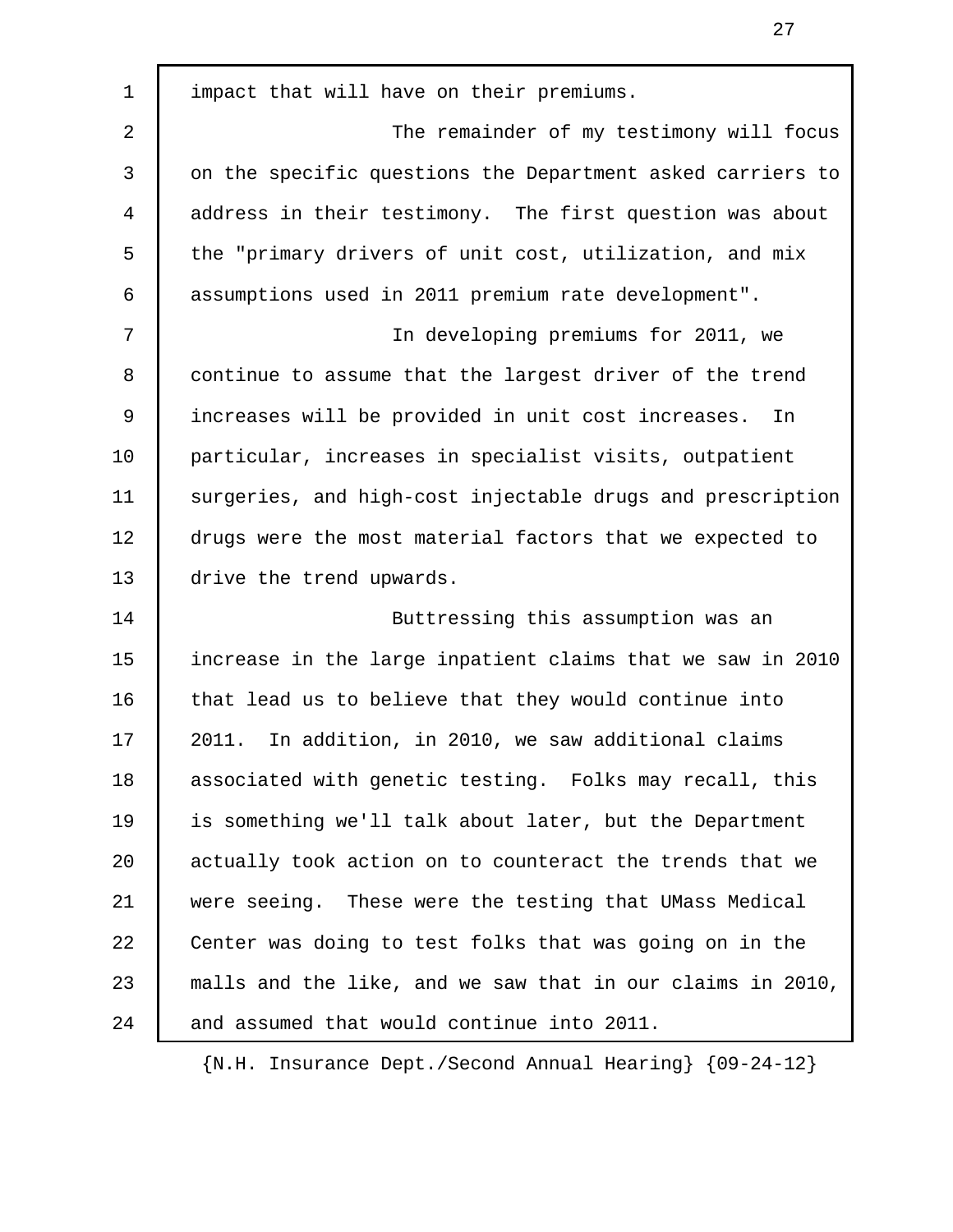1 On the flip-side, there was a

 2 development in 2010 that led us to reduce trends into 3 2011, and that was generic Lipitor becoming available in 4 the marketplace. It's a very high-use drug. And, the 5 fact that a generic version became available allowed us to 6 include assumptions to reduce our trends as a result of  $7 \mid \text{that.}$ 

8 The second question is "what were the 9 primary drivers of -- that we actually experienced, our 10 trend experience from '10 to '11?" When we reviewed the 11 actual experience, compared to what we had expected, we 12 found the actual trend was lower in 2011 than what we had 13 predicted going into the year. Some of the drivers of 14 this were more favorable provider negotiations that 15 allowed us to make adjustments to the provider unit cost 16 trend. In addition, there were certain claims categories 17 where we experienced a more favorable experience than we 18 had initially anticipated. The first was what we talked 19 about earlier with the genetic testing. There was action 20 taken by the State of New Hampshire to reduce the use of 21 those services, and the rate of payment that we paid for 22 that, there was a law passed that capped what we could pay 23 for those testing to \$150, and that positively impacted 24 the trend.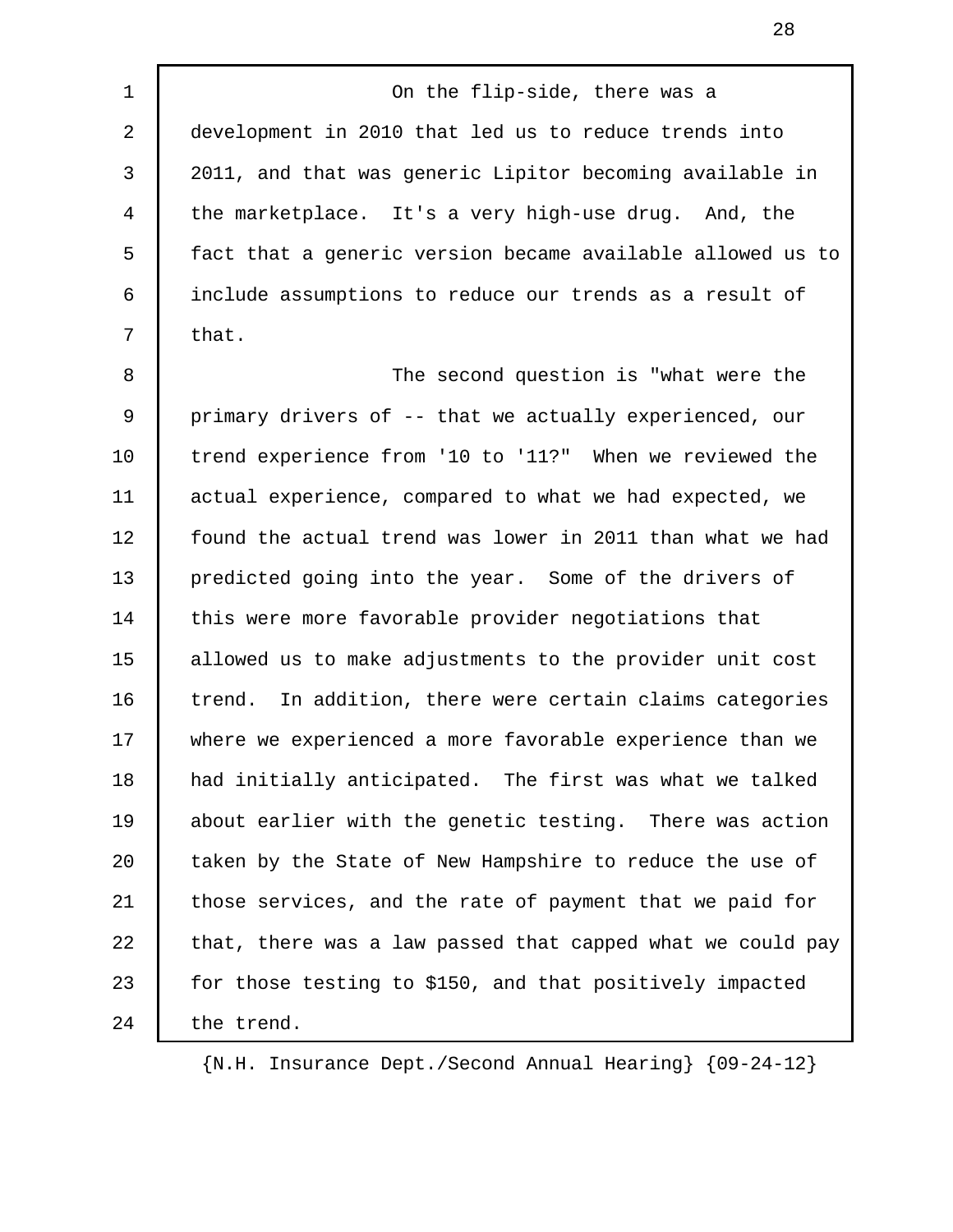1 We also experienced a relatively large 2 drop in high claims volume compared to what we had 3 anticipated to see. Some of this, and I think Ms. Guertin 4 noted this in her testimony, we're still not sure how much 5 of this is reduced demand for services caused by the 6 economy and people putting off elective surgeries, versus 7 an actual reduction in demand. And, that remains 8 Something that we continue to watch very closely. 9 There was an unexpected drop in volume 10 of high-cost injectables from 2010 to 2011. And, then, 11 also positively affecting our actual trends in 2011, 12 compared to what we had predicted, were some new 13 utilization management programs that Harvard Pilgrim put 14 into place in 2011. Most notably, we put in a new medical 15 management program related to sleep studies that helped 16 | bring down cost trends. 17 Certain factors also, however, are 18 driving trends up, compared to what we had originally 19 anticipated for 2011. Outpatient surgery utilization 20 continues to increase. In April of 2011, a new Hepatitis 21 C prescription drug entered into the market. There is no 22 generic of this drug available, and that has increased 23 trends. There were additional mandates, as we've talked 24 about earlier in this hearing, that came into effect as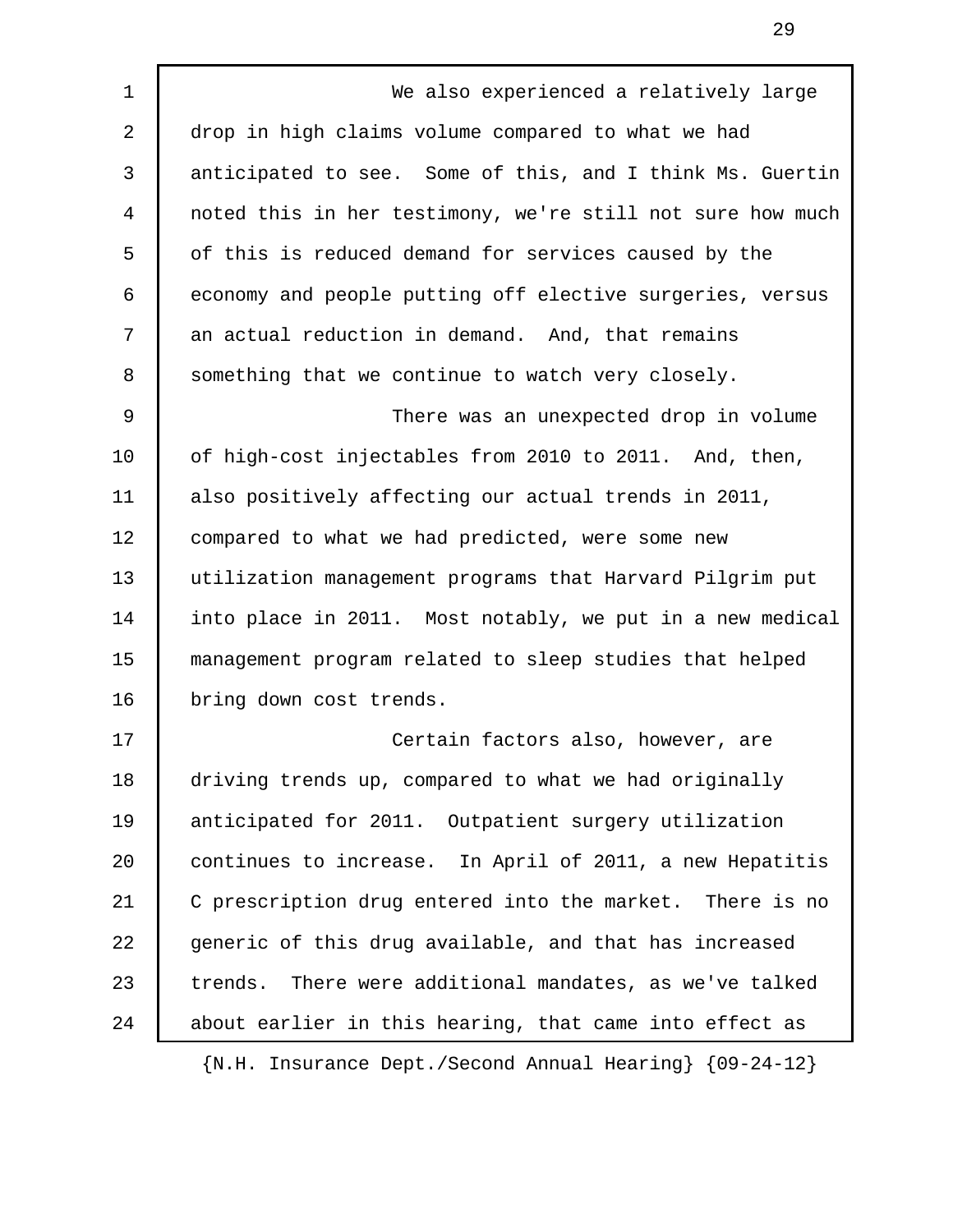1 well that have impacted trend. 2 The third question the Department posed 3 were "what about changes or innovations that the plan has 4 implemented since 2010?" I'm going to talk about three 5 areas: Product offerings, medical management programs, 6 and provider payment models. 7 In the product offering area, Harvard 8 Pilgrim has introduced two tiered -- new tiered network 9 products to the market since 2010. These are our 10 ChoiceNet products and our Hospital Prefer products. We 11 also have launched a new service for our customers called 12 | "SaveOn" that I will discuss. 13 ChoiceNet is a tiered network plan. It 14 divides our network of physicians and hospitals into three 15 tiers, based on cost and quality data. The cost share 16 that the member pays varies based on the tier the provider 17 is placed in. So, low cost/high quality providers, 18 there's a lower co-payment than if a member seeks to 19 Teceive care from a higher cost provider. 20 | We really have two goals with this 21 product. The first goal is to increase member awareness 22 of the actual cost of services and to encourage members to 23 seek care from more cost-efficient providers when they 24 were available to them. The second goal of the product is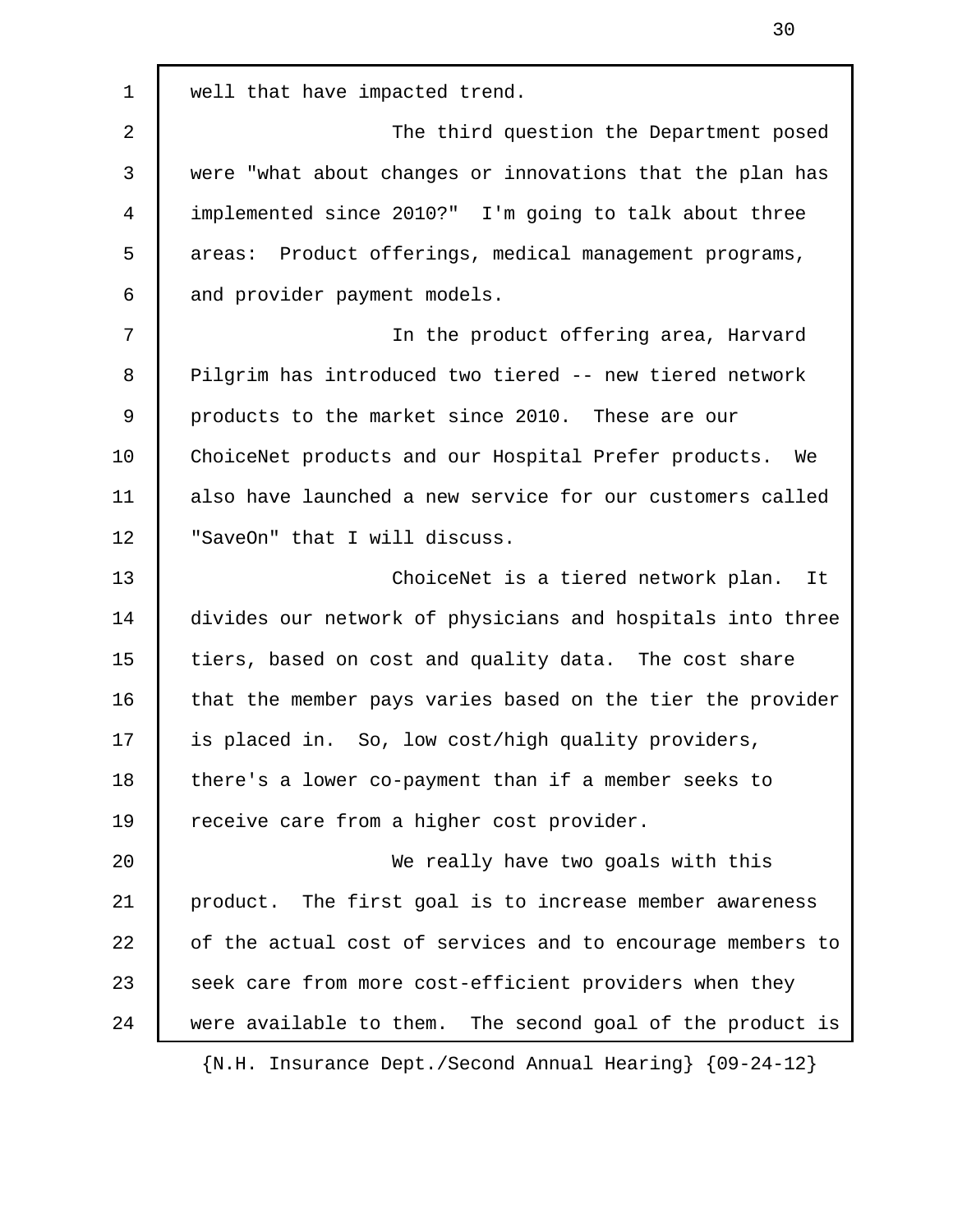1 | really to change the conversation that we have with the 2 provider community. When we go out and talk to providers 3 about the fact that you are in the top tier because you 4 are more expensive, some of the providers want to know, 5 what can they do to move down into a tier where the member 6 is going to pay a lower cost payment -- lower cost share. 7 And, in some instances, we've actually had some 8 concessions at the negotiating table that providers have 9 made in order to affect their tier placement. 10 We've launched a second product called 11 "Hospital Prefer". That product is similar to ChoiceNet, 12 in that the network is divided into three tiers. However, 13 in that product, only hospital services are subject to 14 tiering; physician services are not. 15 In addition to these new products, we 16 also launched a new service referred to as "SaveOn" for 17 | our customers. This is being provided to all of our small 18 group customers here in New Hampshire. It's also 19 available as an add-on for large group and self-funded 20 customers who choose to purchase it. And, again, here the 21 goal is to redirect members to more cost-effective 22 settings to receive care. There are particular services, 23 such is MRIs, where, if the member needs the service, they 24 call in, and they speak with a nurse, they talk about what {N.H. Insurance Dept./Second Annual Hearing} {09-24-12}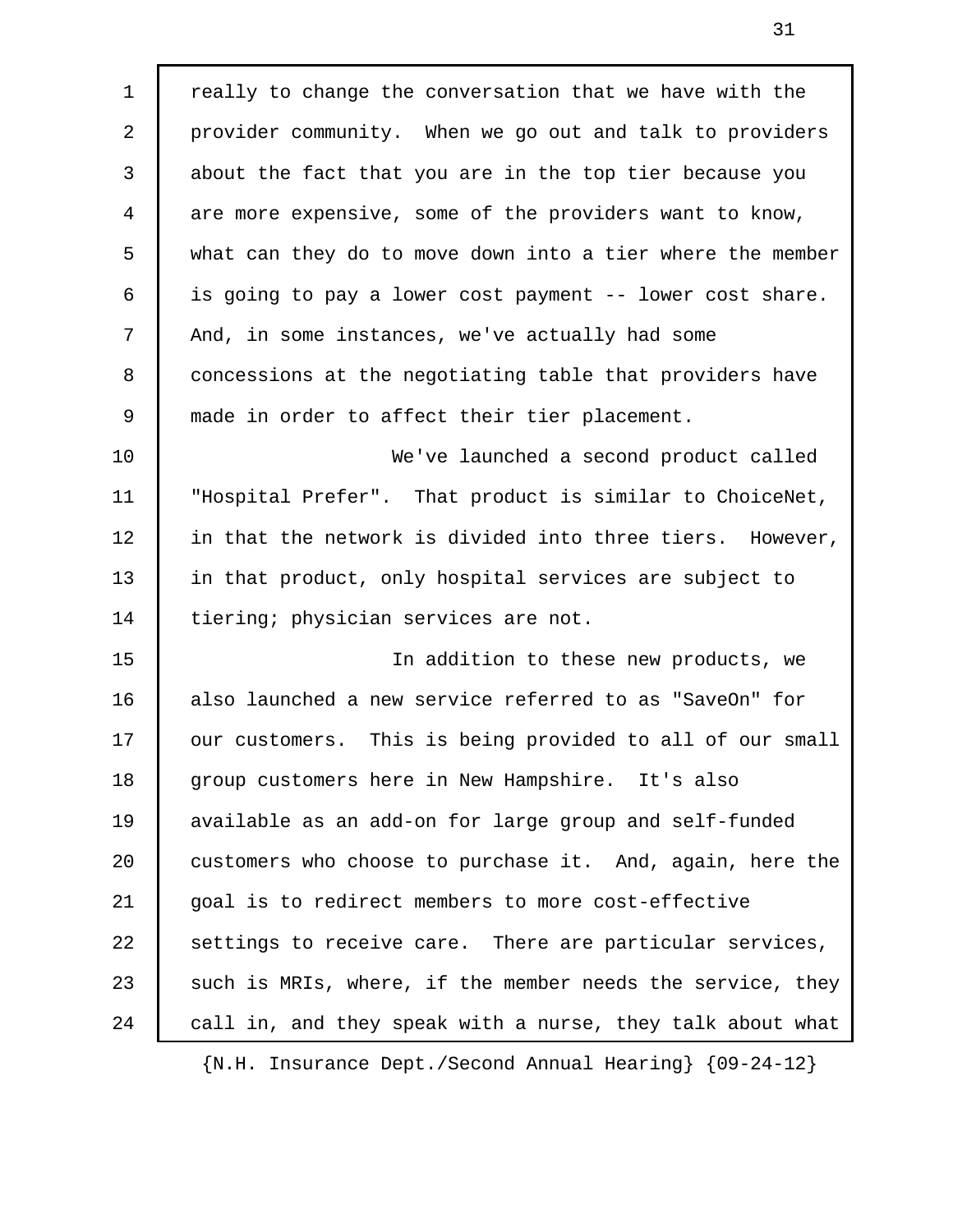1 | has been prescribed and where they had been referred to 2 | go. If there's a more cost-effective facility in the area 3 that's available to them, the nurse will set up a new 4 appointment at the new facility for them. And, if the 5 member receives services at that facility, they actually 6 receive a cash incentive for having moved to the lower 7 cost facility. So, everyone wins. The member gets a cash 8 incentive, and we see lower costs that are passed through 9 to the employer groups, hopefully, as we go forward, in 10 the form of lower premium trends going forward. 11 In the medical management program space, 12 this is an area I think where we have excelled for a 13 number of years. As I mentioned earlier, we did launch a 14 new program in 2011. We hired a company called "Core Care 15 National" to help us implement a sleep diagnostic and 16 therapy management program. This program includes a prior 17 | authorization on sleep studies, and also a redirection of 18 Sleep studies with facilities to the homes anywhere 19 appropriate. As a result, we are seeing a significant 20 downward trend in the utilization of these services. 21 In addition, we continue to work very 22 hard to reduce pharmacy trend. We have introduced in the 23 | last year a new four-tier pharmacy benefit that allows 24 members to receive certain generic drugs and even lower {N.H. Insurance Dept./Second Annual Hearing} {09-24-12}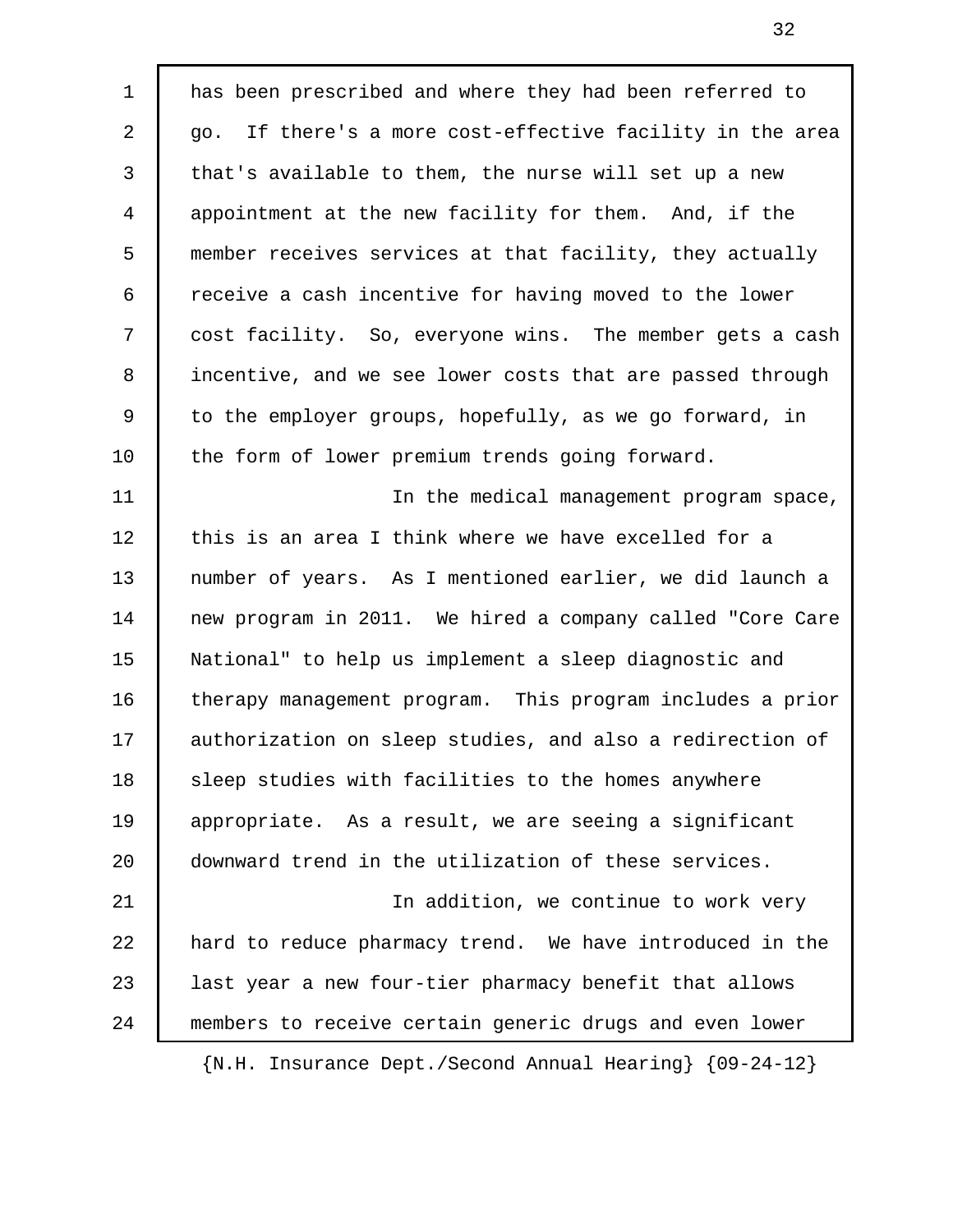1 co-payment than has historically been provided. 2 Looking in the provider payment space, 3 in 2012 and beyond, Harvard Pilgrim will continue to 4 collaborate with provider groups to move in the direction 5 of global payments. Our philosophy has been to meet 6 providers where they are, in terms of readiness to accept 7 | risks. And, we have variety of contracting and 8 | risk-sharing models that we make available to our network. 9 Harvard Pilgrim recognizes that we not only need to change 10 how we pay providers, we also need to work with them more 11 collaboratively to support them in delivering better care 12 at a lower cost. To that end, Harvard Pilgrim has 13 launched four provider payment -- four provider pilot 14 models that we're launching throughout our three-state 15 service area. And, I'll talk about these now. 16 The first is a Primary Care Center of 17 Excellence Program. This is the next generation primary 18 care-based delivery model that seeks to reduce 19 fragmentation, improve care and coordination outcomes 20 through the use of personal physician and leveraging the 21 care delivery teams, as well as promoting health 22 | information technology. 23 **The second pilot is a Specialist Medical** 24 Home pilot. This pilot seeks to improve care coordination {N.H. Insurance Dept./Second Annual Hearing} {09-24-12}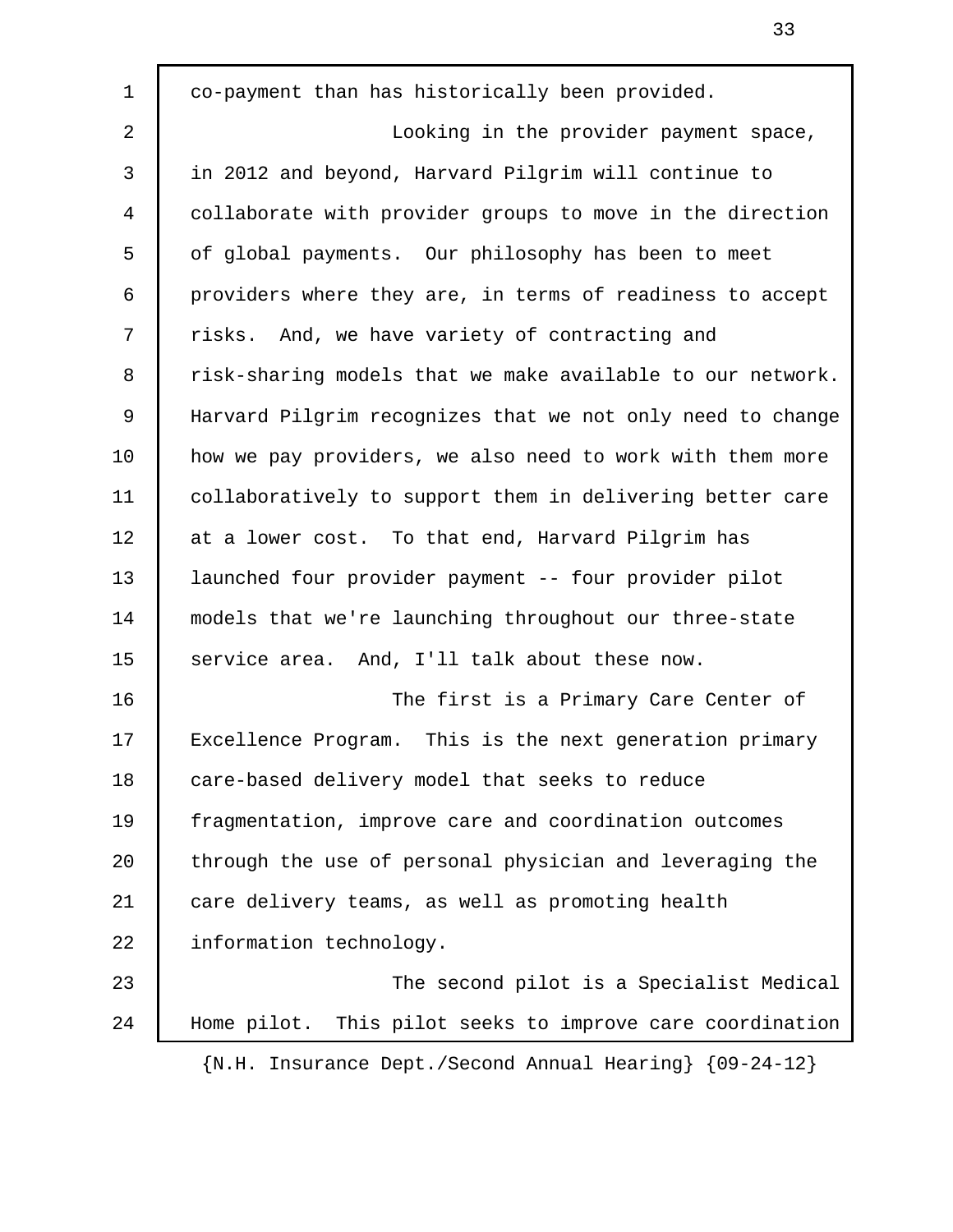1 and improve outcomes in cases where the members are 2 Teceiving the majority of their care from a specialist, 3 such as a cardiologist or oncologist. One of the things 4 that we've discovered is that when members are in that 5 type of chronic care situation, the specialist ends up 6 acting as the primary care physician. But specialist 7 offices really aren't set up to do that. It sort of has 8 happened by default. And, recognizing that we're looking 9 at what sort of support services we can provide to those 10 specialists, so that they can act as a medical home, and 11 that makes the most sense in the patient's situation. 12 The third group of pilots that we're 13 Tunning are around global case rates for procedures. This 14 model involves paying a global fee to a provider system to 15 include all aspects of care centered around a common 16 procedure, such as total joint replacement or coronary 17 artery bypass graph, while credentially including a

18 warranty covering avoidable complications.

19 | The last care model that we are piloting 20 with the network is a complex condition management 21 program. This model involves innovative approaches for 22 collaborating with physicians to improve quality and 23 Teduce costs for complex conditions, such as congestive 24 | heart failure or cancer, where there may be a significant

{N.H. Insurance Dept./Second Annual Hearing} {09-24-12}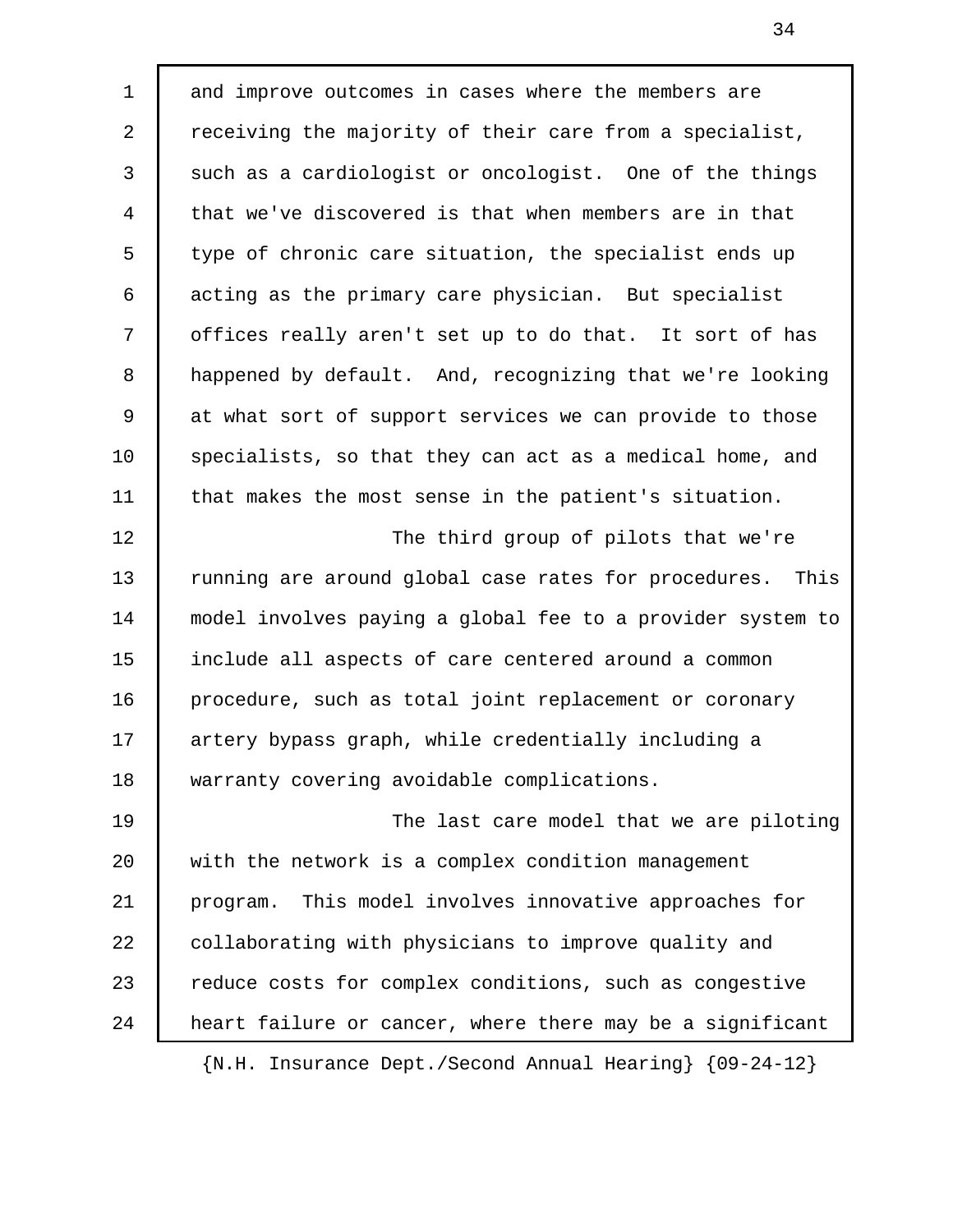1 degree of unnecessary expenditures.

 2 While these pilot models here are 3 encouraging, we should also note that the number of 4 physicians in our network who participate in these 5 programs, as well as who participate in our capitation and 6 shared savings programs, represent only a little bit more 7 than a quarter of our provider network here in New 8 Hampshire. That's a lower rate than what we're actually 9 Seeing, for example, right now in Massachusetts, where we 10 have about 60 percent of the network in risk arrangements. 11 And, part of that has to do with the fact that we have 12 | more small provider practices here in New Hampshire. And, 13 there are barriers to getting small provider practices to 14 adopt risk models, to adopt new care delivery models. 15 | And, that's something that we continue to work on here in 16 New Hampshire.

17 The fourth question was "the extent to 18 which we're providing commercial members transparency in 19 terms of the cost and quality of services on network 20 providers?" We have long been a proponent of 21 transparency. We've worked closely with the Department 22 | since the launch of the All Payer Claims Database. And, 23 we've done that in the other states in which we operate. 24 In terms of what we make available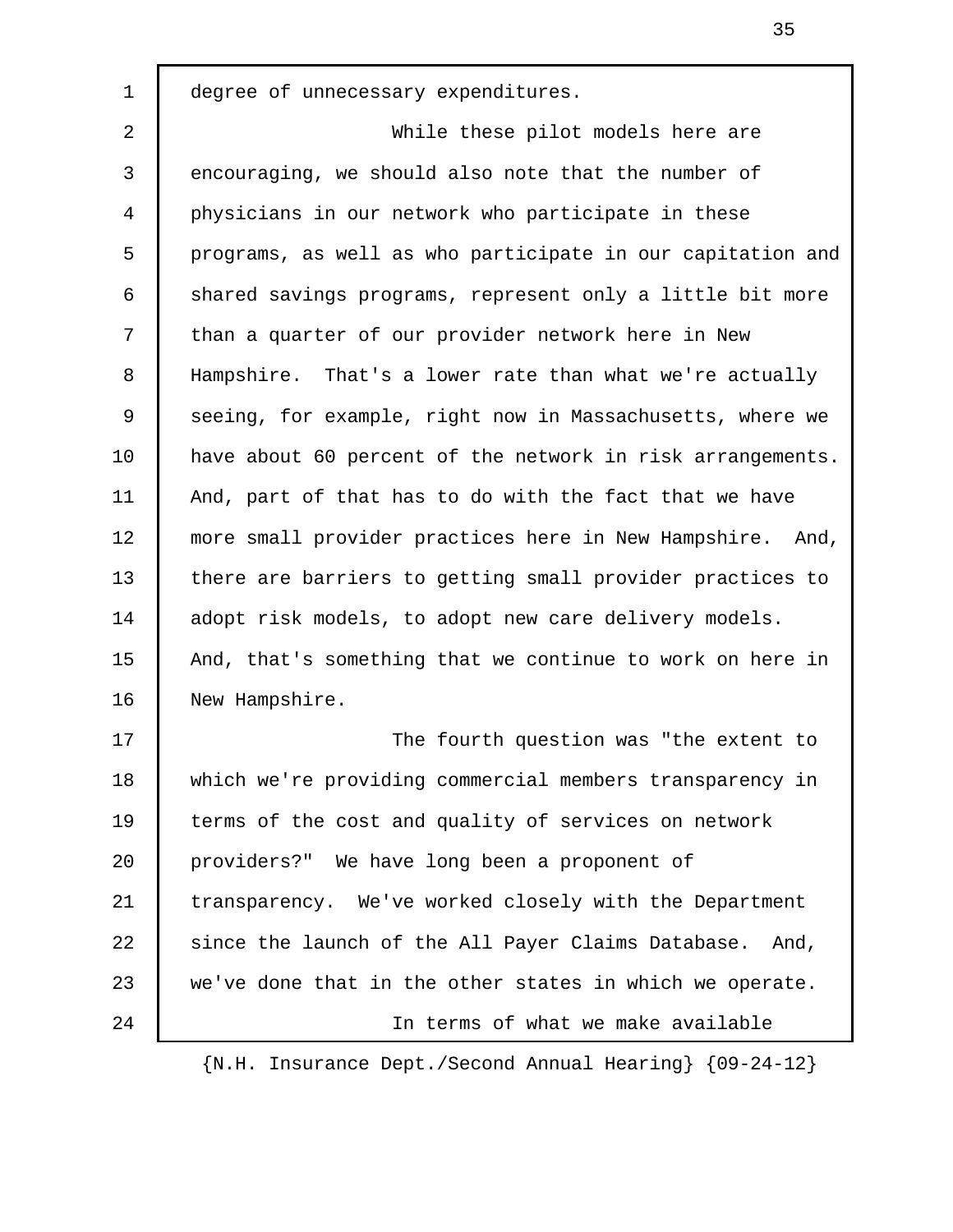1 directly to our own members, we do have some basic cost 2 information available on our website to members to help 3 them make choices particularly around services that are 4 subject to a deductible. It's an area where we have more 5 work to do to bring better information to our members. 6 And, we'll be launching new tools in the next year or so 7 | that will be more robust in that space. We also have a 8 section of our website that does provide quality 9 information, both general quality information and quality 10 information specific to the providers in the network, 11 including information about Harvard Pilgrim's Physician 12 | and Hospital Honor Roll that's on our website to help 13 members make better choices. 14 The fifth question was about "cost of 15 coverage mandates impacted since 2006". If we look at 16 | this, the total impact of these mandates, state mandates 17 has been about 1 percent. As was mentioned in Anthem's 18 testimony, we have not yet fully seen the impact of the 19 autism mandate at this point in time. So, that's one that 20 we continue to look at carefully. 21 In addition to those mandates, during 22 the same period of time there were additional federal 23 mandates that have come into play, particularly those 24 | under the Affordable Care Act. And, those have also added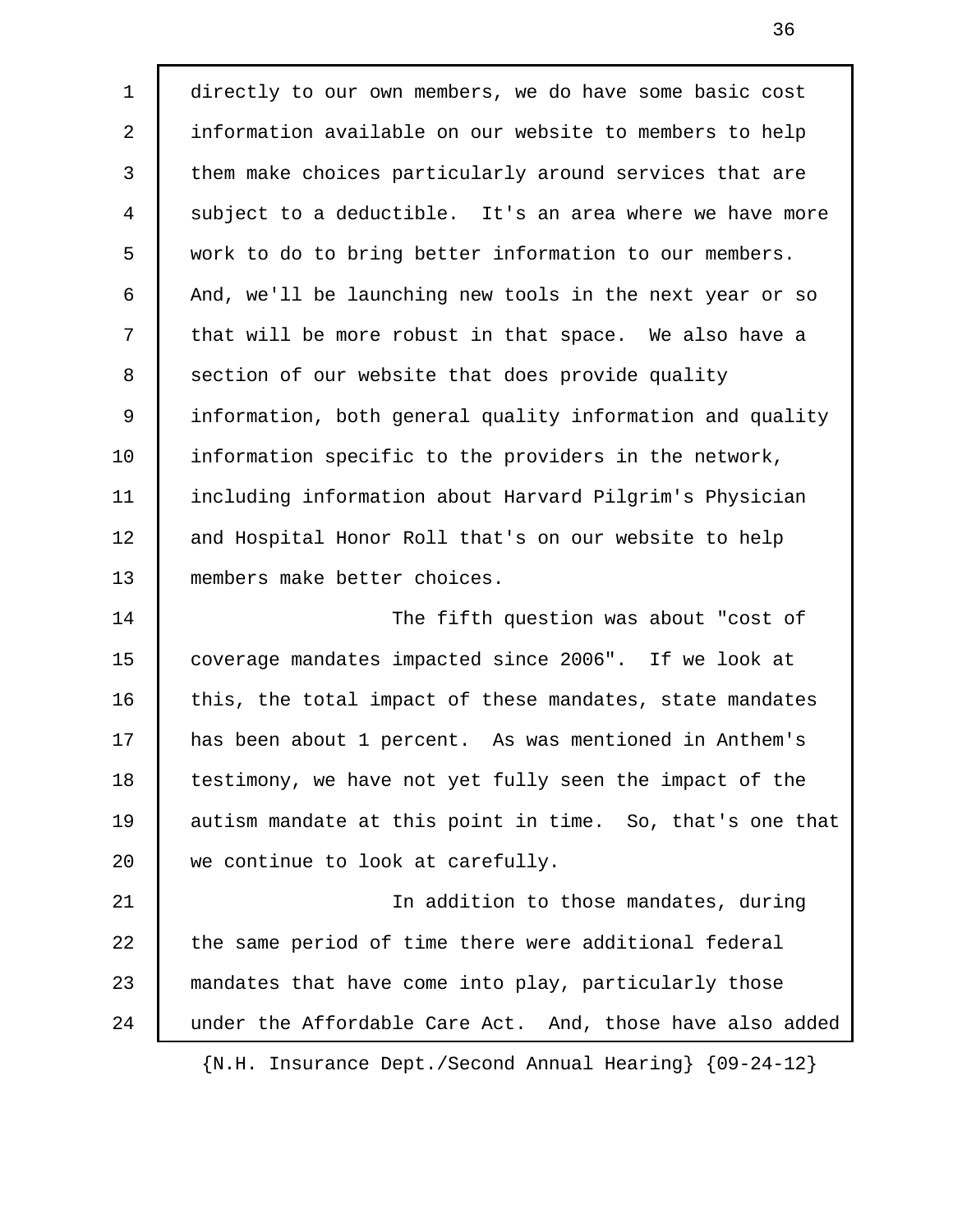1 about a point or two to premium since 2010. 2 The final question that the Department 3 asked about was about "premium rebates". Harvard Pilgrim 4 did not pay any premium rebates in New Hampshire in 2011. 5 That concludes my testimony. I'd be 6 happy to answer any questions the Department may have. 7 CMSR. SEVIGNY: Great. Thank you very 8 much for your testimony this morning. I don't have any 9 questions at this time, but I'll open it to staff and to 10 our -- 11 MR. BRANNEN: I do. You talked a bit 12 | about unit cost I think being your primary driver, in 13 terms of overall premium growth. But that they were less, 14 if I understood, than you expected. 15 MR. GRAHAM: Yes. 16 MR. BRANNEN: What did you observe? 17 MR. GRAHAM: So, this is a, I would say, 18 a good news, but not perfect news story. So, I think 19 Peter has the actual trend numbers. But those numbers 20 have started to, while they are higher, they have started 21 to come down. 22 MR. HORMAN: Yes. And, like, in the 23 past years, unit cost has been as high as seven or 24 eight percent, and it's coming down gradually to the four {N.H. Insurance Dept./Second Annual Hearing} {09-24-12}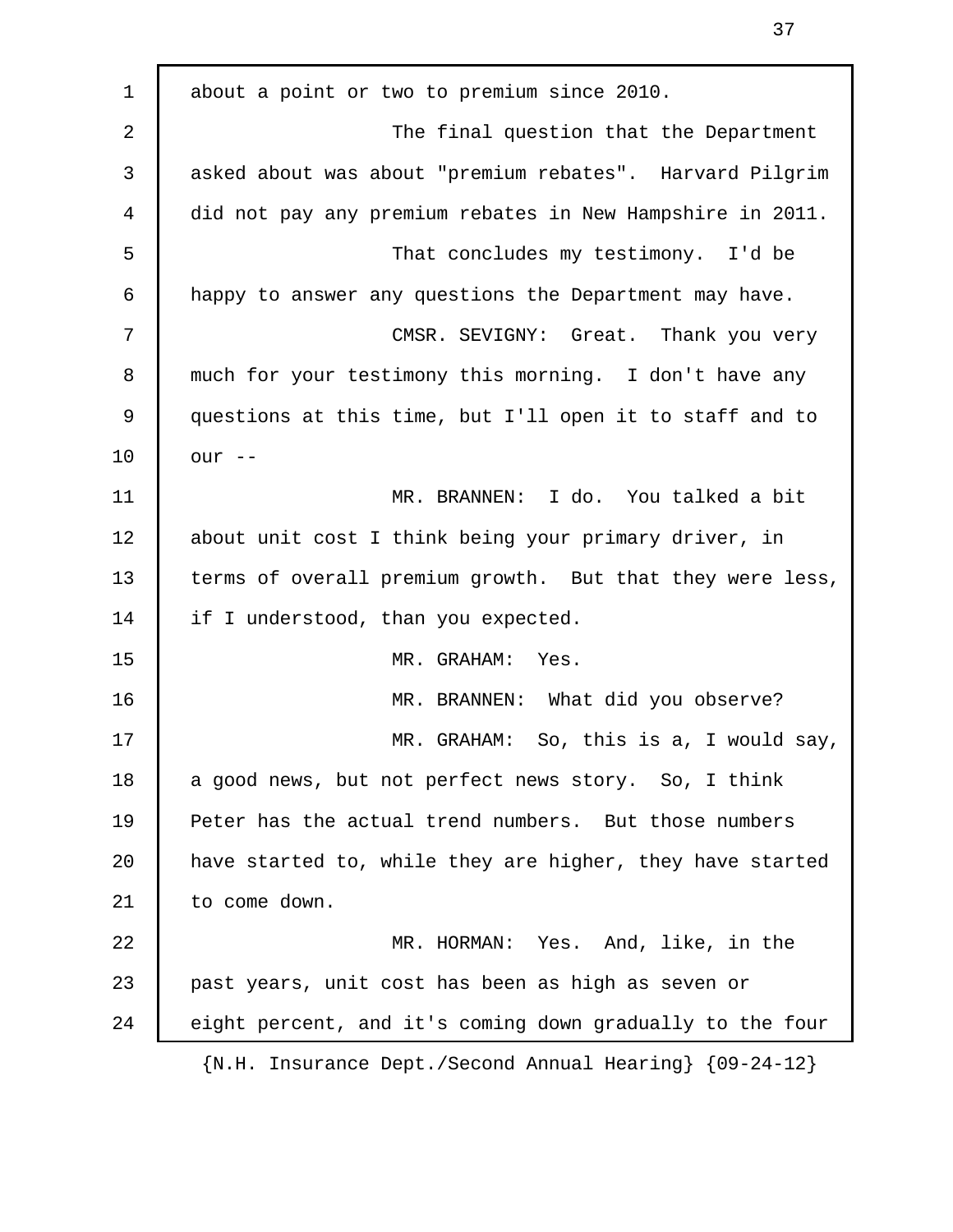1 or five percent. And, on the drugs -- that's on the 2 provider side. On the drug side, too, a lot of the drugs 3 have been moving to generic, which has given some 4 alleviation to the drug costs. Our one concern on drugs 5 is that, as we get more generics, manufacturers are 6 increasing a little bit their manufacture costs. So, 7 that's something to watch. 8 MR. BRANNEN: As a follow-up, you 9 mentioned a bit about cost shifting and impact on your 10 Tates and such. I just wonder what evidence then you're 11 looking through to support that statement? 12 | MR. HORMAN: There was a Norton report, 13 that was a report in New Hampshire that we've used. Some 14 of the evidence is just from the contracting table, you 15 know, some of the arguments we get back from providers as 16 to what their costs are. But some of it is also, if you 17 look at the increases in provider payment rates from the 18 government agencies, they're public information and 19 | they're significantly lower than the increases we're 20 | seeing in the increases in costs. So, just knowing that 21 those payers are about 50 percent of the system, that 22 means every 1 percent they're paying under the increase in 23 cost comes back to the commercial carriers to cover those 24 | costs.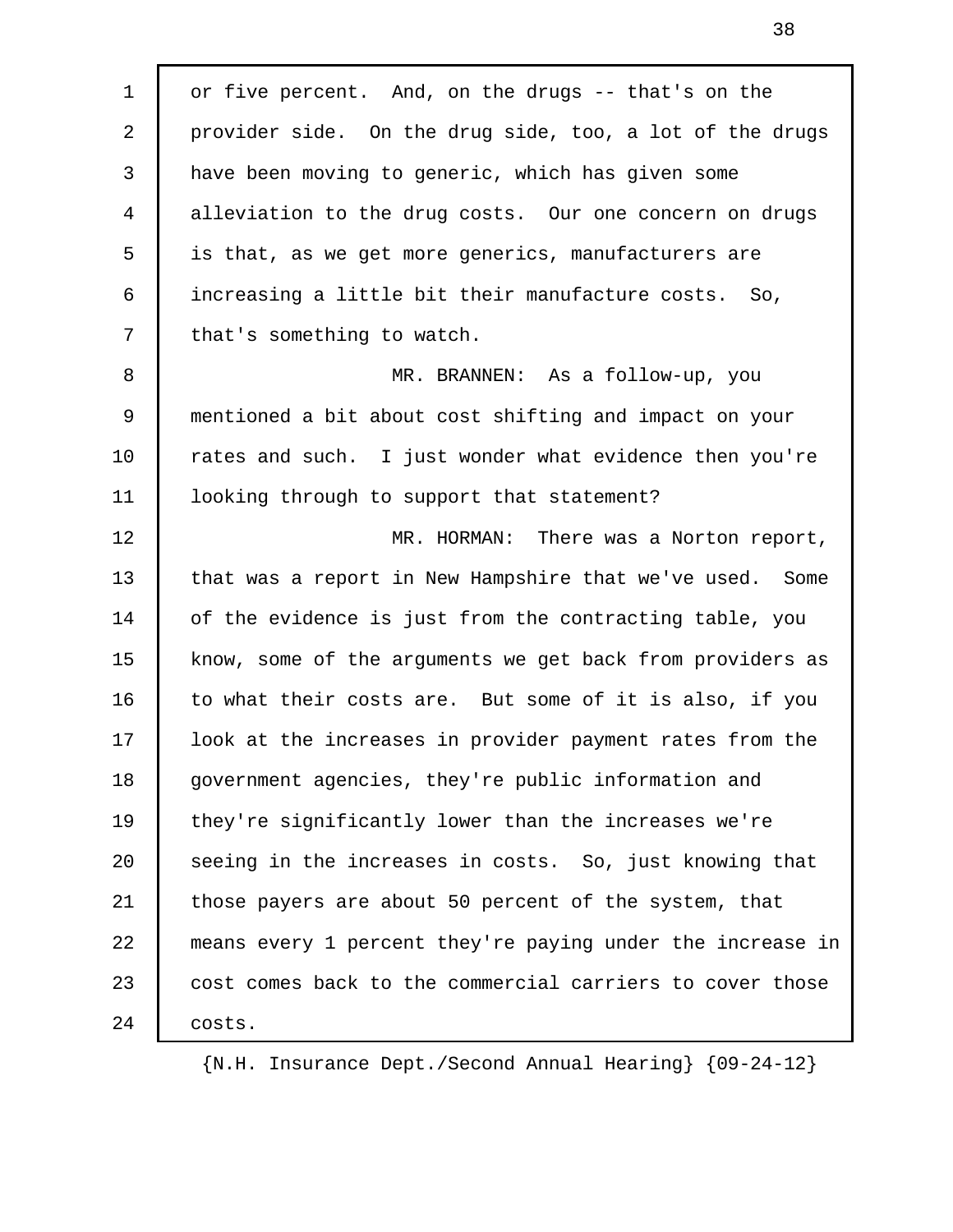| $\mathbf 1$    | MR. BRANNEN: Thanks.                                               |
|----------------|--------------------------------------------------------------------|
| $\overline{2}$ | CMSR. SEVIGNY: Okay. Other questions                               |
| 3              | from staff or our consultants?                                     |
| 4              | MR. CAMIRE: I have a couple, couple of                             |
| 5              | questions. You talked about your -- the new tiered                 |
| 6              | network products that you're offering. I think you said            |
| 7              | that two new programs started in 2010, was that right?             |
| 8              | MR. GRAHAM: So, we launched the                                    |
| 9              | ChoiceNet product, first became available to customers in          |
| 10             | 2011. The Hospital Prefer product is just launching now.           |
| 11             | And, the Tandem Program first became available in 2011.            |
| 12             | MR. CAMIRE: Okay. So, in 2011, at                                  |
| 13             | least a couple of these programs launched?                         |
| 14             | MR. GRAHAM: Yes.                                                   |
| 15             | MR. CAMIRE: Relative to expectations,                              |
| 16             | have you seen a lot of enrollment? I'm assuming you have           |
| 17             | other programs that are not tiered, like your --                   |
| 18             | MR. GRAHAM: Yes. We continue to -- the                             |
| 19             | majority of our business in New Hampshire continues to be          |
| 20             | in products other than ChoiceNet and Hospital Prefer.<br>In        |
| 21             | terms of a new product launch, I think it is typical for           |
| 22             | there to be sort of a slow uptake at the beginning.<br>And,        |
| 23             | then, as the product becomes more accepted in the                  |
| 24             | marketplace, it starts to take off. We have -- I think             |
|                | $\{N.H. Insquare \in Def. / Second Annual Hearing\ } \{09-24-12\}$ |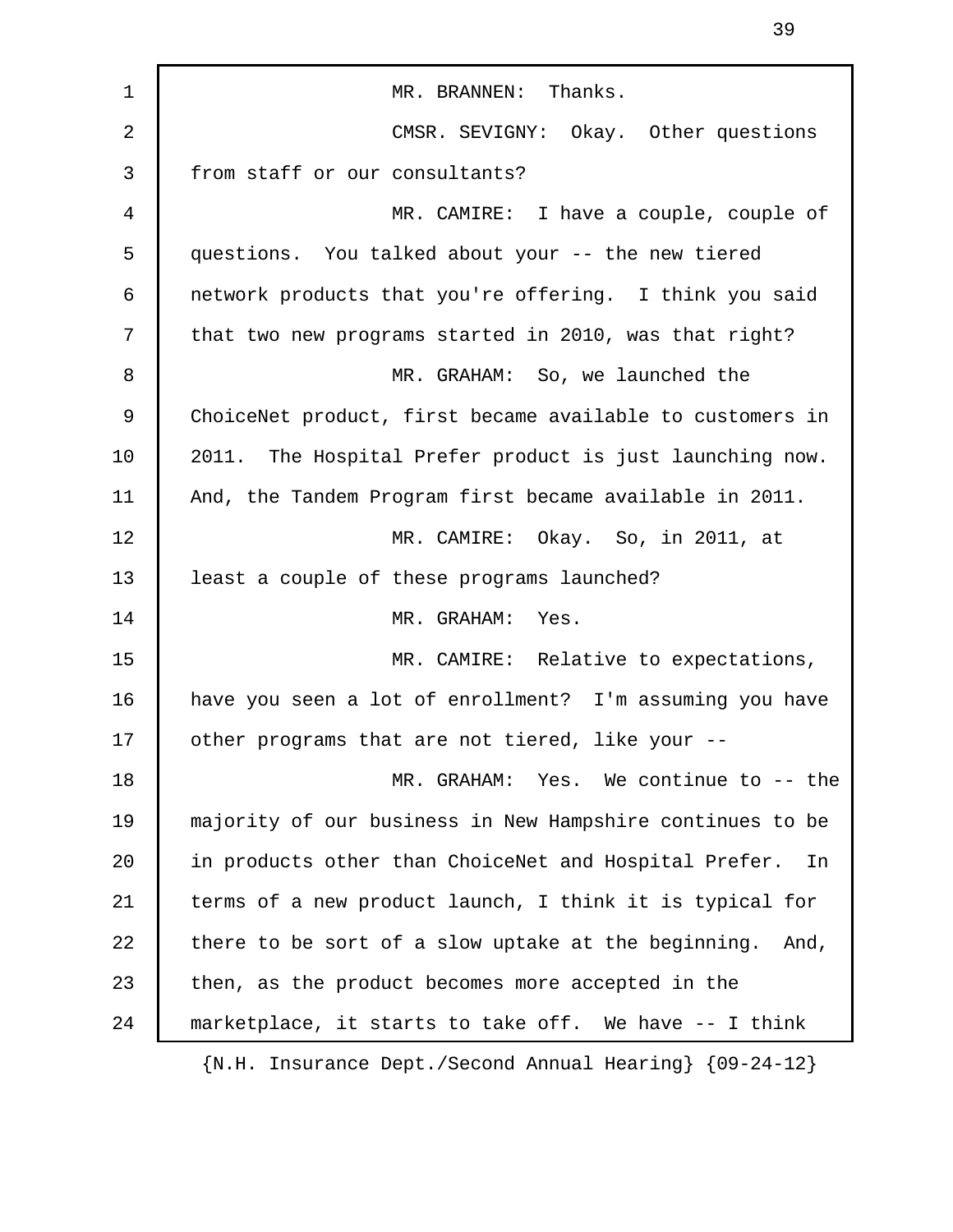1 the enrollment expectations we had at the beginning have 2 been met to date, and consistent with that sort of slow at 3 first, and then, you know, we continue to expect to see 4 growth in the product as we move forward. It does, 5 certainly has within those groups that have purchased the 6 product, it certainly does change the conversation that 7 | folks have. 8 MR. CAMIRE: In terms of the tiering of 9 the providers, you mentioned that it's -- there's, 10 | obviously, a cost component, as well as a quality 11 component. Could you speak to how the quality comes into 12 the equation, in terms of, you know, how much of a factor 13 that is, and in terms of putting the providers in 14 different tiers? 15 MR. GRAHAM: Sure. So, the way the 16 product -- the tiering is done is that we look at both 17 cost and quality. There is, using nationally accepted 18 quality measures, and we can get you the actual 19 methodology, there is a quality gate. And, in order for a 20 provider to be eligible for consideration to be in the 21 lowest cost sharing tier, irrespective of their actual 22 cost, they must pass the quality gate. So, if we had a 23 very low cost provider, but that provider did not pass the 24 quality gate, they would not be eligible to be a Tier 1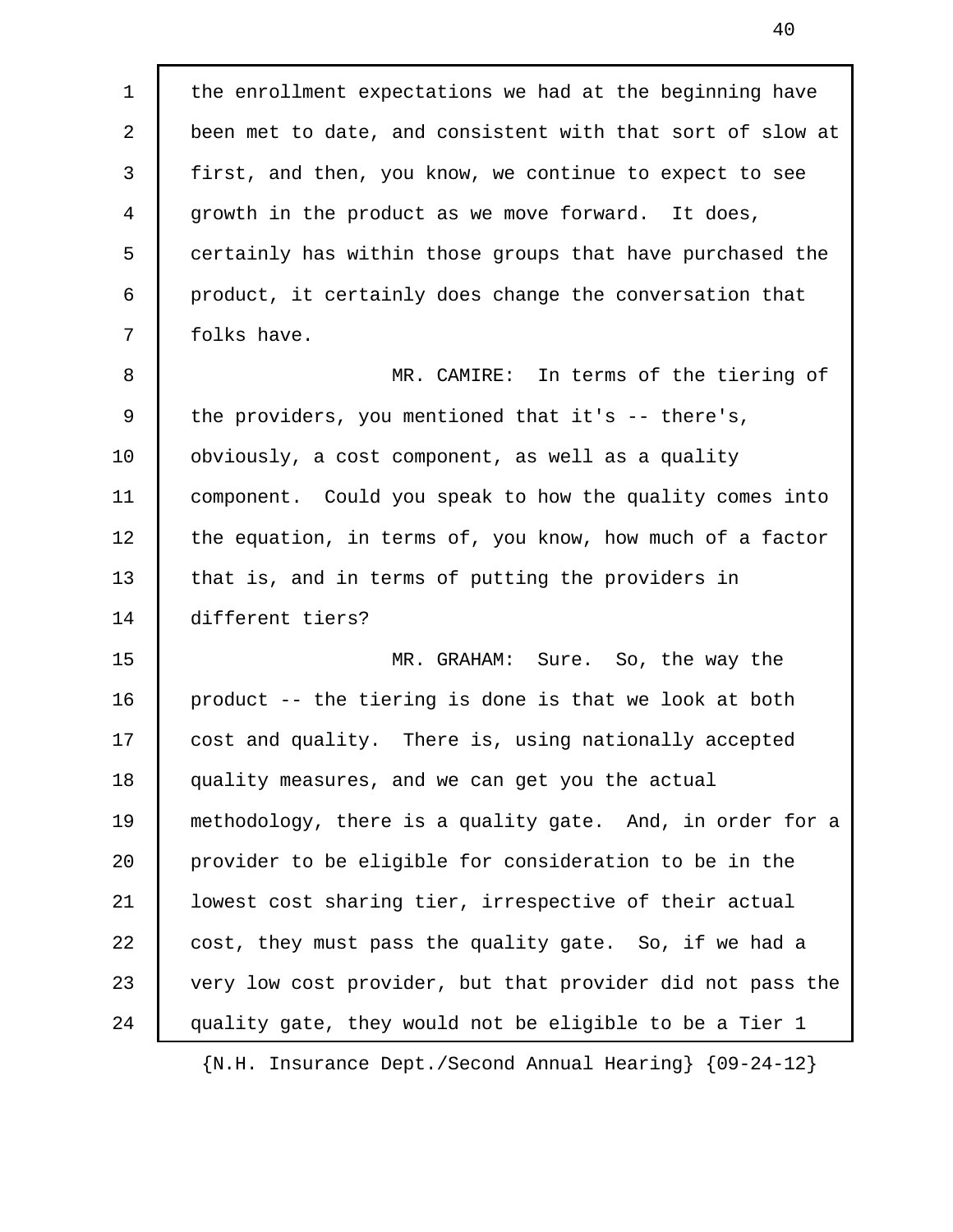1 provider, and that's where quality comes into play. And, 2 then, the remainder of the tiering is based on the cost. 3 So, for hospitals, we're looking at the 4 relative unit cost between hospitals. And, physician 5 groups, we're looking at total medical expenditures 6 associated with members who have a PCP through that group. 7 MR. CAMIRE: And, one last question. 8 | Relative to other markets outside of New Hampshire that 9 Harvard Pilgrim does business in, can you speak to the 10 Telative cost differences between New Hampshire and other 11 markets and what you might attribute that to? 12 | MR. GRAHAM: So, I'm going to defer to 13 Peter to just talk about what we're seeing in terms of 14 trend in the market, because I believe we are seeing some 15 differences between here and Massachusetts. 16 MR. HORMAN: Sure. It's a hard 17 | analysis, first of all, because there's a different 18 product mix in the two states, at least we have experience 19 | in. But, you know, I've come to believe that I think New 20 Hampshire is higher, you know, of our three states. And, 21 you know, and anecdotal evidence to that is, you know, 22 we've had tiered products for a long time. And, 23 initially, some of the mentality was to exclude some of 24 the Massachusetts teaching hospitals from those products.

41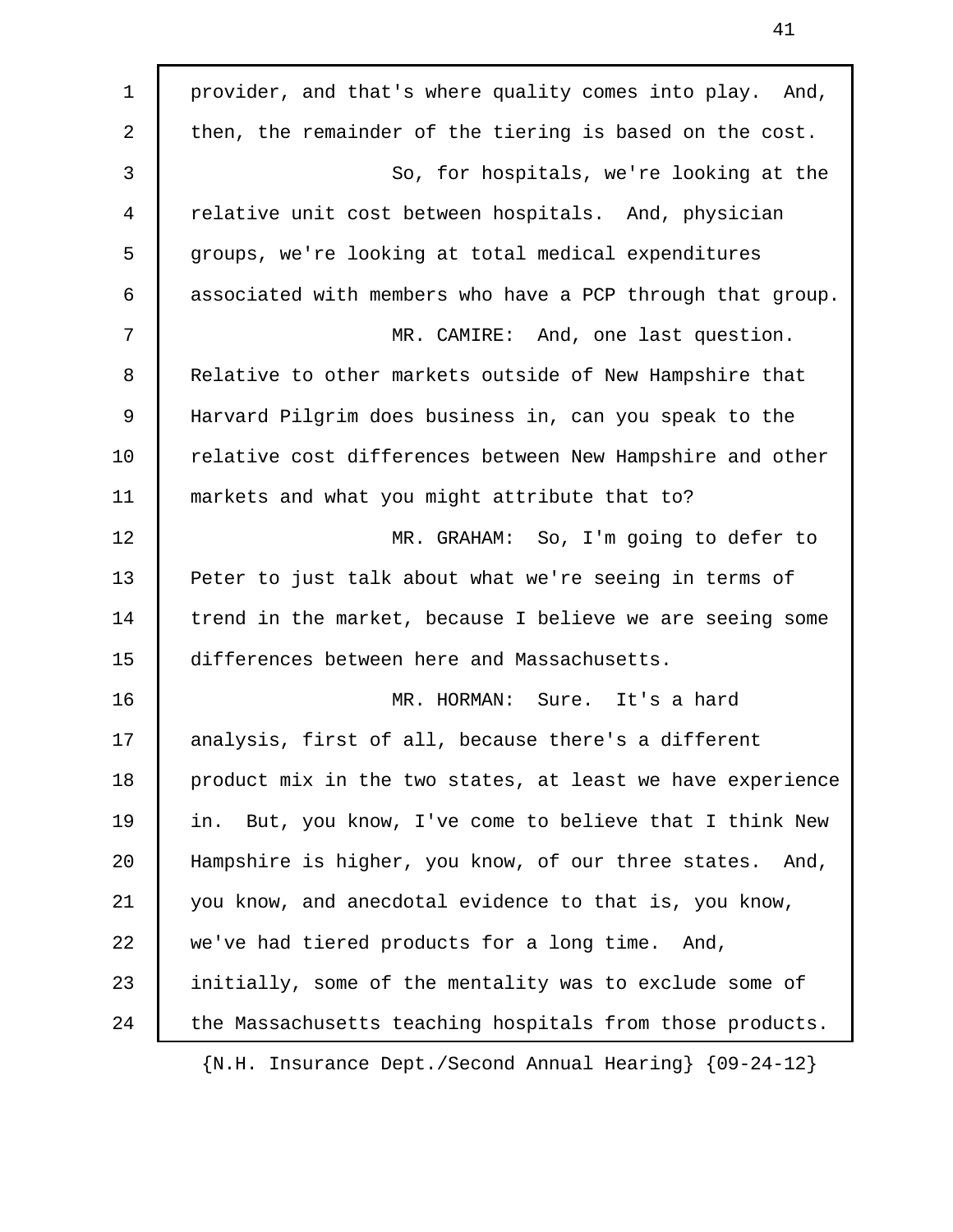1 | As years passed, we find that, you know, we might want 2 those hospitals back in some of these programs, because 3 they're actually lower cost than some of the New Hampshire 4 hospitals. But, you know, I think -- I think New 5 Hampshire is costlier, both because of the utilization has 6 been so high over the past couple of years, and unit cost. 7 | And, to Bill's point, New Hampshire was trending close to 8 two, three percent higher than Massachusetts at some 9 points. Our Maine block is smaller, we don't have -- we 10 have a lot of fluctuation. 11 MR. CAMIRE: Thanks. 12 CMSR. SEVIGNY: Any other questions? 13 MR. BRANNEN: Yeah. Can you talk a 14 little bit about buy-down, what you observed? You 15 mentioned it, but you didn't give us any rates. 16 MR. GRAHAM: Do you have any specifics 17 | on buy-down, Pete? 18 MR. HORMAN: Buy-down. Typically, I've 19 Seen, in larger groups, buy-down offsets the aging 20 increase, so that the account tends to get a peer trend 21 increase. So, if the aging has been two percent, buy-down 22 on larger groups is about two percent. Small group 23 market, it's been much higher. And, that is to get price 24 relief, I think. So, you know, the ten percent that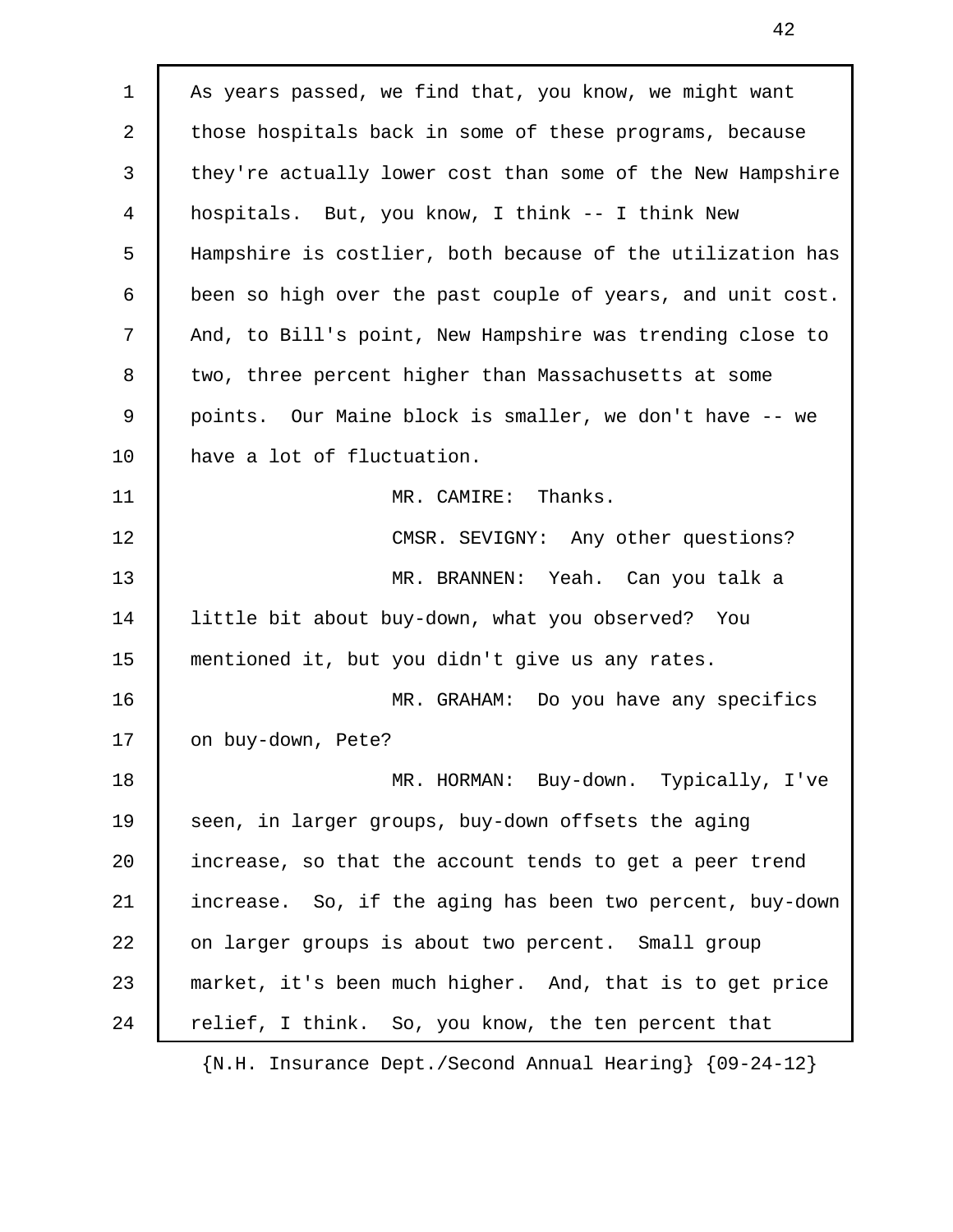2 NR. GRAHAM: And, I think the other 3 thing that we've observed in this space, again, drawing 4 comparisons between states, is the rate of buy-down in New 5 Hampshire has been more significant than is the case in 6 Massachusetts. We have groups in New Hampshire who have 7 purchased plans with much higher deductibles and other 8 | out-of-pocket cost sharing than we have seen in 9 Massachusetts. We have a much higher percent of our 10 bookend deductible products than in Massachusetts. 11 CMSR. SEVIGNY: Good. Thank you very 12 much, Bill and Peter. 13 MR. GRAHAM: Thank you. 14 CMSR. SEVIGNY: Next, I'll call on MVP 15 | Health Insurance Company of New Hampshire please. 16 MR. LOPATKA: Thank you for the 17 opportunity to testify this morning. My name is Pete 18 Lopatka. I'm a Vice President and Chief Actuary at MVP 19 Health Care. MVP was founded in 1983, a 20 community-focused, not-for-profit health insurer, serving 21 members in New York, Vermont, and New Hampshire. Through 22 its subsidiaries, MVP provides fully-insured and 23 self-funded employer health benefits plans, including 24 dental, ancillary products, such as free -- {N.H. Insurance Dept./Second Annual Hearing} {09-24-12}

1 Anthem quoted isn't unrealistic.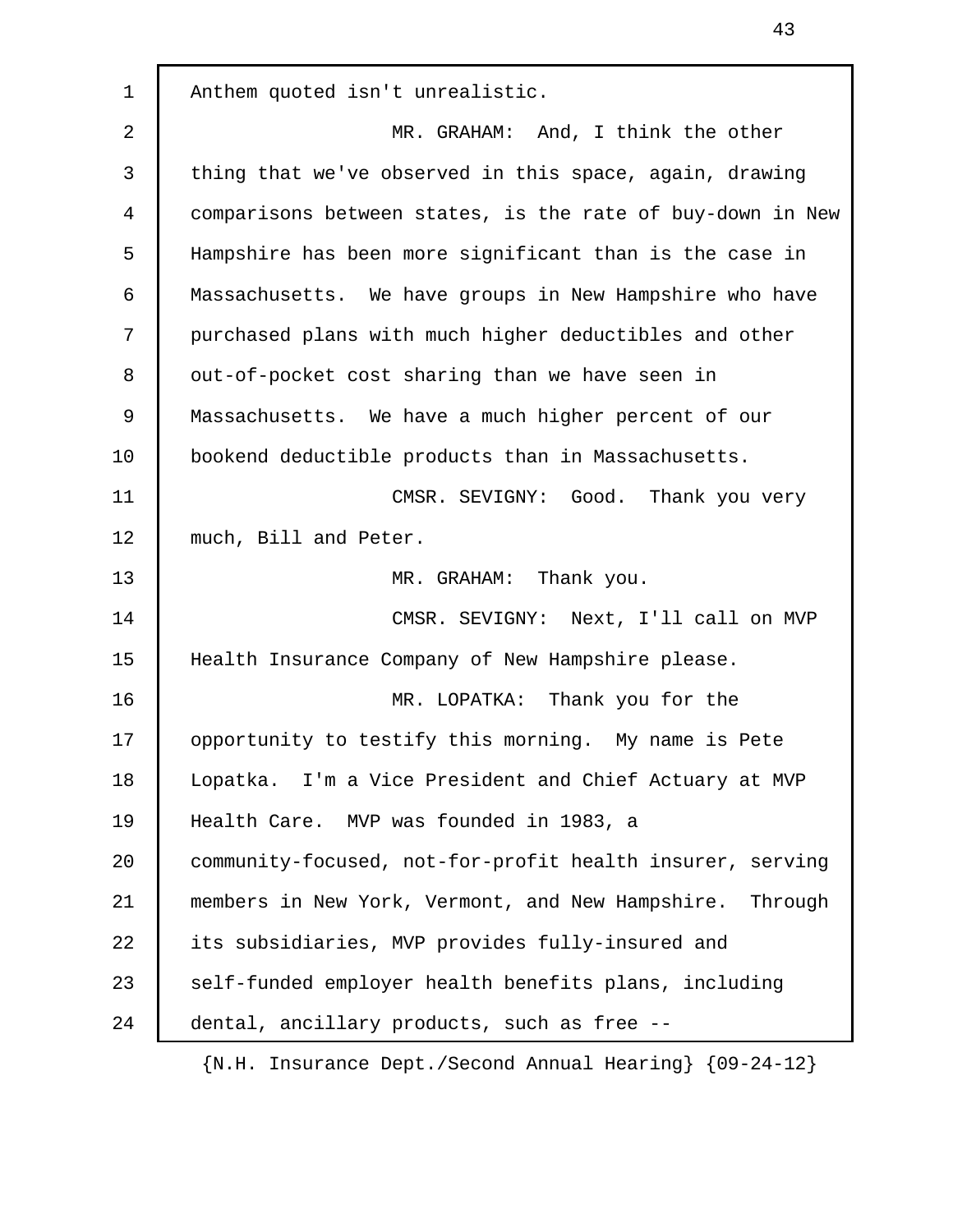| $\mathbf{1}$ | flexible-spending accounts, to more than 650,000 members,    |
|--------------|--------------------------------------------------------------|
| 2            | but, in New Hampshire, we are currently at 11,000            |
| 3            | membership.                                                  |
| 4            | In response to an August 23rd letter                         |
| 5            | from the Insurance Department, MVP has supplied to           |
| 6            | regulators specific data and information requested on        |
| 7            | health care costs and premium rates in New Hampshire. I      |
| 8            | will address the six questions posed in the letter this      |
| $\mathsf 9$  | morning.                                                     |
| 10           | On the first question, asked about the                       |
| 11           | "primary drivers of unit cost, utilization and mix           |
| 12           | assumptions used in the 2011 premium development". And,      |
| 13           | by -- broken up by unit cost and utilization, those were,    |
| 14           | on inpatient, 6.3 unit cost; outpatient, 6.3 unit cost;      |
| 15           | physician, 4.4 unit cost; pharmacy, 4.7 unit cost. And,      |
| 16           | the utilization by those four major service categories:      |
| 17           | 2.0, for inpatient; 3.0, outpatient; 3.5, physician; 1.0     |
| 18           | utilization. Those were the assumptions used in the          |
| 19           | development of the 2011 premiums.                            |
| 20           | The second question addressed what was                       |
| 21           | the actual -- having the ability to go back, "what was the   |
| 22           | actual experience trends from 2010 to 2011?" Again, those    |
| 23           | same four major categories: The unit cost came in at 5.2     |
| 24           | for inpatient; outpatient facility, 5.7; physician, 4.7;     |
|              | ${N.H.}$ Insurance Dept./Second Annual Hearing} ${09-24-12}$ |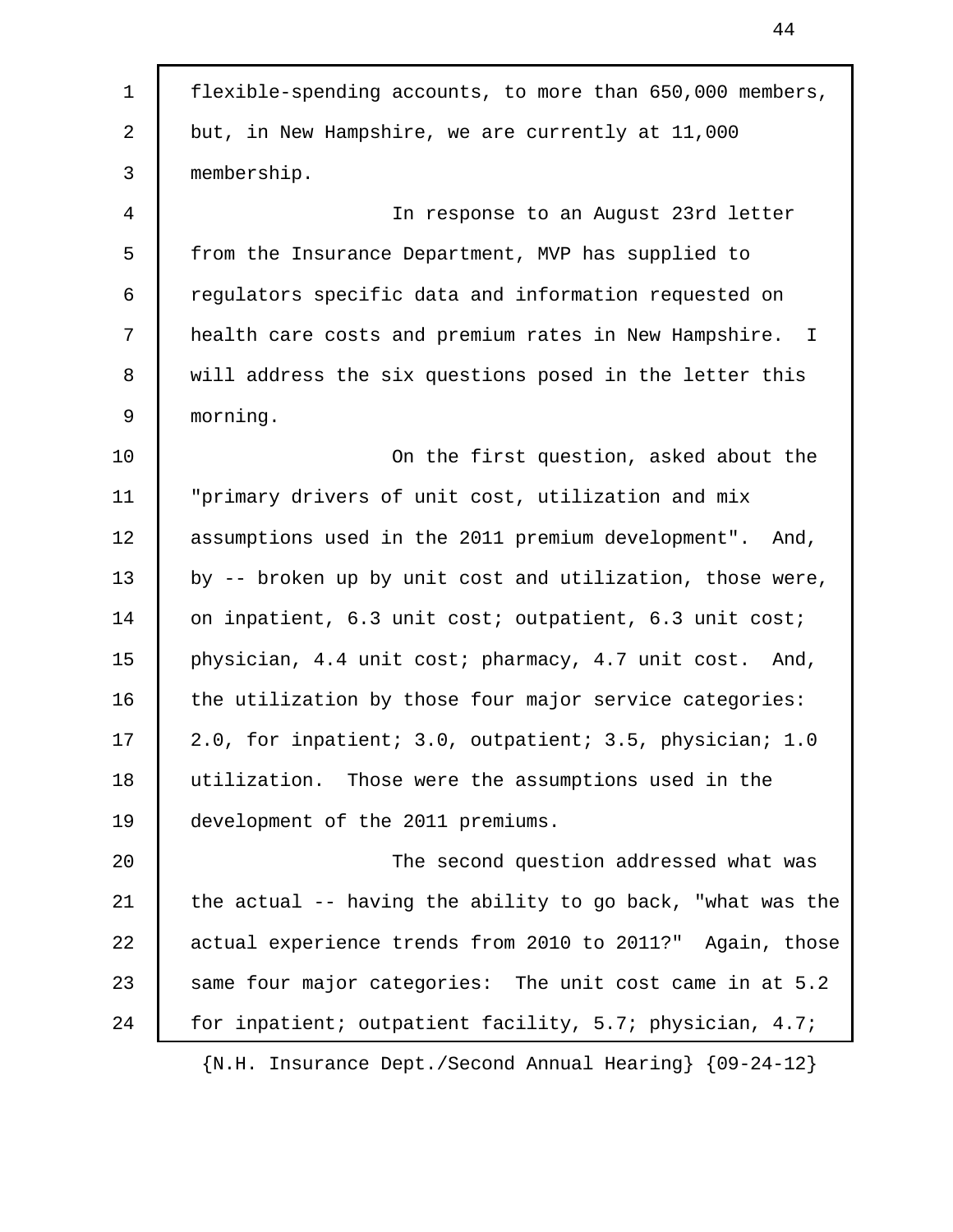1 | pharmacy, 2.5. And, on the utilization side, on hospital 2 inpatient was minus 6 for utilization; 0.7 for outpatient 3 utilization; minus 1.6, physician utilization; and 1.5 for 4 pharmacy. So, we were in line with unit cost expectations 5 of around five or six percent, but the utilization levels 6 came in below expectations.

 7 In addition to what's happening in the 8 broader economic conditions, you know, where demand is 9 going down, I'd caution the Department as it's reviewing 10 these that our -- the dramatic change in membership during 11 | this period. We had 26,000 average members in 2010. And, 12 by the end of 2011, we had  $14,000$ . So, it's  $-$  although 13 we do our best to adjust for -- make sure it's the same 14 health risk profile in both periods, it's difficult to do 15 when you have that kind of disruption in membership.

16 The third question asked that MVP 17 "identify any changes or innovations that have been 18 implemented since 2010 in product design, medical 19 management, and provider payment models." For products, 20 we've introduced EPOs and subjected more benefits to a 21 higher deductible. These are non-qualified, now higher 22 deductible plans, in an effort to get a lower price point 23 by having more cost share. Also, for qualified high 24 deductibles, after the deductible is met, add copays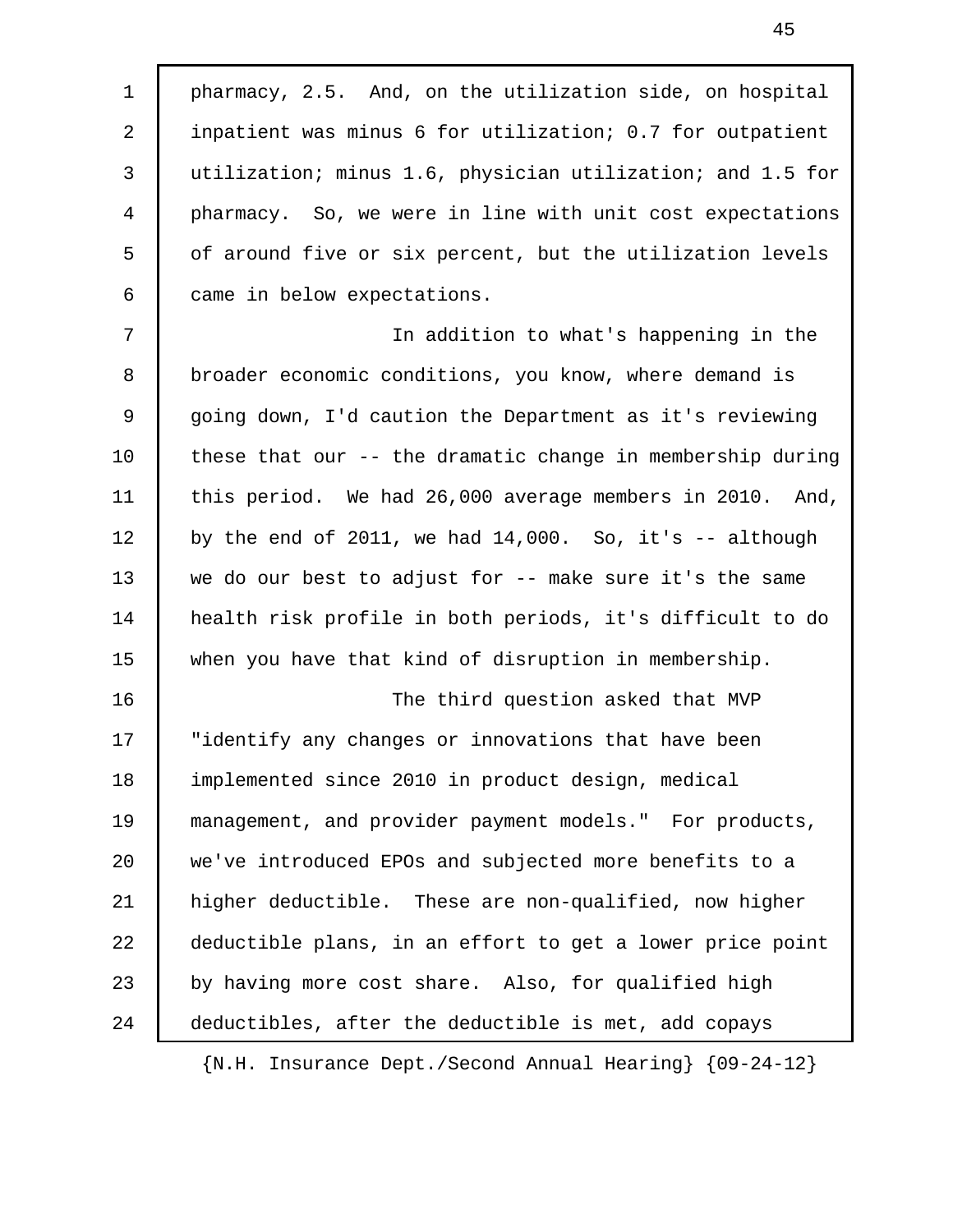1 instead of coinsurance after, so the cost sharing 2 continues throughout the whole life cycle of the plan. 3 And, also introduce AlterNet schedules, where there's a 4 lower member cost share when using a freestanding 5 | facility. 6 On medical management, in 2010, MVP 7 hired Dr. Allen Hinkle to lead the organization's 8 enterprise-wide efforts to control medical costs. He has 9 a program that's in place that addresses contracting, 10 | claims editing, outpatient/ambulatory services, emergency 11 services, hospital discharge quality and others throughout 12 the organization, and that's region-specific. And, 13 there's -- all projects seek to provide cost savings, and 14 while maintaining the quality of care that they provide. 15 On provider payment models, MVP is 16 exploring innovative opportunities to change the provider 17 | reimbursement model. 18 **Question 4, "the extent to which MVP is** 19 providing commercial members transparency in terms of cost 20 and quality?" We strive towards transparency of 21 information for our members, but barriers in the current 22 marketplace and capital investments do make this 23 difficult. We agree with the importance of increasing 24 transparency and disclosure in this area and fully support {N.H. Insurance Dept./Second Annual Hearing} {09-24-12}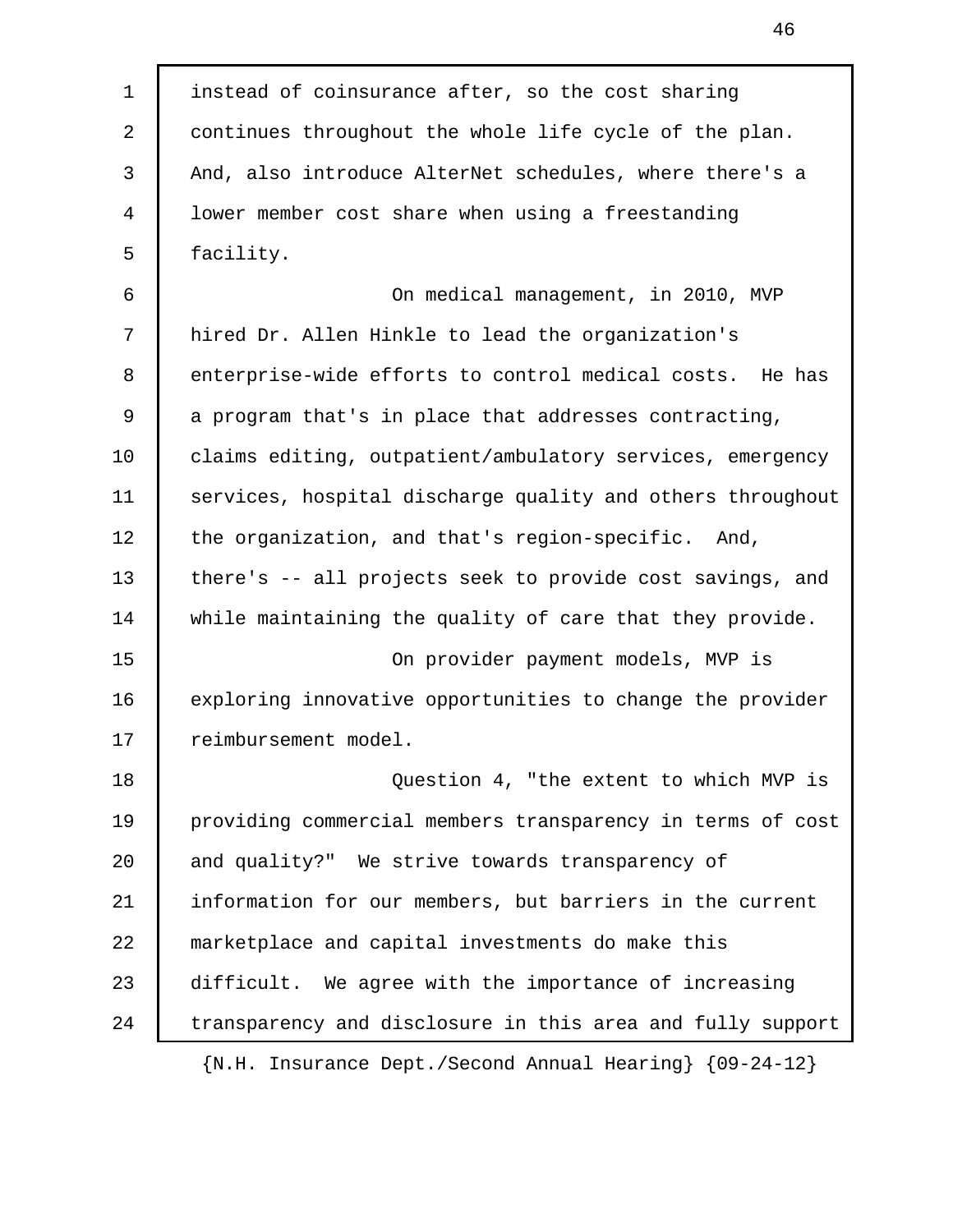1 any public or private sector efforts towards this end. 2 **Question 5 asks about the "cost of**  3 mandates since 2006". And, given limited resources, we 4 were not able to go back and exactly quantify what the 5 cost of those mandates were or how they met our 6 expectations for what they would be. There's no question 7 that they increase cost. It's how much is what's unknown 8 for MVP. Mandates, however, I'd like to note, are only 9 one of many factors that are driving health care costs and 10 premiums. 11 | And, Question 6, "did MVP pay any 12 | premium rebates in 2012, based on 2011 performance?" No, 13 we did not. 14 So, thank you for your time, and welcome 15 any questions. 16 CMSR. SEVIGNY: Great. Thank you, 17 Peter. Let me open it up to Department staff for any 18 | questions for MVP? Jen. 19 | MS. PATTERSON: Can you give us any 20 detail on your provider payment innovations? 21 MR. LOPATKA: Not at this point. But 22 it's -- other than it is -- it's top of mind. You know, 23 that's something that we see our unit cost position, 24 there's a report that the Department had put out, we know {N.H. Insurance Dept./Second Annual Hearing} {09-24-12}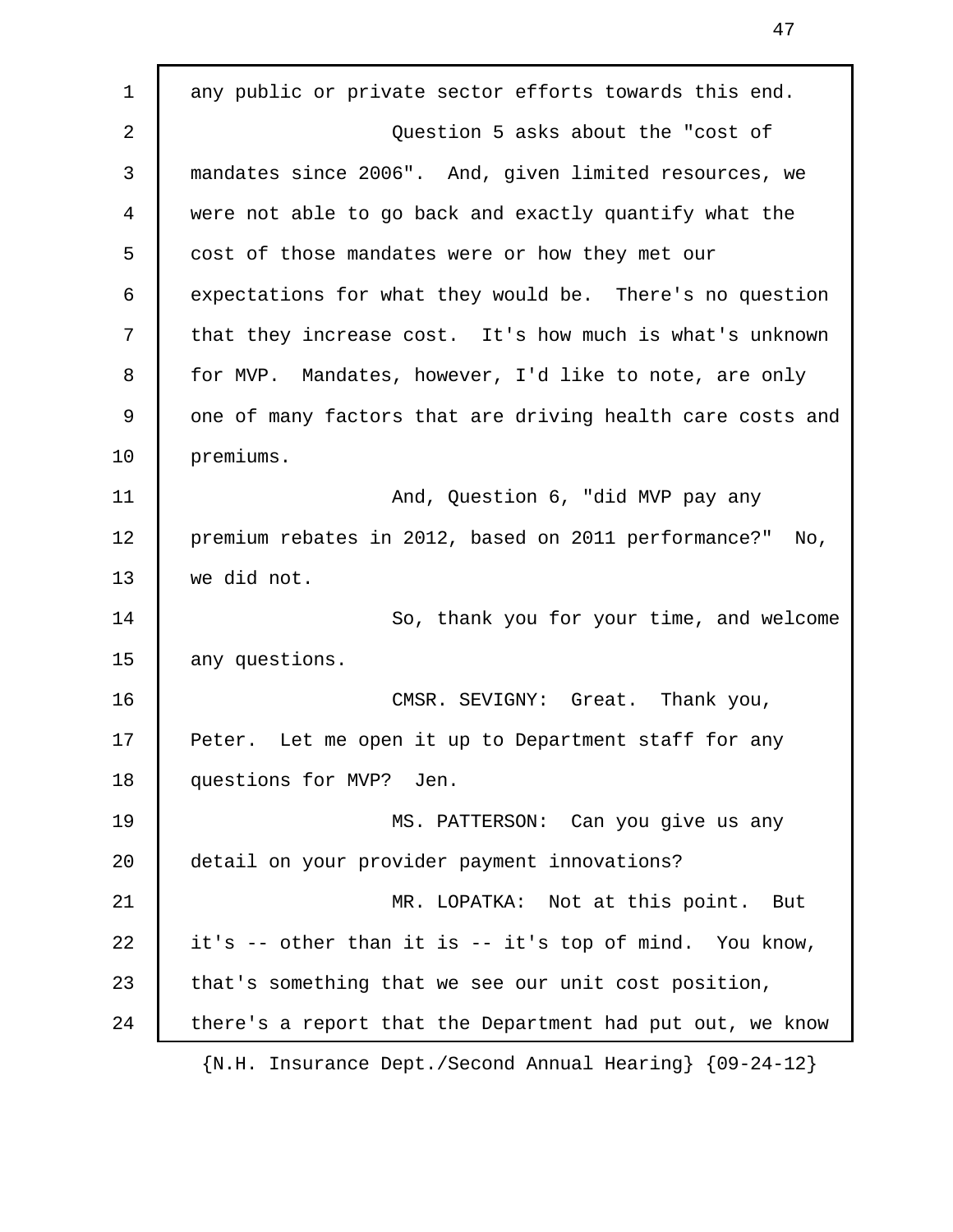| $\mathbf 1$ | that it's not competitive right now and it needs to be              |
|-------------|---------------------------------------------------------------------|
| 2           | addressed.                                                          |
| 3           | MS. PATTERSON: Thank you.                                           |
| 4           | CMSR. SEVIGNY: Questions from any of                                |
| 5           | the consultants?                                                    |
| 6           | MR. BRANNEN: Actually, if I could just,                             |
| 7           | as a follow-up on that. What do you think is the greatest           |
| 8           | barrier to MVP implementing payment reform that is                  |
| 9           | meaningful? I mean, is it small -- is it low membership             |
| 10          | count? Is it something else that creates a problem?                 |
| 11          | MR. LOPATKA: I would say low membership                             |
| 12          | count. In terms of, you know, when you're talking about             |
| 13          | "payment reform", whether it's -- you can approach that             |
| 14          | from the private sector or the carrier being able to do             |
| 15          | that, and what their responsibilities are, what they can            |
| 16          | do, they can only do what they have in terms of leverage            |
| 17          | from members. And, then, there's what the state can do or           |
| 18          | what the Department can do. And, as we see in states in             |
| 19          | the area, we see a lot of activity with the -- the state            |
| 20          | is coming in doing the payment reform, rather than leaving          |
| 21          | it up to the carriers to find a better way.                         |
| 22          | So, you need -- So, the answer to your                              |
| 23          | question, yeah, we need volume to be able to drive payment          |
| 24          | If you don't have volume, if you don't have<br>reform.              |
|             | $\{N.H. Insquare \in Def. / Second Annual Learning\ } \{09-24-12\}$ |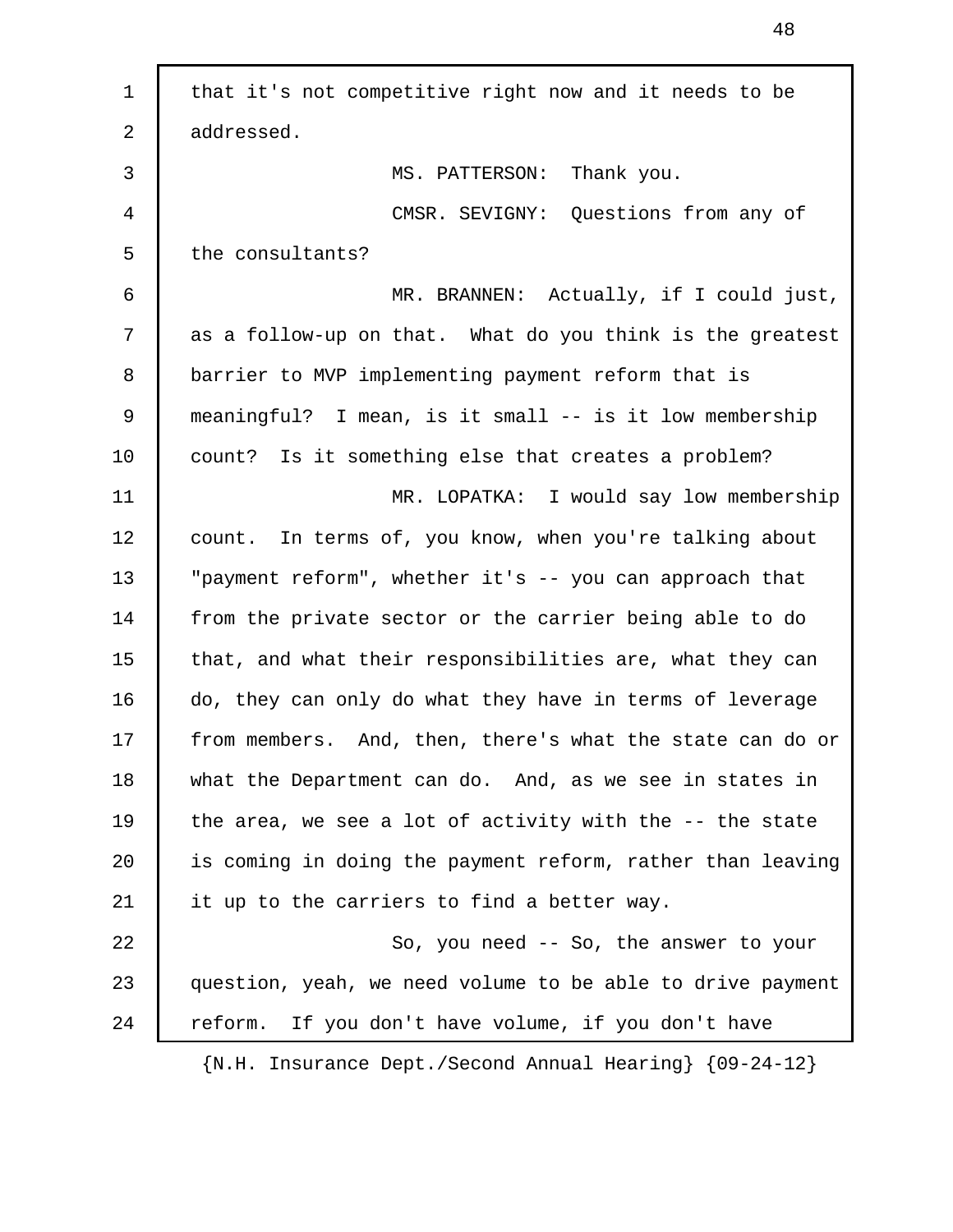| $\mathbf 1$ | leverage, then you don't drive payment reform.             |
|-------------|------------------------------------------------------------|
| 2           | CMSR. SEVIGNY: Bela.                                       |
| 3           | MS. GORMAN: Thanks. Similar question                       |
| 4           | we asked Harvard Pilgrim. Can you speak to the price       |
| 5           | differences between your New Hampshire market, I know MVP  |
| 6           | is in New York and in Vermont, can you speak to or give us |
| 7           | any insight as to that?                                    |
| 8           | MR. LOPATKA: The short answer is "no".                     |
| 9           | We haven't done a -- like a detailed analysis. As Harvard  |
| 10          | has indicated, that's a complicated exercise.<br>To        |
| 11          | determine what cost differences are appropriately          |
| 12          | addressed, adjusting for cost of living, and there's       |
| 13          | demographic mixes and all that. And, we have not done      |
| 14          | that, to compare New Hampshire to our other two states.    |
| 15          | MS. GORMAN: And, just a follow-up. You                     |
| 16          | had mentioned that there was a big membership drop in this |
| 17          | past year?                                                 |
| 18          | MR. LOPATKA:<br>Yes.                                       |
| 19          | MS. GORMAN: Could you give us some of                      |
| 20          | the biggest contributors as to why that happened?          |
| 21          | MR. LOPATKA: Yes. We had to increase                       |
| 22          | our rates substantially.                                   |
| 23          | CMSR. SEVIGNY: Any other questions?                        |
| 24          | Jen.                                                       |
|             | IN II Ingurango Dont (Sogond Annual Hoaring) (00 24 12)    |

49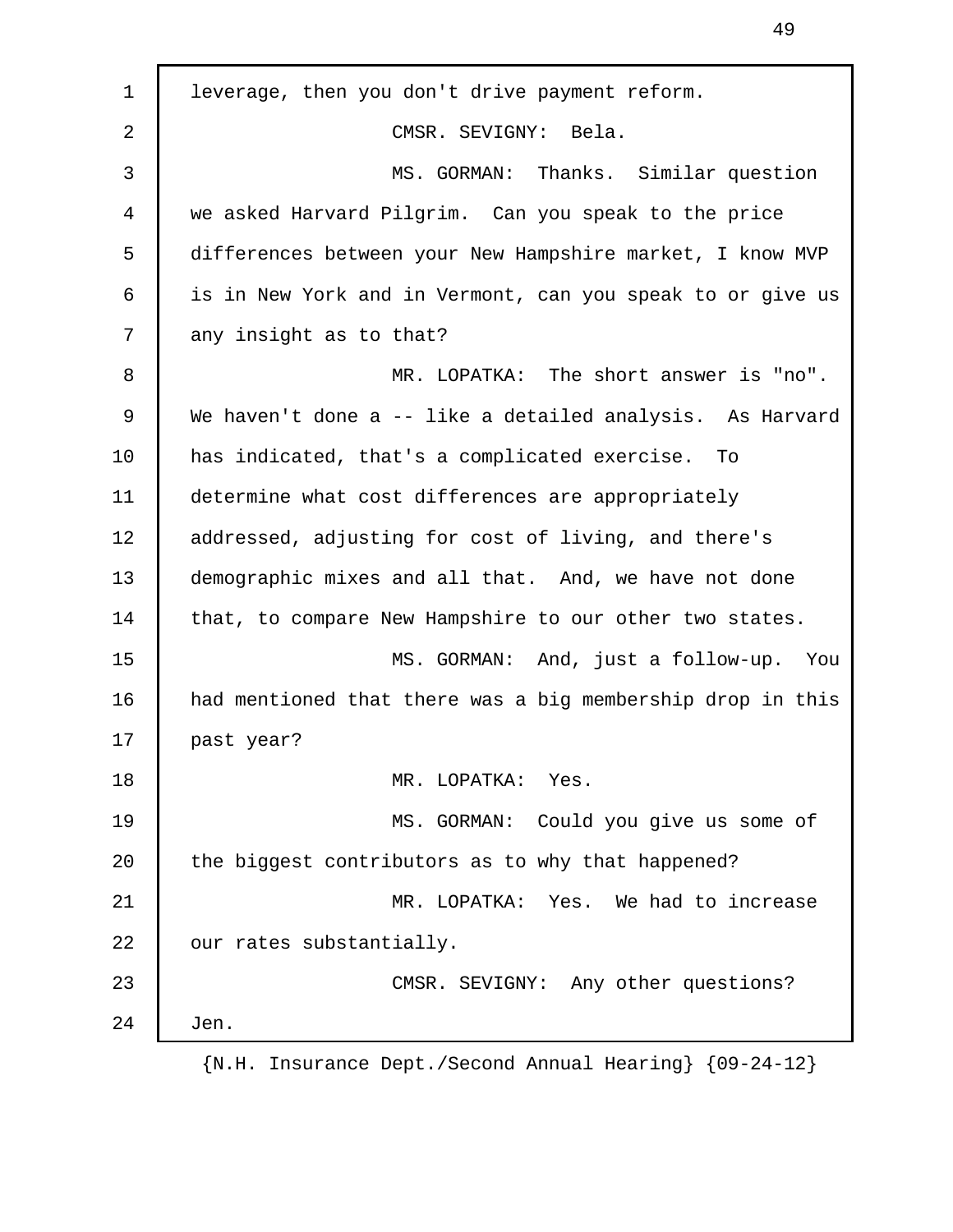| $\mathbf 1$ | MS. PATTERSON: Again, on the provider                                         |
|-------------|-------------------------------------------------------------------------------|
| 2           | payment issue, in any of the other states where you                           |
| 3           | operate, maybe where the state has been more involved, has                    |
| 4           | there been anything that's been effective, in your                            |
| 5           | opinion, on that issue?                                                       |
| 6           | MR. LOPATKA: Yes. We do, in Vermont.                                          |
| 7           | MS. PATTERSON: Good.                                                          |
| 8           | MR. LOPATKA: We have the Northern                                             |
| 9           | Vermont Significant Risk Share Arrangement there, where                       |
| 10          | all of our business goes through that risk share, which is                    |
| 11          | global cap, where the surplus and deficit is shared, like                     |
| 12          | 100 percent up to a quarter. So, it's not -- whenever you                     |
| 13          | talk about risk shares, there's always a continuum of                         |
| 14          | maybe some -- a soft, I'll call it a softer kind of gain                      |
| 15          | share. Whereas, maybe if there's some profits, you get                        |
| 16          | some money back. And, all the way to the other end of the                     |
| 17          | continuum, which is, if you're in it together, you share                      |
| 18          | losses and profits. And, it's a significant share in                          |
| 19          | northern Vermont. And, which does reflect across the                          |
| 20          | footprint of MVP our -- kind of our most competitive                          |
| 21          | region.                                                                       |
| 22          | MS. PATTERSON: Thanks.                                                        |
| 23          | CMSR. SEVIGNY: Any other questions?                                           |
| 24          | Good.<br>Thank you, Peter. Next, I'd like to ask Cigna                        |
|             | $\{N.H. Insquare \text{ Dept.}/\text{Second Annual Hearing}\}$ $\{09-24-12\}$ |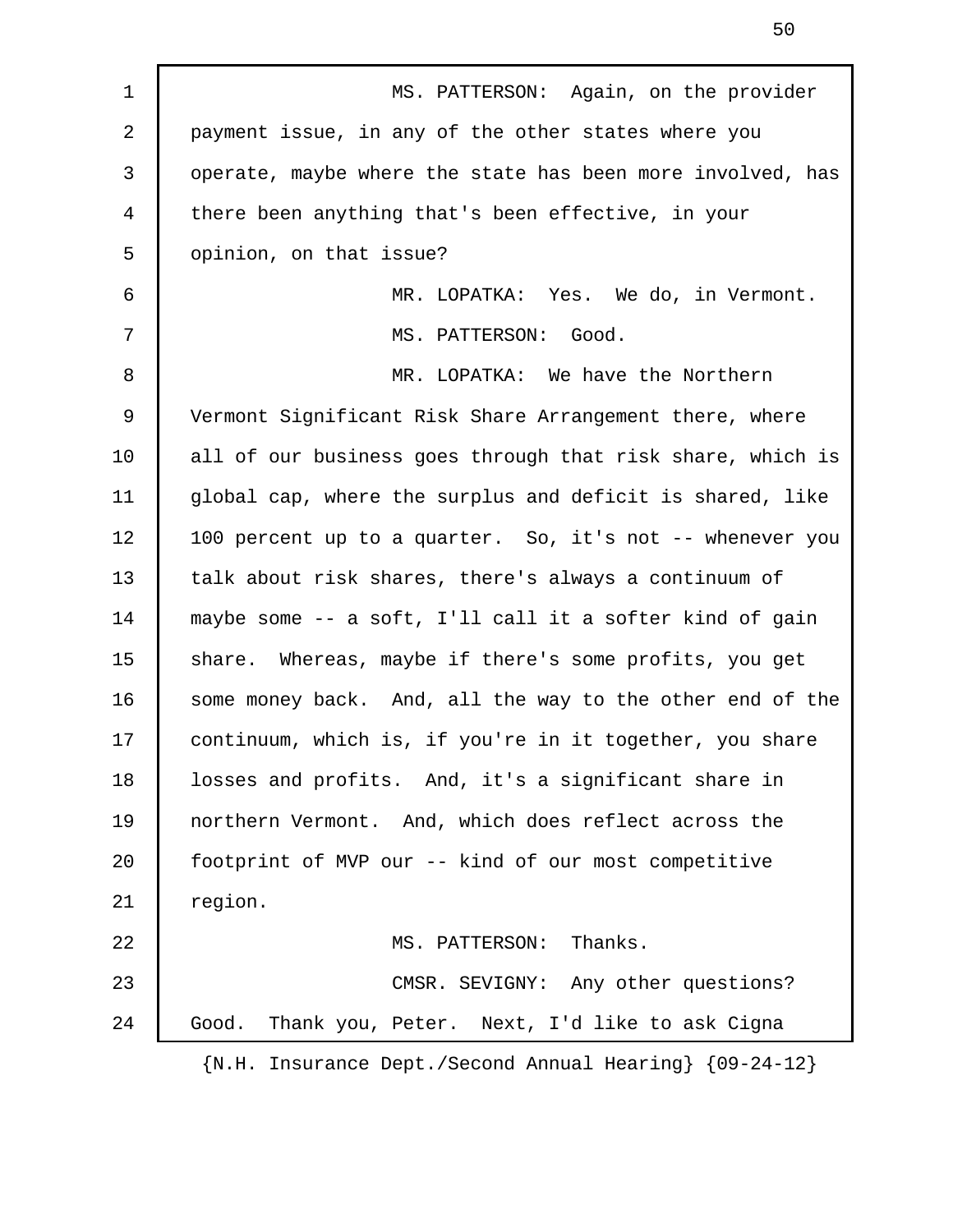| $\mathbf{1}$ | HealthCare of New Hampshire to come up and speak with us.                            |
|--------------|--------------------------------------------------------------------------------------|
| 2            | MR. GILLESPIE:<br>Good morning,                                                      |
| 3            | Commissioner, staff, consultants. I'm going to have --                               |
| 4            | Trey and I, we're going to tag team today. So, thank you                             |
| 5            | for giving us the opportunity to present today. I'm Pat                              |
| 6            | Gillespie, Director of State Government Affairs for Cigna.                           |
| 7            | In my role at Cigna, I represent the company before                                  |
| 8            | executive branch agencies, state legislators -- state                                |
| 9            | legislatures, excuse me, across a ten-state region, which                            |
| 10           | includes New Hampshire. Prior to joining Cigna a year and                            |
| 11           | a half ago, I spent 17 years working for the State of New                            |
| 12           | Jersey, please don't hold that against me. And, I was a                              |
| 13           | district director for a U.S. House member, who considers                             |
| 14           | himself one of the architects of the Affordable Care Act,                            |
| 15           | again, please don't hold that against me either.                                     |
| 16           | With me today is Trey Swacker. Trey is                                               |
| 17           | an Actuarial Director for Cigna. He's been with the                                  |
| 18           | company for ten years. And, he is the lead for medical                               |
| 19           | pricing for the Northeast region. Our territories overlap                            |
| 20           | in the Northeast.                                                                    |
| 21           | So, just a word about Cigna. We're a                                                 |
| 22           | global health service company headquartered in Bloomfield,                           |
| 23           | Connecticut. Our core mission is to improve the health,                              |
| 24           | well-being, and financial security of the people that we                             |
|              | $\{N.H. Insquare\ \text{Dept.}/\text{Second Annual} \text{Hearing}\}$ $\{09-24-12\}$ |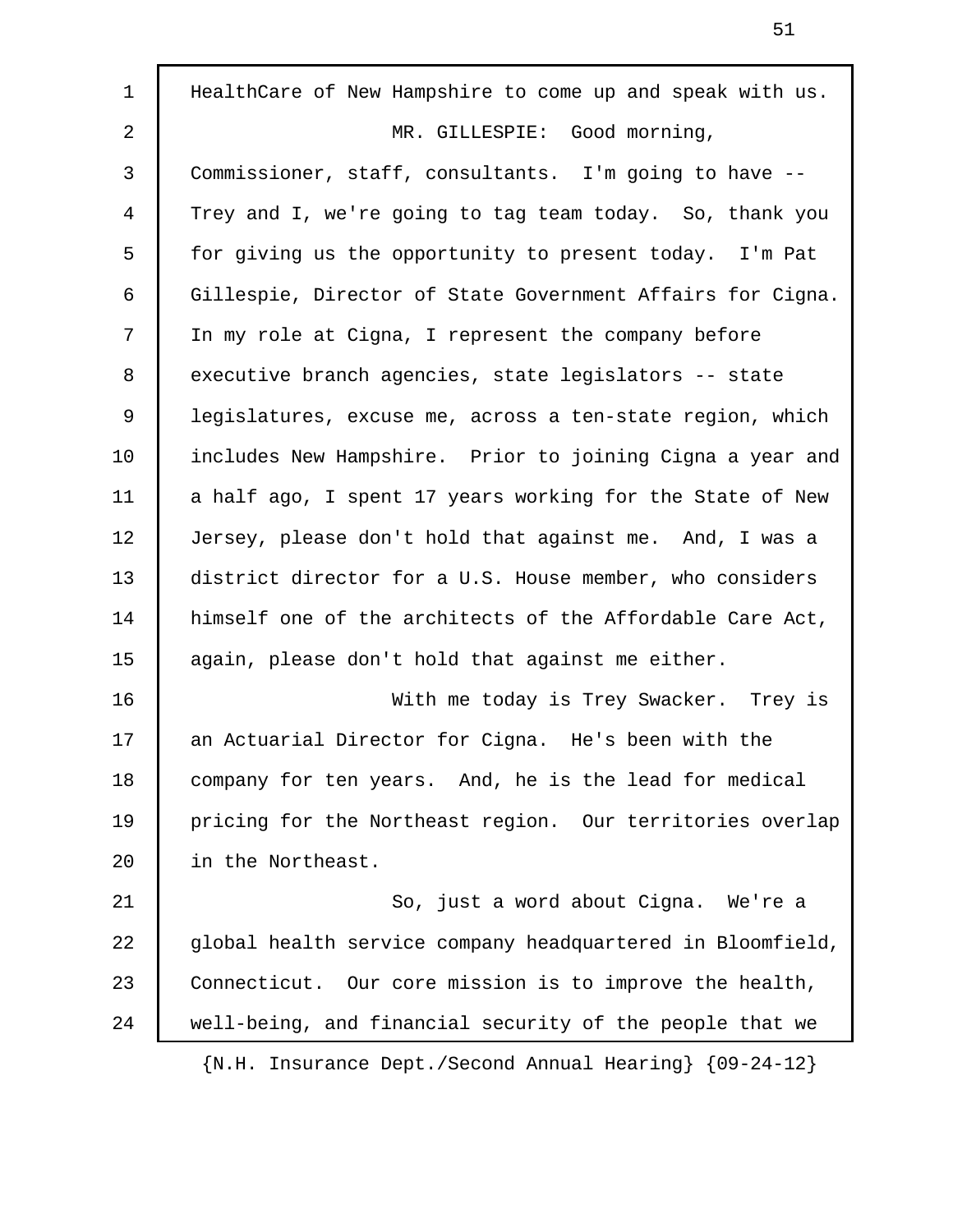1 serve. We have 70 million customer relationships across 2 the world. We do business in all 50 states. We do 3 business in 30 foreign countries. We have about 35,000 4 employees worldwide. Our business model is focused around 5 going deep to serve the needs of our individual customers. 6 We go deep to engage them to help manage their own health 7 and to manage their access to health care services, and to 8 make it easier for them. We're also expanding into new 9 markets abroad, with India and Turkey coming in the near 10 term.

11 So, our motto is to "Go individual, go 12 deep, and go global." Some of you might also have seen 13 | our rebranding campaign. We have the new tree. And, you 14 might have seen the "GO YOU" ads, which are running on CNN 15 and other national cable networks. The first two 16 questions, Commissioner, dealt with unit cost and 17 utilization. So, I'm going to ask Trey to answer those 18 two on our behalf.

19 | MR. SWACKER: Hi. Thank you. With 20 | respect to the first question, "primary drivers of unit 21 cost, util., and mix assumptions used in the 2011 premium 22 development". For unit cost, we typically model the 23 expected rate increases with contracted physicians and 24 hospital systems, using a fixed basic of goods, and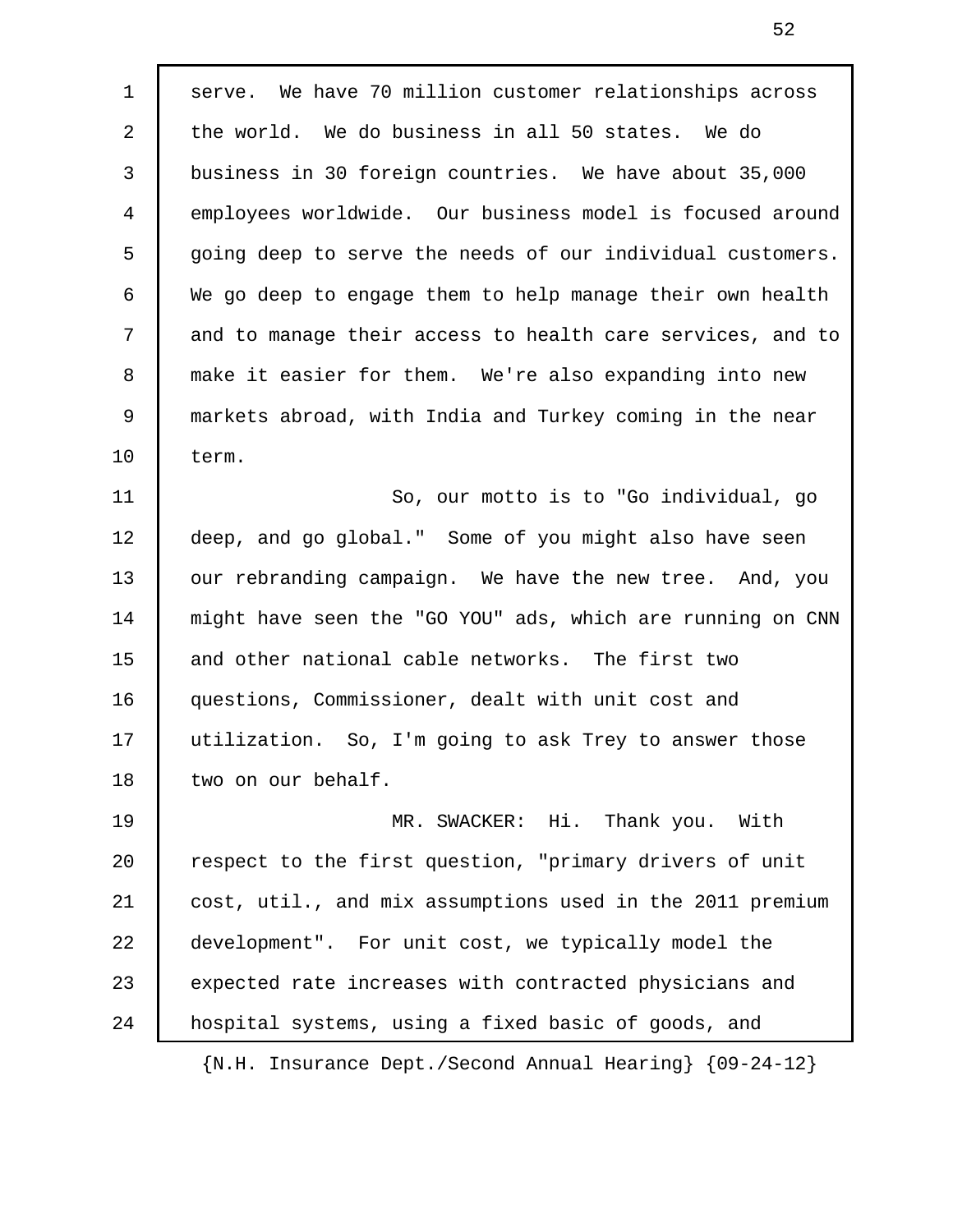1 generally project that pretty tight. For utilization and 2 mix of service, we look broader than just the New 3 Hampshire market, because these two components are more 4 volatile. For utilization, we set our trend assumptions 5 at the low end of historical averages. We saw a 6 significant drop-off in utilization trends beginning in 7 2010. So, we didn't set our 2011 expectations to this 8 | level, but at the low end of what we had seen in the '07, 9 | '08, and '09 period.

10 | Moving on to the second question, "what 11 did we actually experience?" Again, unit cost was largely 12 | in line with our expectations, in the mid single digit 13 range. Utilization and mix of service did come in 14 favorable overall. Overall trend was about a point and a 15 | half better than our pricing expectation in New Hampshire, 16 more driven by the combination of utilization and mix. We 17 saw a lower than expected utilization with outpatient 18 services and with prescription drugs. We did model a 19 | lower prescription drug trend, given the line of brand new 20 drugs coming off patents. But we did see a quicker 21 adoption of generics that are ramped up than sort of our 22 modeling had predicted. So, that contributed to some 23 favorability. Within inpatient, we actually did see 24 Slightly higher utilization in New Hampshire. Nationally,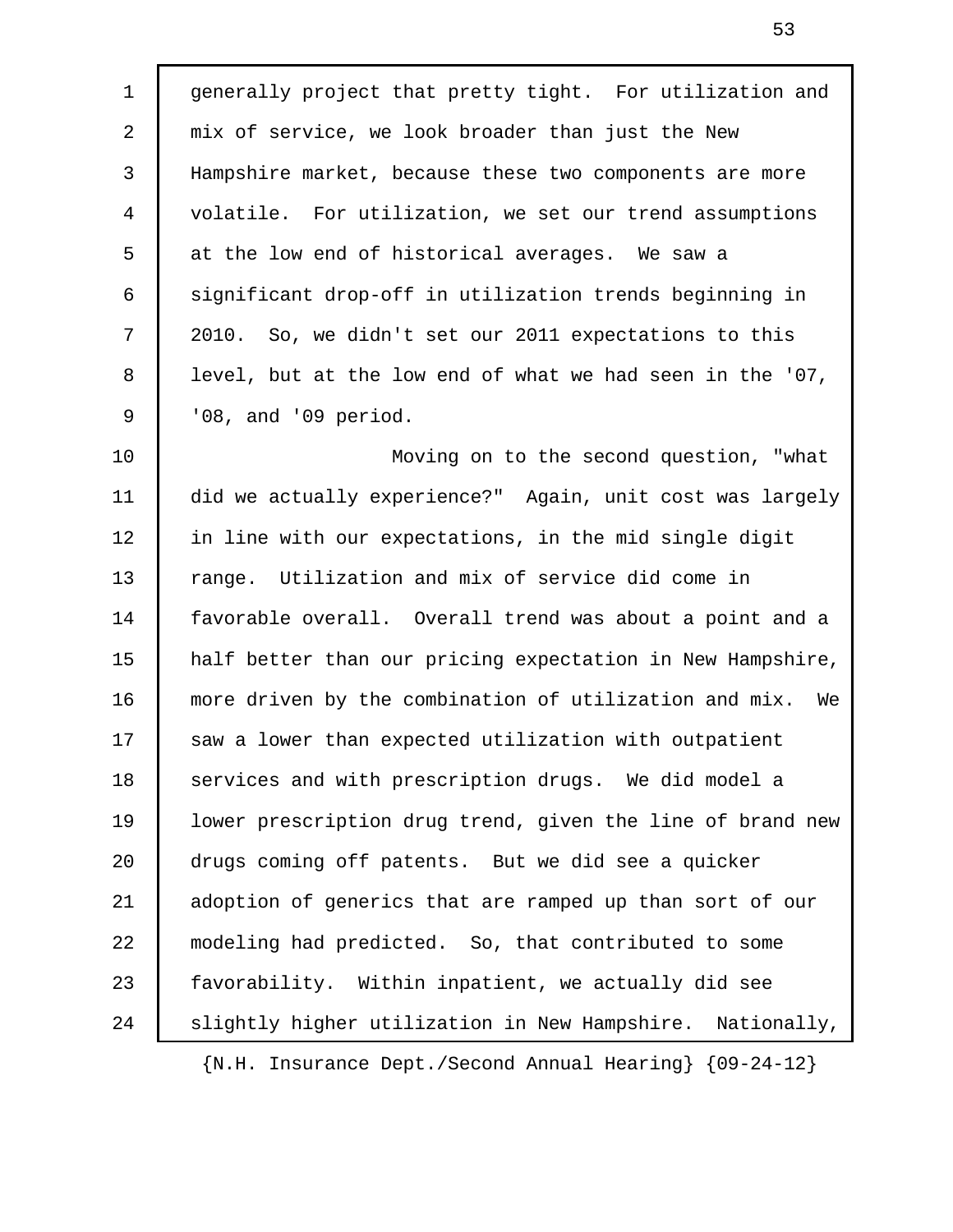1 we saw low inpatient trends. So, it could be more of a 2 mix issue. 3 MR. GILLESPIE: Thanks, Trey. For 4 Questions 3, (a), (b), and (c), "what changes or 5 innovations have been implemented since 2010?" I'm going 6 to skip  $3(a)$  for now, and answer it when I get to Number 7 4. With respect to Item (b), which is our medical manage 8 -- medical management programs, Cigna has had a Your 9 Health First Program since 1997. And, beginning in 2011, 10 and continuing into this year, we're running into the next 11 generation of the Your Health First Program. Again, going 12 deep. We view it as a way to stop our customers and 13 patients from manufacturing diseases; obesity, diabetes, 14 tobacco-related diseases. The Your Health First Program 15 provides health coaches to customers with chronic 16 conditions, 16 current conditions, asthma, heart disease, 17 COPD, and it pairs these customers, these patients, with a 18 dedicated health advocate, who's going to coach, prod, and 19 pester. And, I can tell you, from going to meet with 20 customers, I've actually had them complain and tell me 21 "Please have my health coach stop calling me", but that's 22 their job. They're designed to provide holistic support 23  $\vert$  to the patient, get them to adhere to their medications, 24 manage their risk factors, support them in lifestyle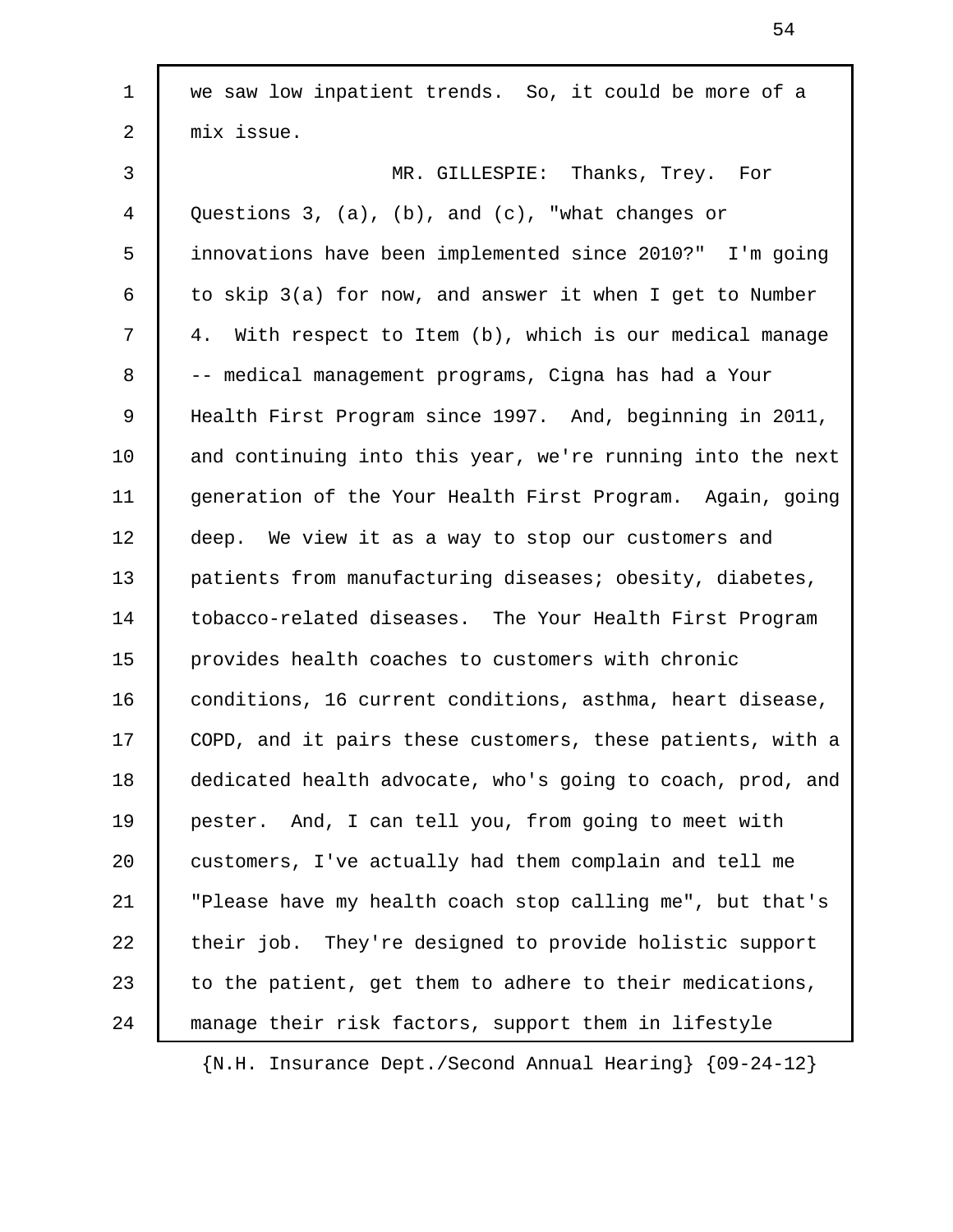1 choices, and also, when they're seeking treatment, help 2 assist them in treatment decisions. 3 The newer version of the Your Health 4 First Program that we're rolling out now is going to cast 5 a wider net. And, not only to engage patients who are 6 considered at high risk, this program is designed to 7 engage patients who are lower down on the risk pyramid, 8 those that you might consider "moderate risk". And, the 9 idea is to get to them early, to try and yield long-term 10 savings, and have long-term health benefits. Look at 11 things like BMI, cholesterol, tobacco use, again, try and 12 | get to them early before they become a chronic case. 13 **I** Our current program, we serve seven and 14 a half million people nationwide, and we've driven 15 250 million in medical cost savings nationwide under the 16 Your Health First Program. One of the new features of 17 this next iteration that we're working on now is to use 18 CEO and corporate leadership as part of an overall 19 communication strategy to drive greater client engagement, 20 greater customer engagement among the firms. We're also 21 going to pair this program with plan designs, with 22 consumer-directed features, minimum cost-sharing 23 | requirements, provide engagement incentives or 24 disincentives to folks, and also outcome incentives, {N.H. Insurance Dept./Second Annual Hearing} {09-24-12}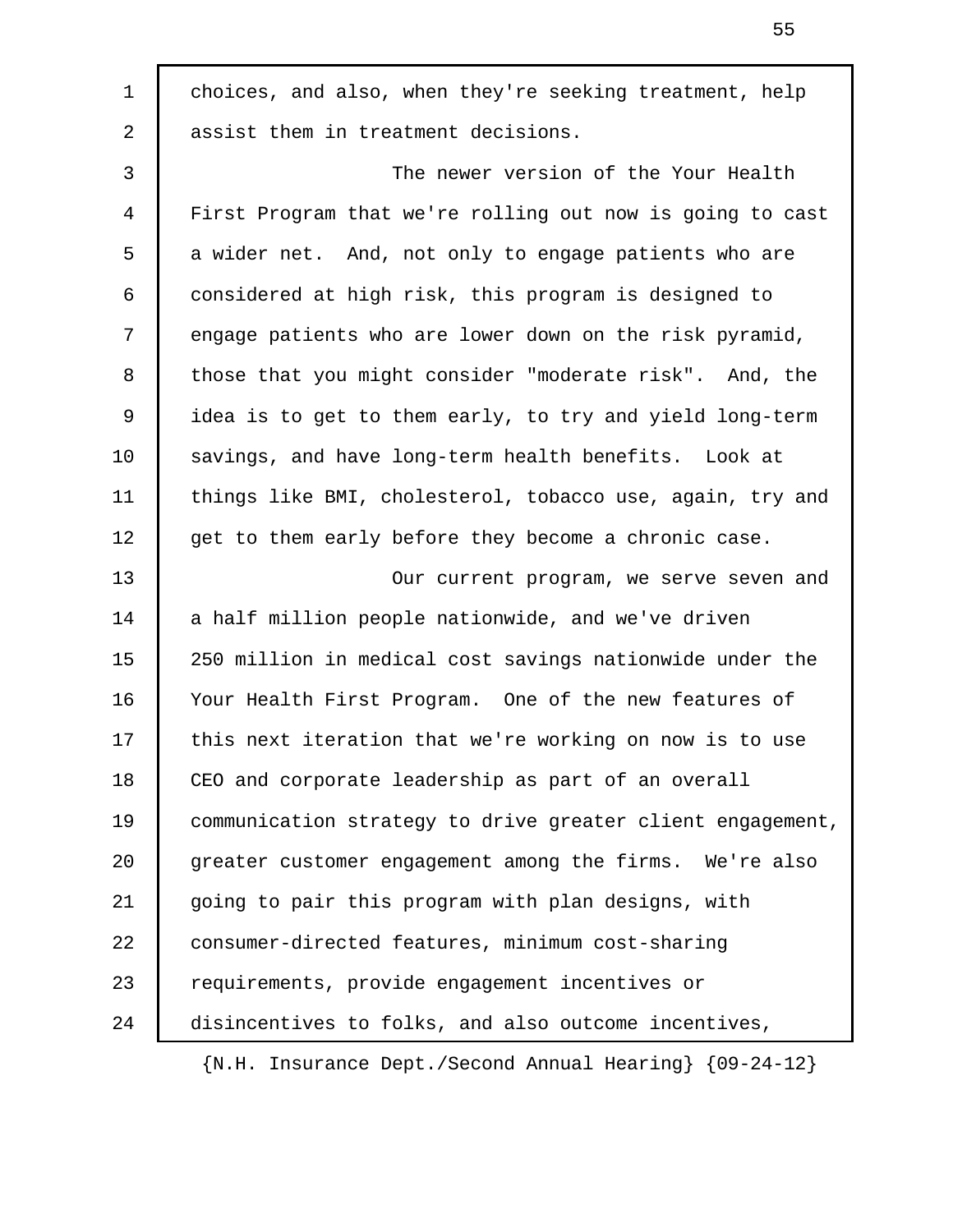1 again, working with the employers, provide outcome 2 incentives on either smoking cessation or BMI or those 3 sorts of things. 4 The current program, we've saved 5 three percent on total medical costs, this is nationwide. 6 We found that 71 percent of the individuals who actually 7 engaged with us met their goals. And, that 90 percent of 8 the cardiac customers who are involved in this program 9 were adhered to a beta blocker after a heart attack. 10 With respect to provider payment 11 methods, the collaborative accountable care, which is 12 | Cigna's brand and model for accountable care, 13 | organizations in accountable care agreements, got its 14 start here in New Hampshire with Dartmouth Hitchcock in 15 | 2008, something that we're very proud of. New Hampshire 16 is not only the leader here in New England, but the leader 17 nationwide for Cigna in this process. 18 In 2012, we recently announced we have 19 an agreement with the Granite Health Network, the five 20 Granite hospitals. We just announced a partnership with 21 them this year. Overall, I think as folks know, the 22 Collaborative Accountable Cares are designed to expand 23 patient access to health care to improve care 24 coordination. We also view it as a way to improve on a {N.H. Insurance Dept./Second Annual Hearing} {09-24-12}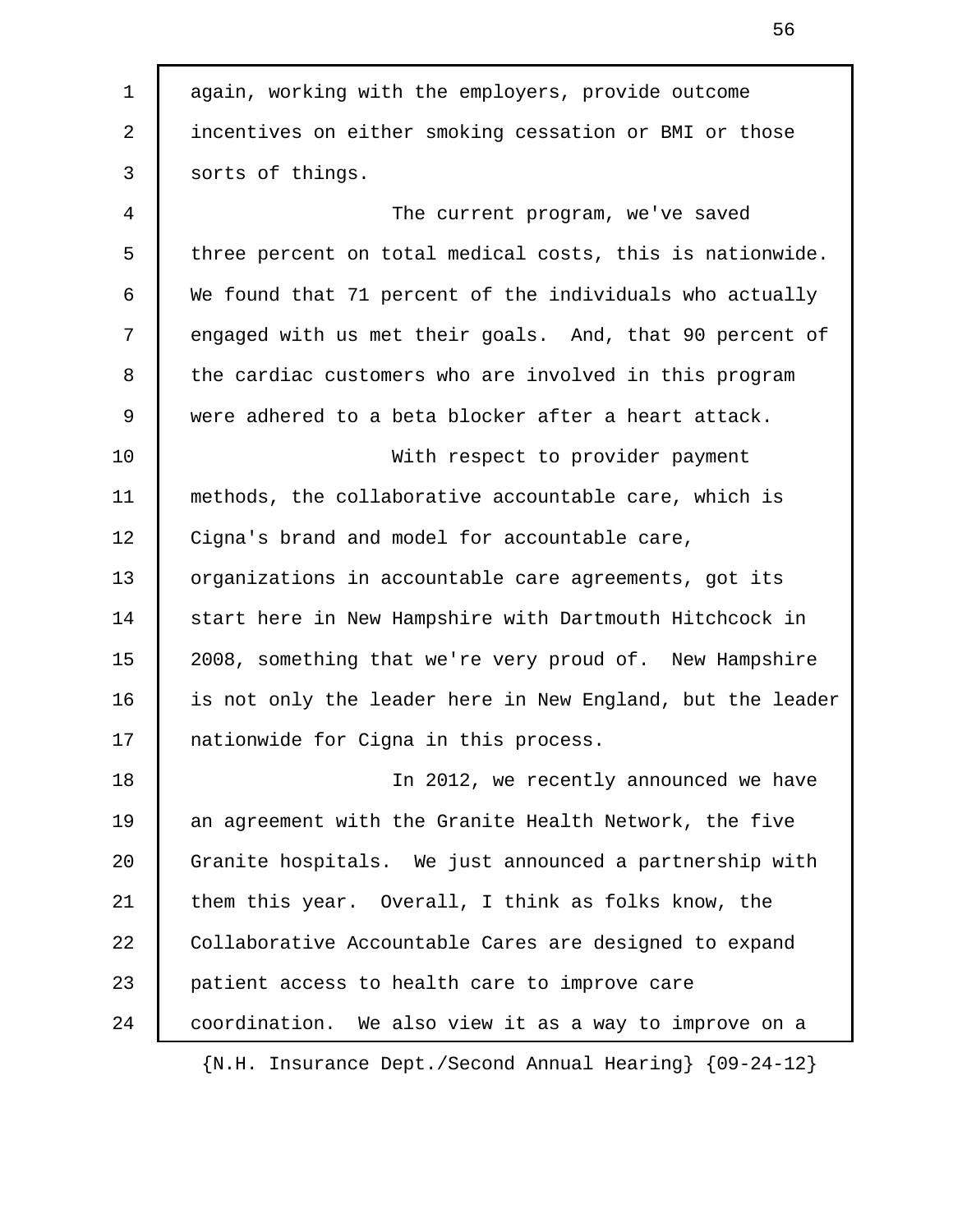1 | triple aim of benefits to improve healthy outcomes, lower 2 medical costs, and most of all -- or, excuse me, and, 3 importantly as well, to increase patient satisfaction with 4 their health care. We believe that this new Granite 5 Health Network, the G5 arrangement, is the largest in New 6 Hampshire between -- with doctors and hospitals in a 7 single plan, 23,000 patients, with 900 Granite Health 8 Network doctors. It's available on all our products. 9 | The basic model again, I think as was 10 mentioned before by some of the other carriers, evaluates 11 | the organization on costs and quality. Groups are 12 evaluated based on their adherence to evidence-based 13 models, and must achieve benchmarks compared to their 14 peers or control group. Then, depending on meeting those 15 benchmarks, the total medical cost is looked at on a 16 year-to-year basis, again, evaluating against their peers. 17 And, if the group's total medical cost and the quality 18 measures, if that -- if the quality is higher, the trend 19 is lower, then the organizations they -- excuse me, is 20 eligible for a gain share, which is negotiated at the 21 start of the agreement. 22 One of the critical features of our 23 | collaborative accountable care model is the registered 24 nurses, who serve as our clinical care coordinators. We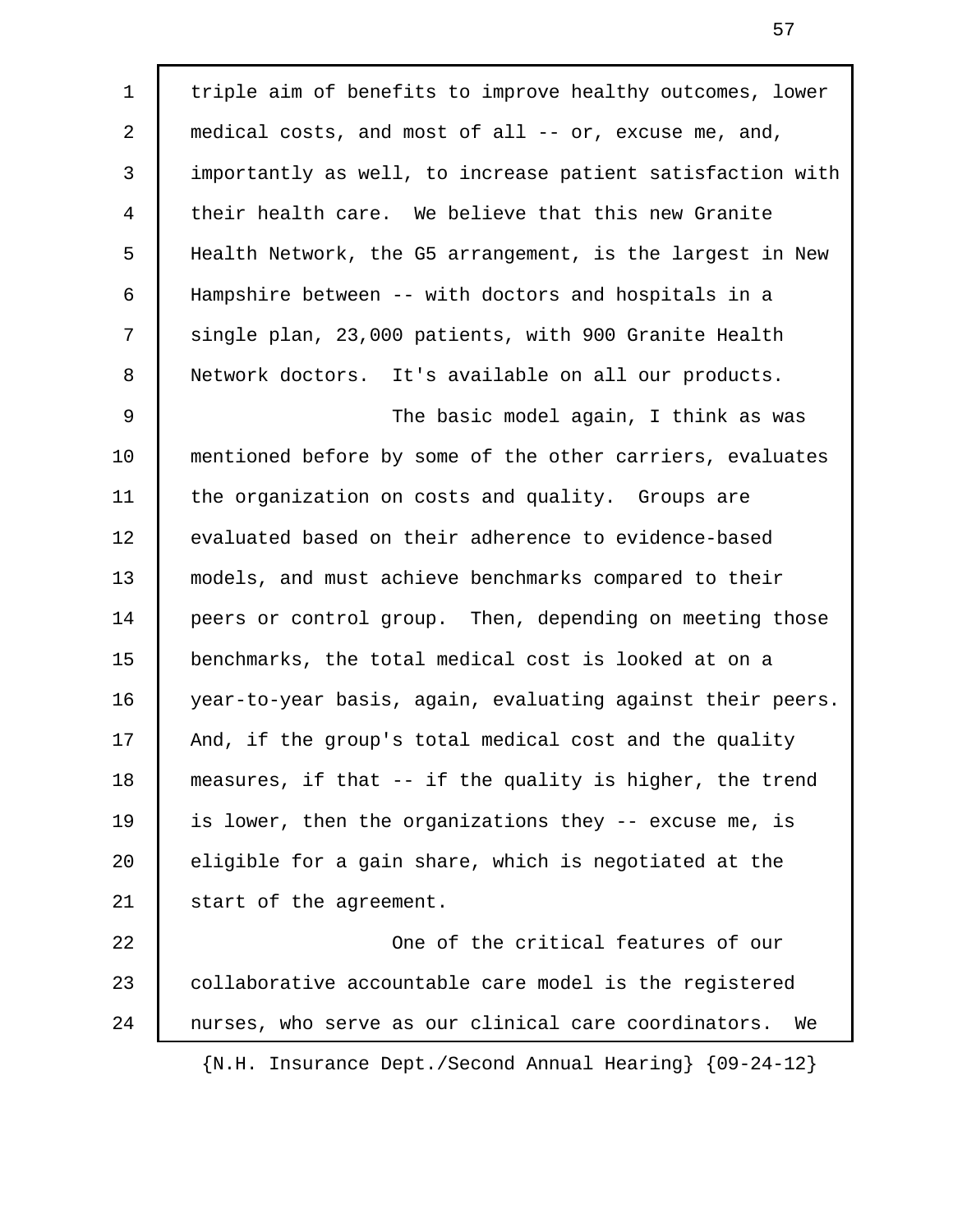1 provide the practices and the physician groups involved 2 with actionable data, that the RNs then use to engage the 3 customers, engage the patients. The idea, again, is to 4 close gaps in care, with adherence to medications, 5 follow-up visits, refer to other clinical programs. 6 Nationwide, Cigna has 32 of these agreements in place in 7 | 17 states, nationwide, over 270,000 Cigna customers and 8 4,000 doctors are involved, again, nationwide in these 9 programs. For us, New England is, by far, the most active 10 Tegion for collaborative accountable care, and New 11 Hampshire is leading the way. 12 With respect to Question 4 and 3(a), 13 again, we've had an existing program called the "Cigna 14 Care Network", the Cigna Care Designation Program, and 15 we've gone deeper into this program to help our individual 16 customers. If you look on our provider directories, you 17 | see a little symbol, kind of a tree branch. That signal 18 means -- that symbol means that the doctor was reviewed 19 for both cost and quality, and that they made the 20 designation as part of the Cigna Care Network. 21 Since 2006, here in New Hampshire, we've 22 had Cigna Care Network products approved for the fully 23 insured products, we also provide them to our ASO, our 24 | self-funded customers. With these products, employers can {N.H. Insurance Dept./Second Annual Hearing} {09-24-12}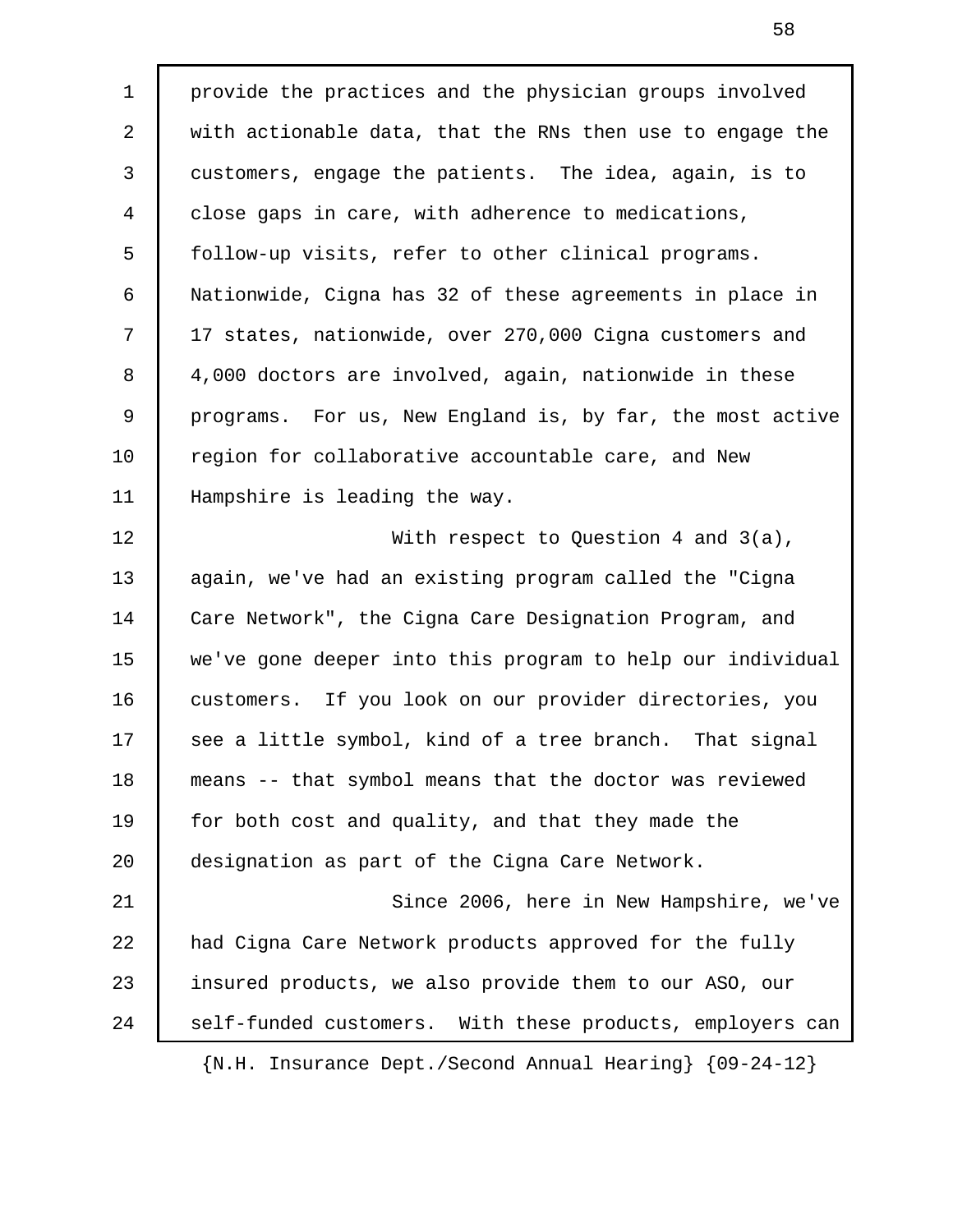1 choose benefit plan designs, which provide lower co-pays 2 and co-insurance, when seeing someone with the Cigna Care 3 designation. It's not a lock-in, but it is a tiered plan 4 designed to steer you to certain providers. 5 Starting in 2013, again, going deeper, 6 we've now included primary care physicians into this 7 program, whereas previously it was limited to specialists. 8 We've also established a process, peer groups to review 9 doctors based on their specialty in zip codes so customers 10 can make apples-to-apples comparisons. We've worked with 11 NCQA on this new process, we use their review program, as 12 well as an indicator, as well as HETA scores, Leapfrog, 13 and CMS quality measures. We have implemented a new 14 process that's slightly more rigorous with respect to 15 cost. We've also implemented for specialists a tie-in 16 with our Center of Excellence Program, with our hospitals 17 who are rated Centers of Excellence. And, we're rolling 18 | out this new Cigna Care Network in 2013. Physicians were 19 | given notice in June of whether they qualified. And, 20 we're now going through an appeal process. And, as I 21 said, the program will be live 01/01/2013. 22 Questions 5 and 6 I'm going to hand back 23 | off to Trey. 24 MR. SWACKER: Thanks. Question 5, the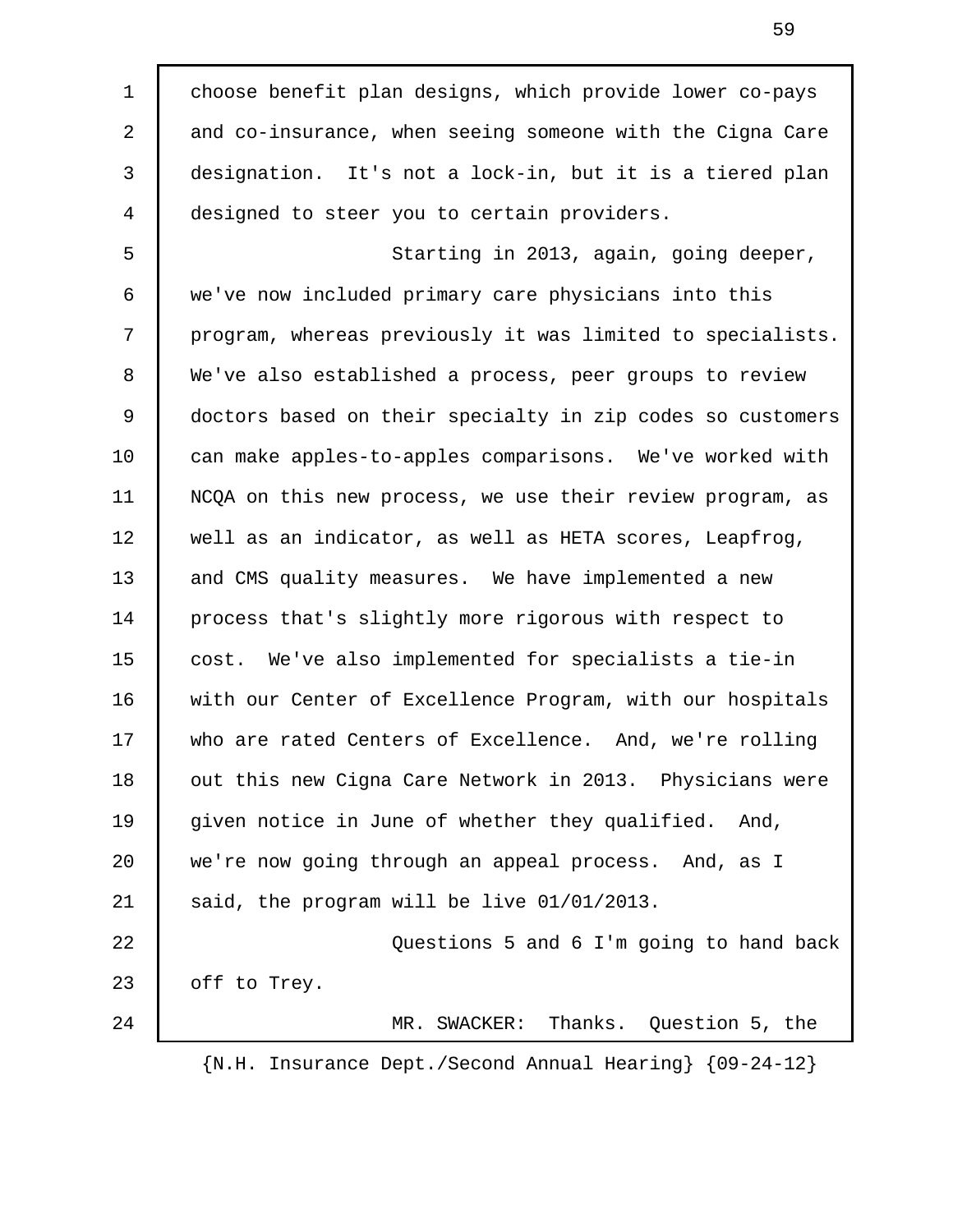1 "cost of mandates passed since 2006". For what we can 2 quantify, there were some mandates that were already 3 included in Cigna's standards of coverage. But, for the 4 ones that added to coverage or represented a buy-up, 5 approximately two and a half percent of claims is our 6 estimate for the cost of that coverage. And, again, in 7 terms of an ongoing analysis of mandates, it is included 8 in the total medical claims that we review for rate 9 review, so don't now how each individual mandate is 10 performing relative to the pricing expectation. However, 11 we have done some national studies, or for states with 12 | similar mandates, to reevaluate "are we charging an 13 appropriate price?" 14 **An example of a mandate that is** 15 performing favorably is bariatric surgery. It really I 16 think added about a point or so for coverage of that 17 mandate. And, I think that's experience coming in 18 variable by a few tenths of a point there. So, we are 19 adjusting that in our pricing, and is -- will be swept 20 into overall rate decreases or changes that we're filing 21 in New Hampshire and other states. 22 | To the last question, "did we pay a 23 Tebate in New Hampshire based on 2011 performance?" Yes, 24 we did pay a modest rebate. Our impact on loss ratio was {N.H. Insurance Dept./Second Annual Hearing} {09-24-12}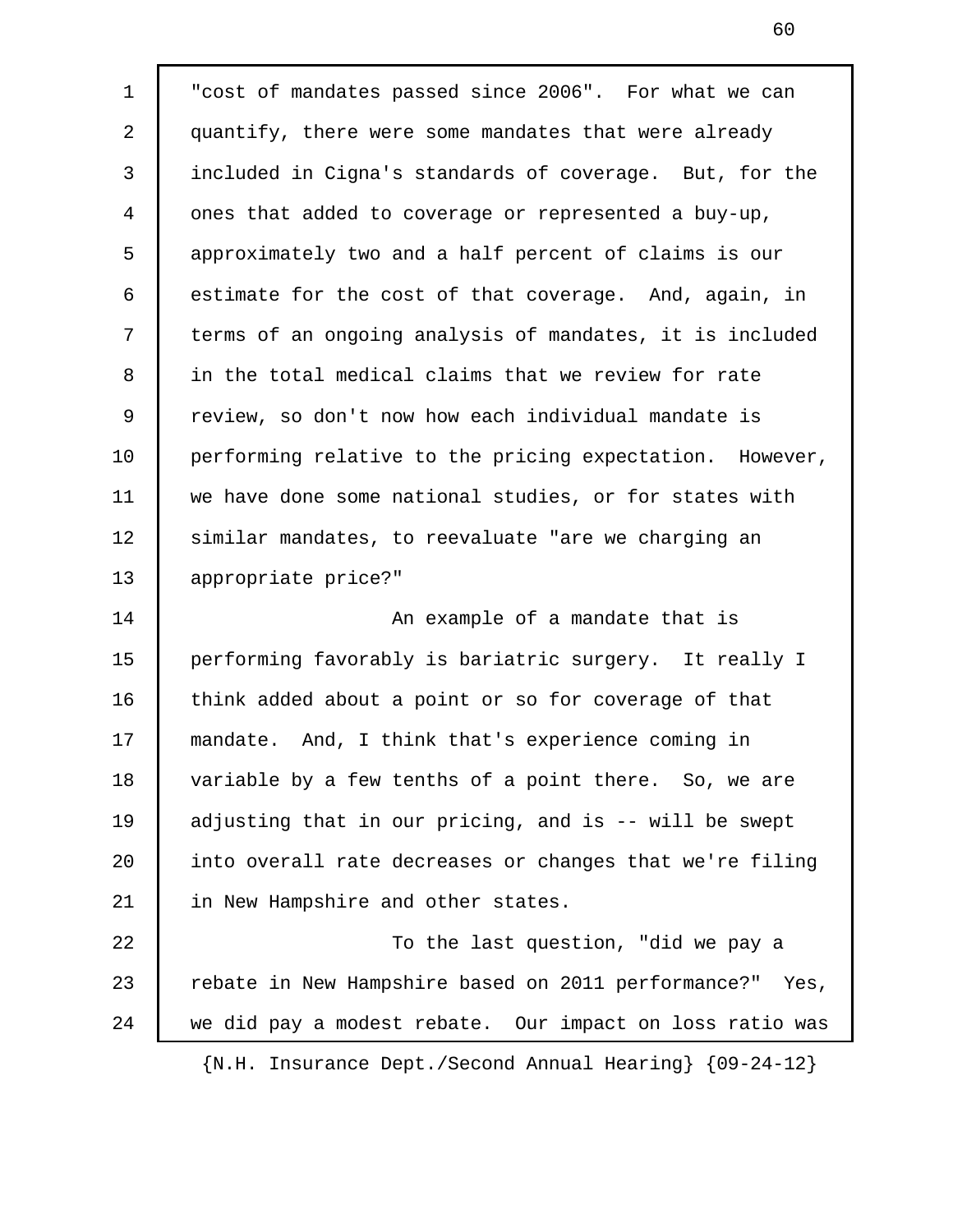| $\mathbf 1$ | 84.9 percent in New Hampshire, which represented a rebate                                  |
|-------------|--------------------------------------------------------------------------------------------|
| 2           | of \$77,000, that tenth of a point of premium, for                                         |
| 3           | approximately 16,000 covered lives.                                                        |
| 4           | So, with that, we'll take any questions                                                    |
| 5           | from the Department.                                                                       |
| 6           | CMSR. SEVIGNY: Great. Thank you very                                                       |
| 7           | much. Let me open it up to staff for any questions of                                      |
| 8           | Cigna?                                                                                     |
| $\mathsf 9$ | MR. BRANNEN: A question about your ACO                                                     |
| 10          | contracting, I guess. The first question is, is it the                                     |
| 11          | same model that you're using for your self-funded and your                                 |
| 12          | fully insured? And, Question Number 2, what savings are                                    |
| 13          | you associating with the ACO models you're using?                                          |
| 14          | MR. GILLESPIE: We're using it for the                                                      |
| 15          | same products. So, yes. It's the same for fully insured,                                   |
| 16          | the same for self-funded. And, I don't know if you want                                    |
| 17          | to answer the cost?                                                                        |
| 18          | MR. SWACKER: Right. Yes. In terms of                                                       |
| 19          | the cost, we aren't changing the underlying fee schedule                                   |
| 20          | or the fee-for-service reimbursements to the providers,                                    |
| 21          | but we do pay a care coordination fee. And, there is                                       |
| 22          | upside to that. If they beat on quality metrics, as well                                   |
| 23          | as market trends, there's a percent of savings that we'll                                  |
| 24          | share through an increased care coordination fee.<br>In                                    |
|             | $\{N.H. Insquare\ \texttt{Dept.}/\texttt{Second Annual} \texttt{Hearing}\}$ $\{09-24-12\}$ |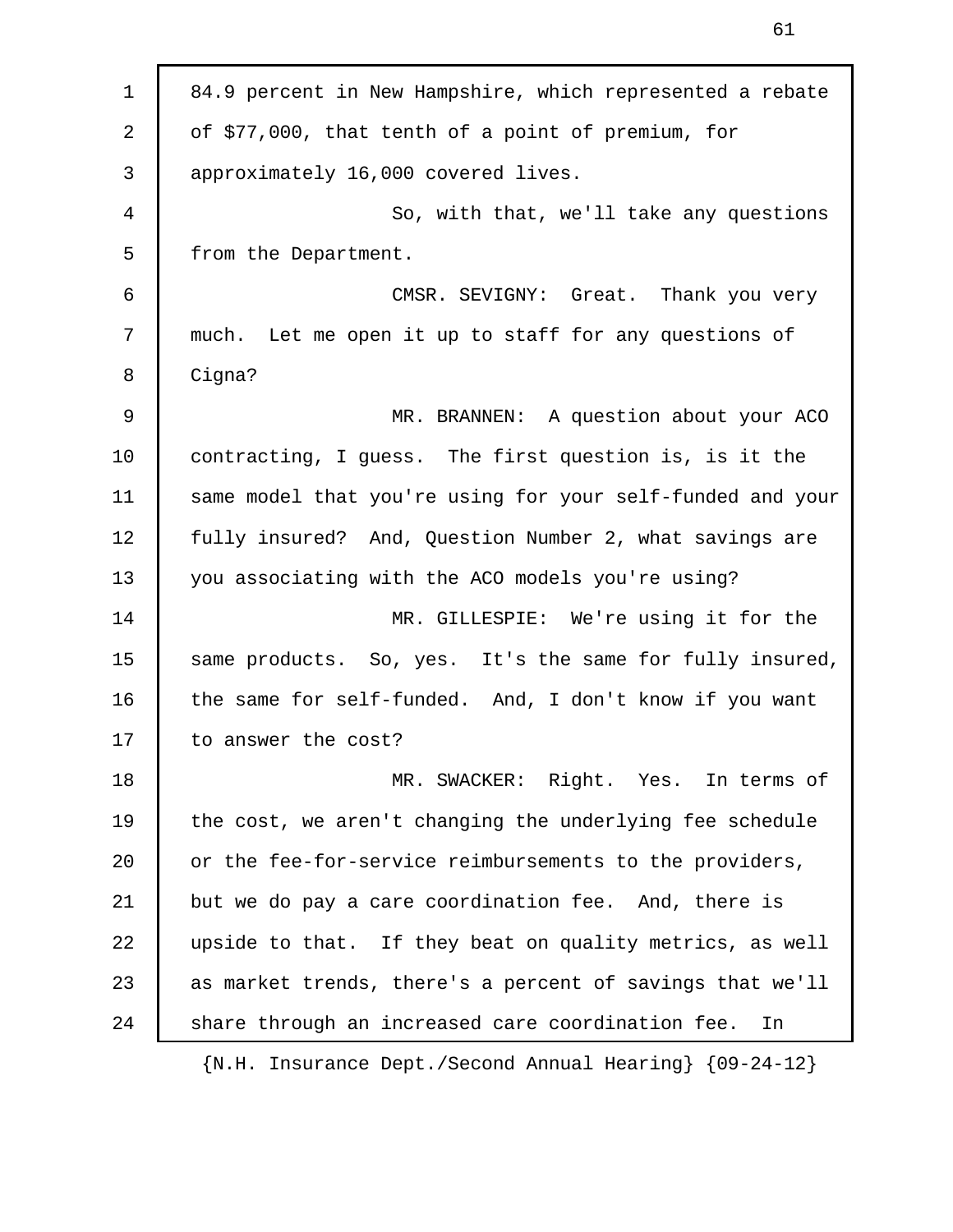1 future years, if the ACO doesn't perform better than 2 market trends than the quality metrics that are cast in 3 here, we can reduce that, although it doesn't go negative. 4 So, the base fee schedule or rate of increases is the 5 | floor for the ACO model. 6 So, I think, with the G5 again, too soon 7 to tell, because that's just been rolled out this past 8 July. With Dartmouth, I think, over the past four years, 9 some years have beaten trends, some years haven't. But, 10 | overall, I think it's been a net increase. It's been 11 equal to or potentially lower savings. But that would 12 | come both through the fee-for-service contracting, as well 13 as the risk-share payments. 14 MR. BRANNEN: So, the trend is basically 15 the control group, and that's what you're saying would 16 | have taken place without the ACO model, is that correct? 17 MR. SWACKER: What --18 MR. BRANNEN: I'm saying, when you're 19 comparing the group comparisons to trend, is that 20 essentially your control group? So, any savings from that 21 trend you're associating with the ACO model, is that 22 correct? 23 MR. SWACKER: Right. Well, we're -- so, 24 we're comparing the market trend, which would be New {N.H. Insurance Dept./Second Annual Hearing} {09-24-12}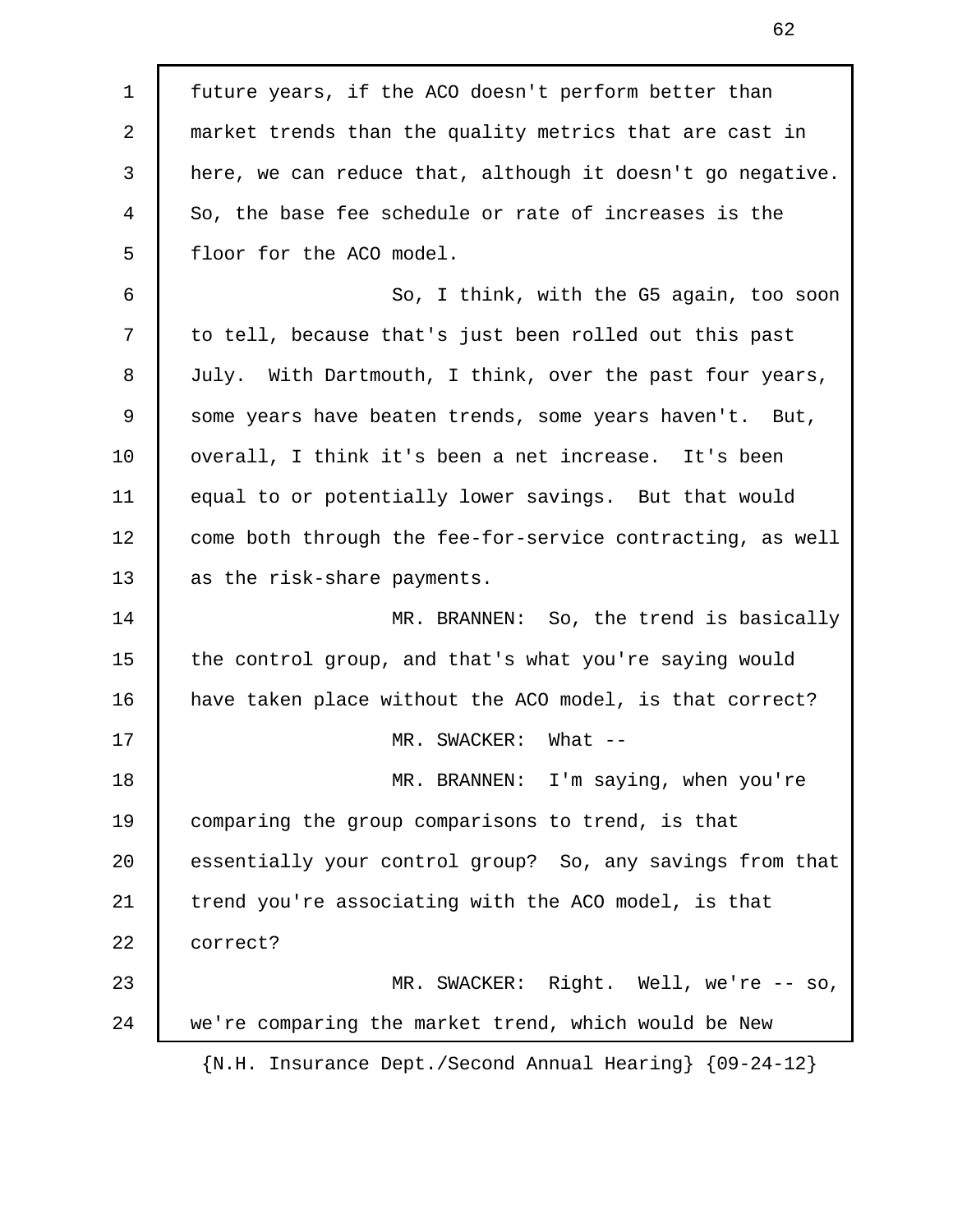1 Hampshire market or whatever applicable geographic area, 2 to the trend of the attributive members in the ACO model 3 to see if they're trending at a lower rate. But there's 4 also, are they closing gaps in care and other 5 quality-based metrics that, when combined, would trigger 6 | an increase in the fees that are issuing that we pay. 7 MR. BRANNEN: And, you said it's too 8 early to tell in New Hampshire. Do you have statistics 9 | from other parts of the country? 10 **MR. SWACKER:** For the G5 arrangement in 11 New Hampshire, just because it's new. Again, Dartmouth, 12 we've been a partner with for I think four years now. 13 And, again, as I said, some years they beat trends, some 14 years they didn't. So, that's reflected in both the 15 risk-share payments, if it's gone up or been pulled back, 16 as well as just the underlying fee-for-service 17 negotiations. And, then, nationally, again, we've seen 18 some success where we're beating trend in the market, but 19 not involve the 17 or 30 ACOs that are up and running, not 20 all have beaten the market trend. 21 So, again, still in the early stages. 22 And, Dartmouth was our first ACO arrangement in '08. So, 23 all the others have been started, the majority, in the 24 alast year or two, a couple in 2009.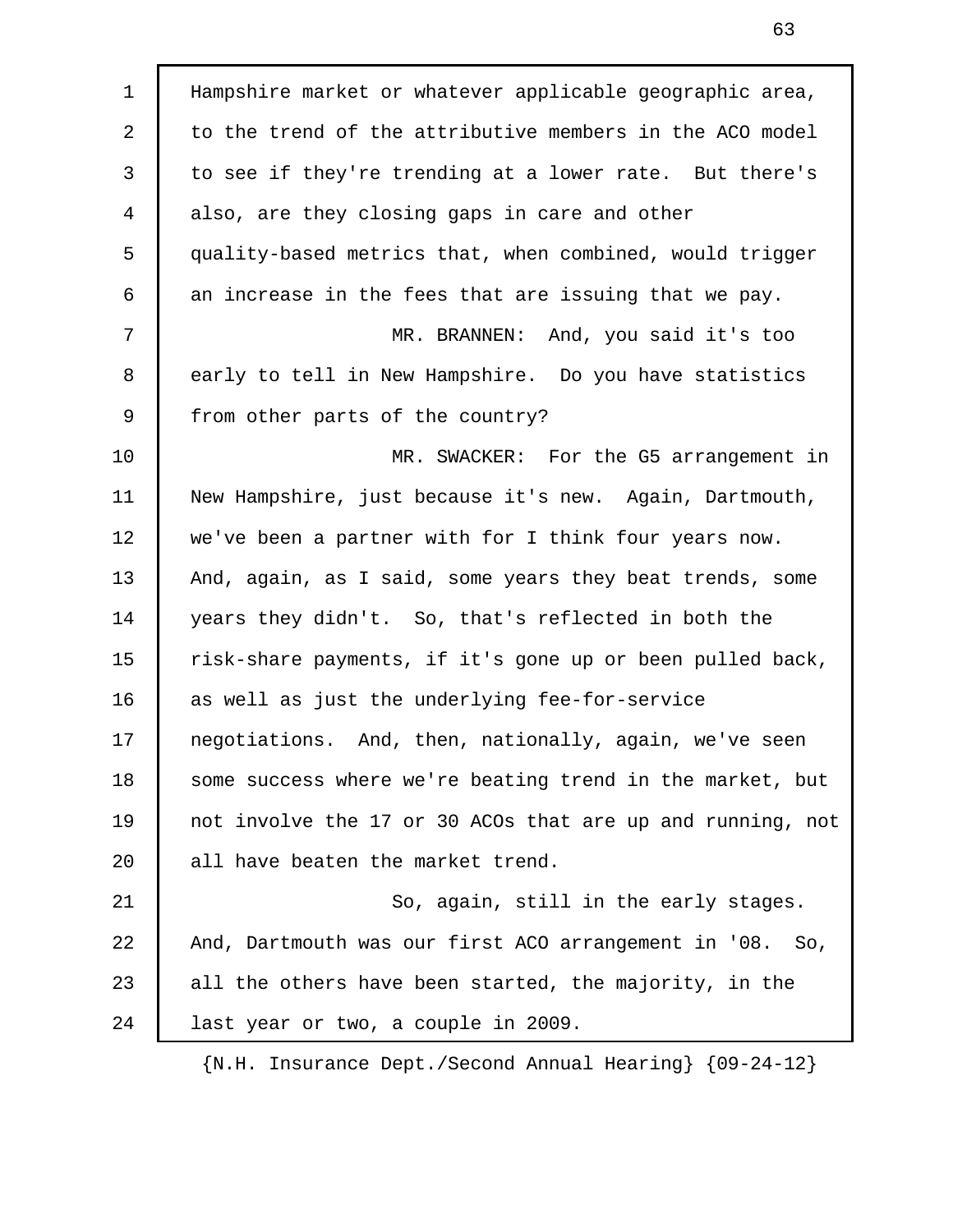1 **MR. BRANNEN:** Thanks. And, for the 2 folks on the phone, we're getting some feedback. If you 3 can check to make sure your phone is on mute, we'd 4 appreciate it. Thanks. 5 CMSR. SEVIGNY: Questions? 6 MR. WILKEY: Yes. How is the impact of 7 | outsourcing, what I call "outsourcing" of ancillary 8 services impacted your cost structure and the trends here 9 in New Hampshire and what you see around the country, for 10 example, PT services and chiro services? 11 MR. SWACKER: Outsourcing to the vendor 12 programs that we've entered -- 13 MR. GILLESPIE: Yes. Our third party 14 | vendor arrangements. 15 MR. WILKEY: Right. 16 MR. GILLESPIE: Again, we do contract 17 with third party vendors for a variety of services; PT is 18 one, chiropractic. And, again, these are normally 19 nationwide deals, that we try and have this tailored, 20 obviously, to the regulatory framework in each state. A 21 lot of them are new that we just rolled out. So, I'm not 22 sure if offhand I can give you an exact answer in terms of 23 the trend. And, again, we would be basing it nationwide, 24 in terms of our total spend, understanding that, again,

64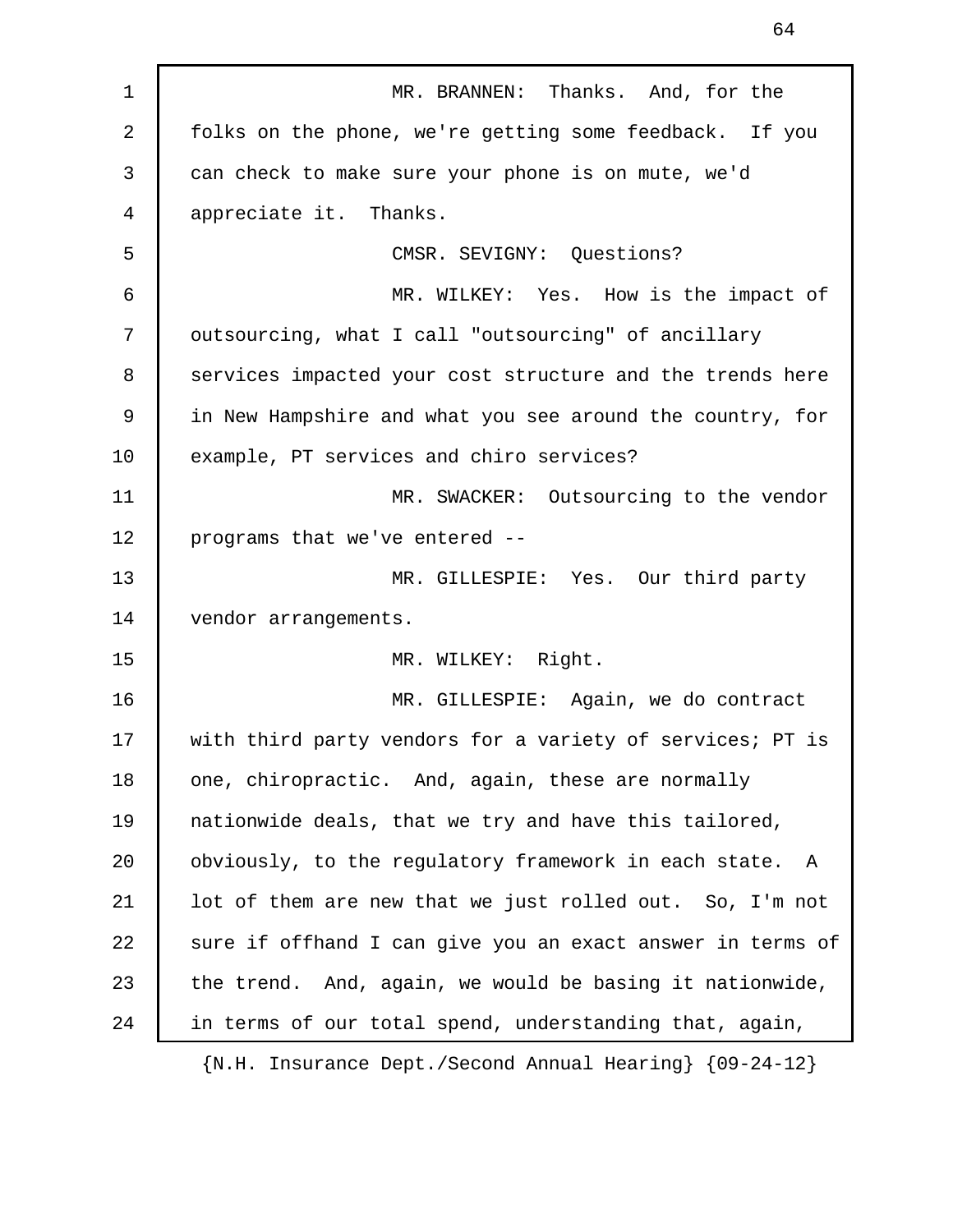1 regulatory framework within each state may not allow us to 2 implement the contract the way that we would someplace 3 else. 4 So, Trey, I don't know if you have a 5 figure now. But, we can -- if you'd like, we can try and 6 | supplement our answer, Mike, and get back to you with  $7$  that. 8 MR. WILKEY: Thank you. 9 CMSR. SEVIGNY: Any other questions? 10 MS. SMAGULA: Just one last question. 11 If there's any comments, similar to what we asked the 12 | other carriers, that you can provide, as far as how New 13 Hampshire costs compare to other states you're in? 14 MR. GILLESPIE: Well, New Hampshire, 15 while it is a high-cost state, I cover ten states, 16 starting in Ohio and moving up to Maine. The one thing 17 | that we don't see here in New Hampshire, thank, God, is 18 high out-of-network utilization and high out-of-network 19 costs. And, for those of us that cover downstate New York 20 and New Jersey, it is a cancer on the marketplace. There 21 are providers who are engaging in entire out-of-network 22 business models, driving utilization entirely through 23 their emergency room. They charge, for certain 24 procedures, 1,000 percent of Medicare. They're involved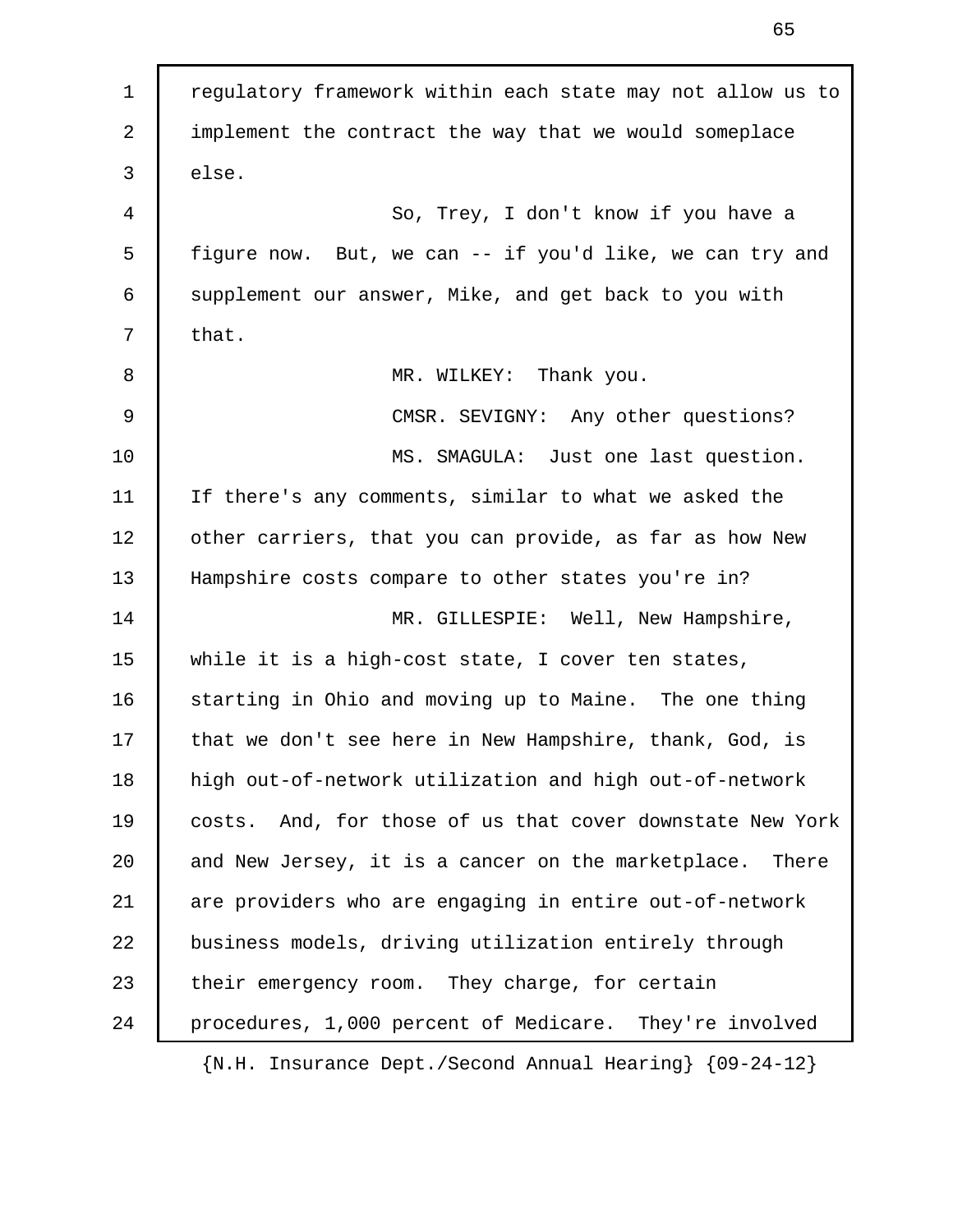1 | in all sorts of dodgy ways to get folks, like I said, into 2 their ERs. And, for some carriers, out-of-network 3 utilization can be as high as 30 percent of their total 4 medical spend. And, when I tell you it's a serious 5 problem in New York and New Jersey, downstate New York 6 more than, certainly, a lot more than upstate, it is a 7 huge issue. Not something that we see here in New 8 England, or in Pennsylvania or Ohio or the other markets 9 that I cover, thankfully. So, --10 MS. SMAGULA: Uh-huh. 11 MR. GILLESPIE: And, there's a variety 12 | of public policy reasons, assignment of benefits, you 13 know, for a certificate of need process in those 14 individual states. Routine waiver of cost sharing, which 15 Medicare defines as "fraud", is rampant in New York and 16 New Jersey. 17 | MS. SMAGULA: Uh-huh. 18 MR. GILLESPIE: So, there's lots of 19 different policy reasons for that. And, even though New 20 Hampshire is an expensive market, it could be worse. 21 CMSR. SEVIGNY: Okay. Well, thank you 22 very much for coming up this morning. Let me ask Steve. 23 Do you need a little bit of a break or anything? We've 24 | got three other witnesses.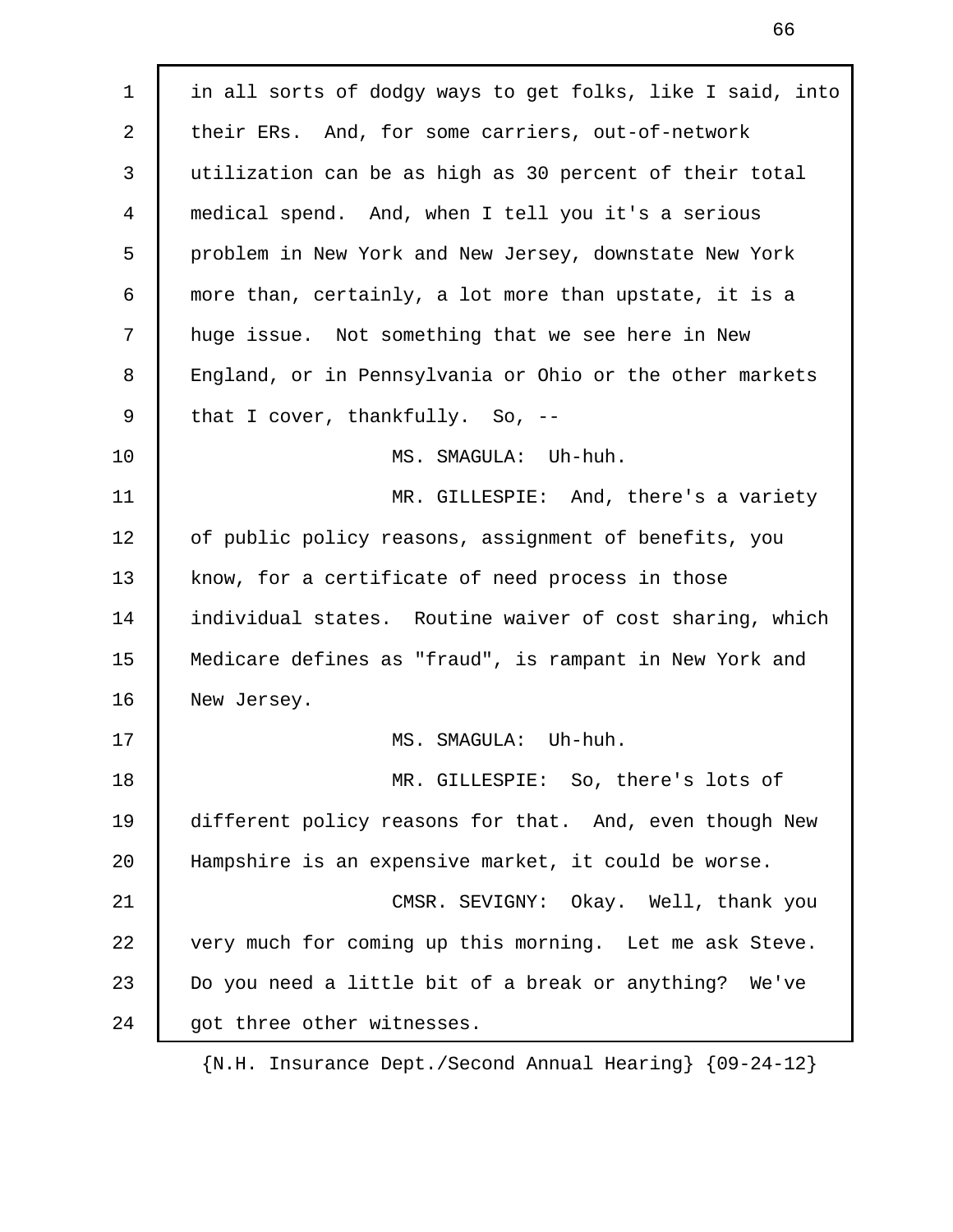| $\mathbf 1$ | MR. PATNAUDE: Three other? We could                                        |
|-------------|----------------------------------------------------------------------------|
| 2           | take a short break. That would be great.                                   |
| 3           | CMSR. SEVIGNY: Okay. Why don't we take                                     |
| 4           | -- let's take five minutes and no more, so we can continue                 |
| 5           | on, okay? Thank you.                                                       |
| 6           | (Whereupon a recess was taken at 11:23                                     |
| 7           | a.m. and the hearing resumed at 11:33                                      |
| 8           | $a.m.$ )                                                                   |
| 9           | CMSR. SEVIGNY: Okay, if we could                                           |
| 10          | reconvene, and bring the hearing back to order. Our next                   |
| 11          | witness this morning is the New Hampshire Health Plan.                     |
| 12          | And, for that, I'd like to ask Mike Degnan to please                       |
| 13          | address us.                                                                |
| 14          | MR. DEGNAN: Thank you, Commissioner.                                       |
| 15          | I'll be very brief here. Let me just do an overview of                     |
| 16          | the New Hampshire Health Plan and the programs we offer,                   |
| 17          | and then I'll respond to question that we received from                    |
| 18          | the Gorman Group. New Hampshire Health Plan, we offer two                  |
| 19          | insurance programs for the folks in the individual market.                 |
| 20          | They are the State high risk pool and the federal                          |
| 21          | Pre-existing Condition Insurance Program, the PCIP                         |
| 22          | Program, which was one of the first initiatives in the                     |
| 23          | Accountable Care Act. We are governed by a 11-person                       |
| 24          | We are a not-for-profit voluntary organization<br>board.                   |
|             | $\{N.H. Insquare\ \text{Dept.}/\text{Second Annual Hearing}\ \{09-24-12\}$ |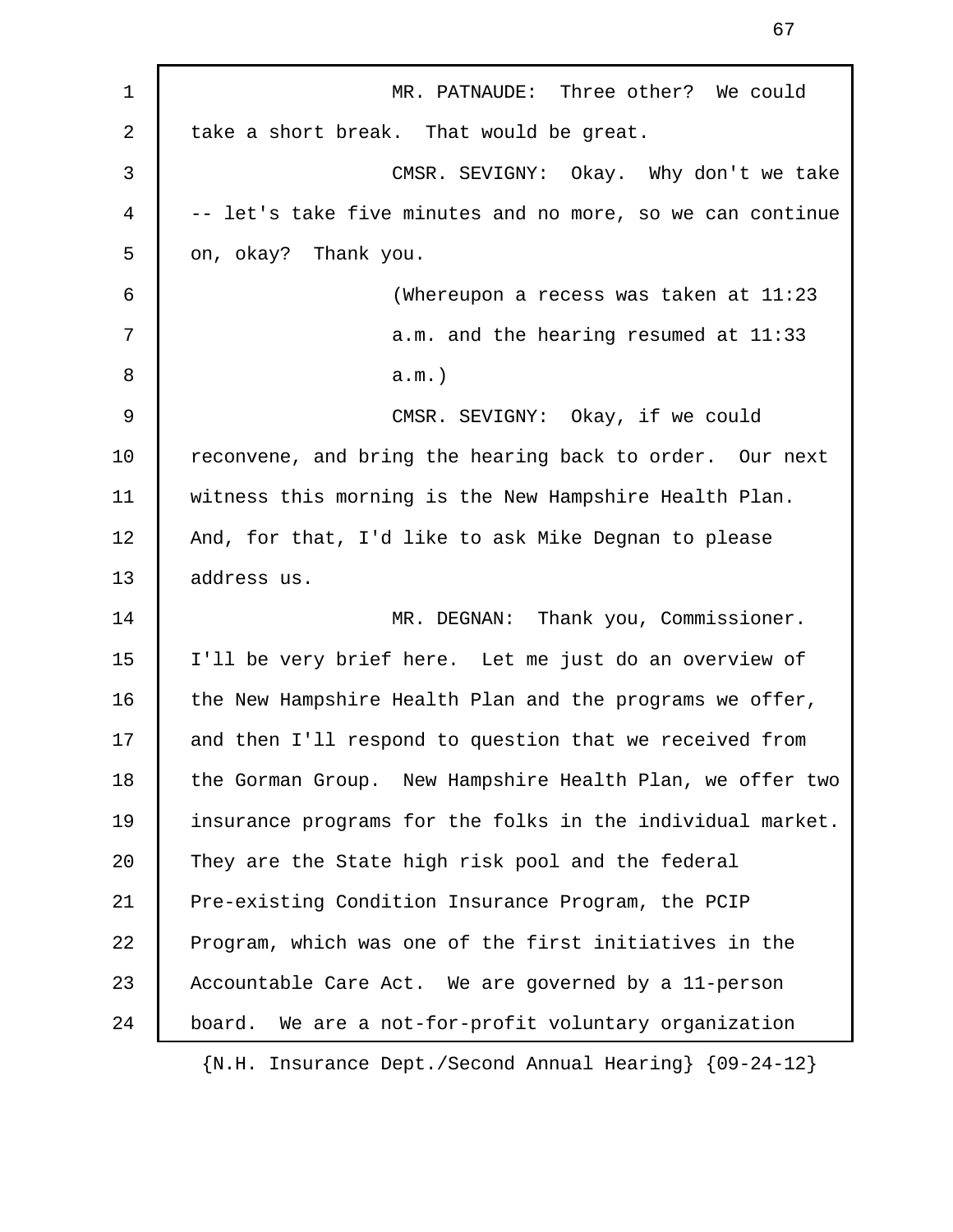1 established by the state under Chapter -- RSA Chapter 2 404-G. And, our Board is made up of -- we have six -- 3 eleven people on the Board. We have six carriers, and 4 then we have representatives from the -- a consumer 5 representative, a provider representative, a small 6 employer representative, and a producer representative, 7 along with Dave Sky, from the Insurance Department, is a 8 non-voting member.

9 So, let me talk about the State program 10 for a moment. The State program was initiated in 2002, 11 and today we serve 2,900 New Hampshire citizens. We have 12 three sources of funds there. They are the -- we have 13 carrier assessments, premiums, and federal grants. Our 14 budget for 2012 for the State program is \$24.5 million, 15 and, in 2013, our budget will be close to 40 million. Our 16 assessment in 2012 is \$1.49 PMPM, and those assessment 17 | fees are built into the carrier costs.

18 **A** little bit about, as I said, we have 19 2,900 enrollees. We've had an 11 percent increase in 20 enrollment in 2012, compared to a 51 percent increase in 21 enrollment in 2011. So, there's been -- we've had a huge 22 increase in the last couple of years. But our loss ratio 23 in the State program is 163 percent, which is better than 24 it has been in the past.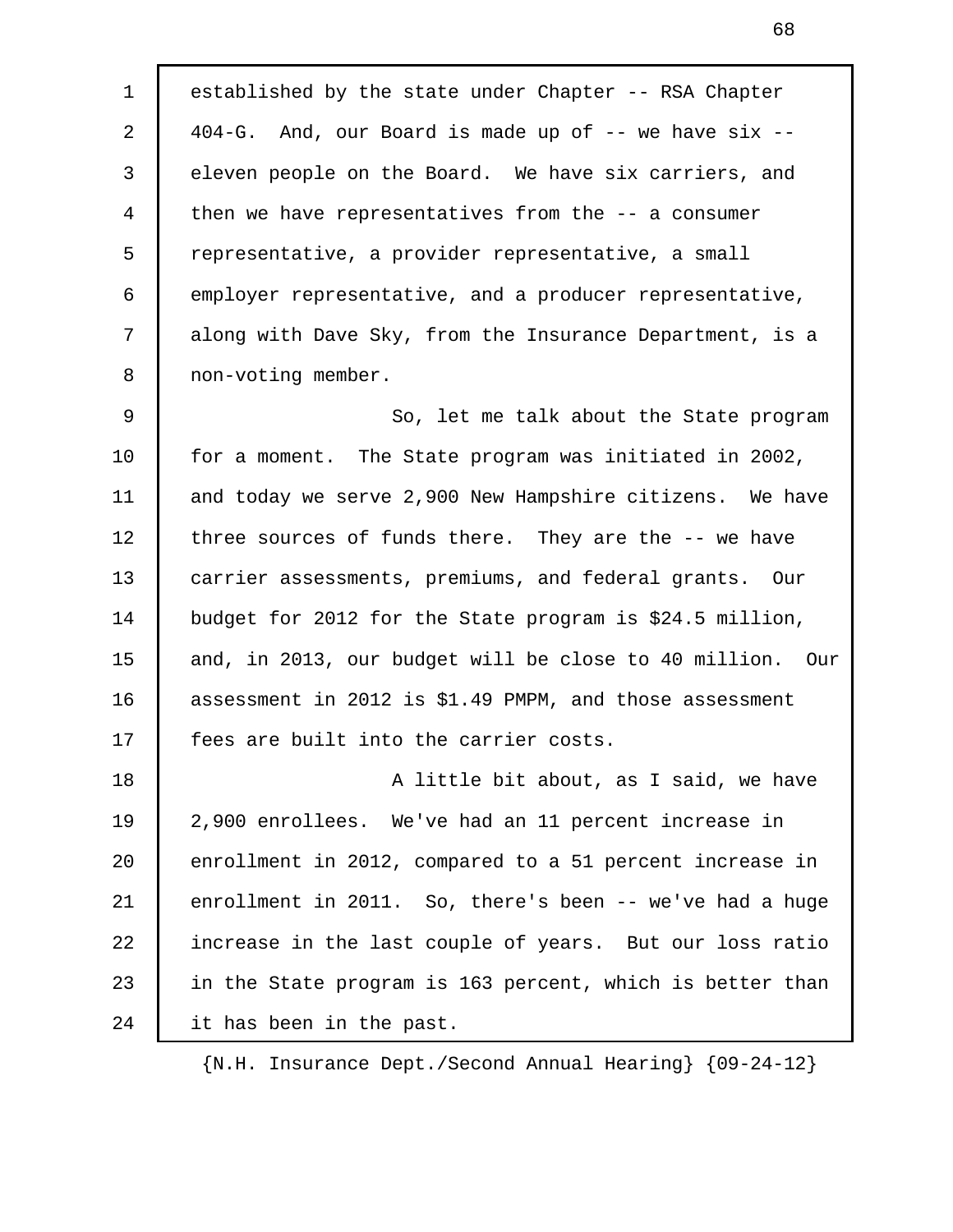1 | The State program, we offer seven 2 benefit plans. These plans reflect the offerings that 3 exist in the individual market. And, in fact, annually we 4 assess the product offerings and adjust our products based 5 on the market needs. We have leased networks for both 6 pharmacy services and clinical services. Our provider 7 network is First Health/Coventry, and our pharmacy network 8 is Restat, which is administered by the Pharmacy Network 9 of Kansas. And, we have our own individual network that 10 we've developed over the last four or five years that gets 11 better discounts than Coventry does. We have contracts 12 with 14 of the hospitals here in the state. 13 Our rate setting process is set by 14 statute. We analyze the carry policies offered in the 15 individual market and calculate the standard risk rate. 16 And, once the standard risk rate is determined, we can set 17 | the rates between 125 to 150 percent. For the last five 18 years, five to six years, the rates have been set at 19 125 percent of the standard risk rates. We also -- and, 20 we set the rates on a semiannual basis. And, we also 21 offer a Low Income Premium Subsidy Program that has 22 Subsidies of up to 20 percent discounts, depending on the 23 resources of the individual at the time of enrollment. 24 So, let me talk about the PCIP program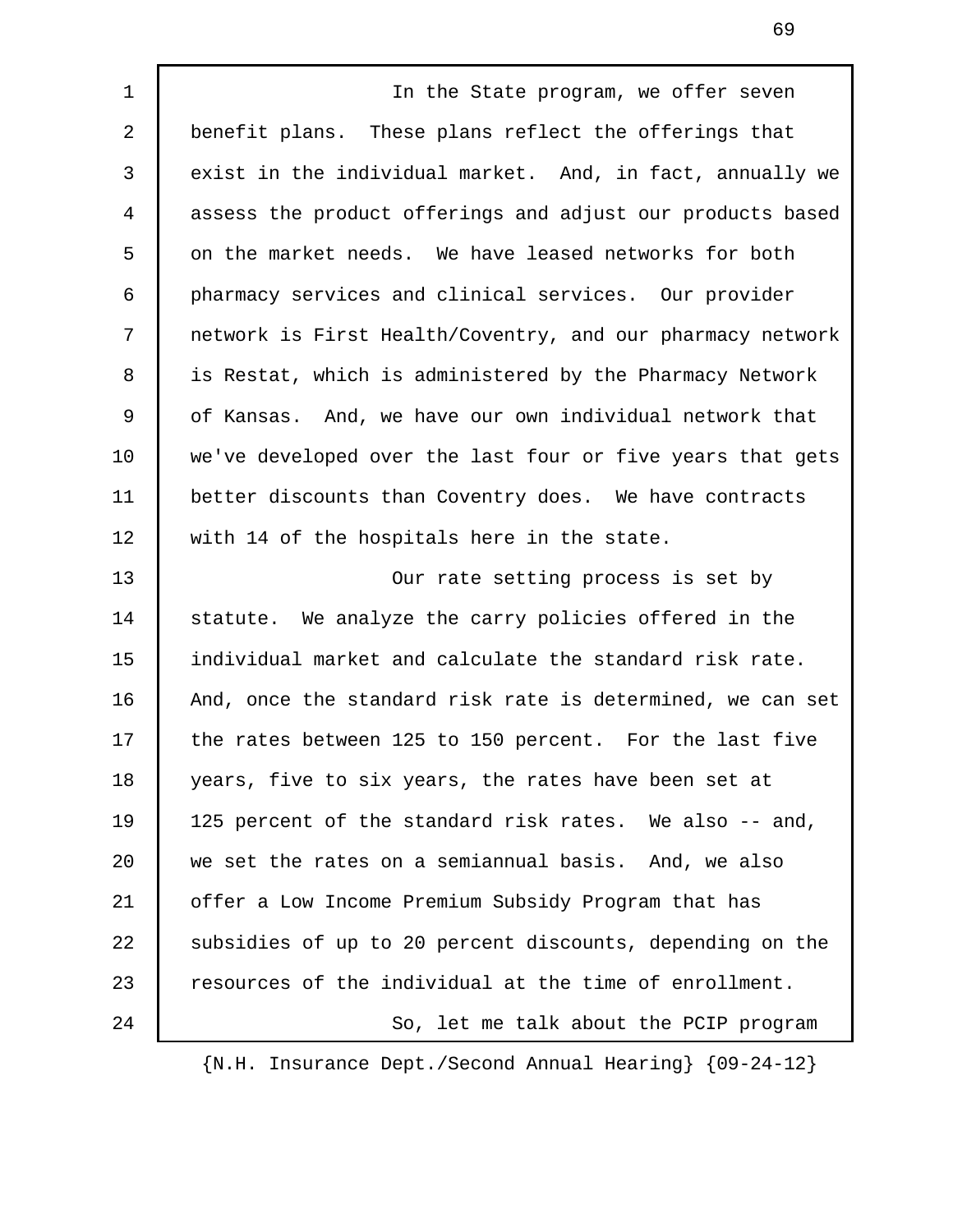1 for a moment. We were the first state in the nation to 2 sign a contract for the program. We had the first 3 enrollee. We started in July 1st of 2010. And, we've 4 spent more money than most states. We have had an 5 allocation of \$20 million for the three and a half years  $6 \mid$  of the program, that's through run out. We spent the 7 \$20 million by the second quarter of 2002 **[**2012**?]**. We 8 requested \$50.3 million for 2012, and received that. And, 9 we're currently in negotiations for 2013 through the run 10 | out, and right now we're asking for an additional 11 | \$70 million for that program. So, we will be, if, in 12 fact, they choose to continue the relationship with the 13 New Hampshire Health Plan, the budget for the PCIP 14 program, in 2013, will be \$75 million. So, NHHP will be 15 managing about \$115 million in 2013, depending on some 16 negotiations. 17 We currently have 592 individuals 18 enrolled in the New Hampshire PCIP program. Our medical 19 loss ration is about is 1,200 percent. So, we're doing a 20 wonderful job spending money. 21 | I think the key issue right now is, 22 we're negotiating with the Center for Consumer Information 23 & Insurance Oversight for 2013 to 2015. We'll know within  $24$  the next month if we are going to continue to be the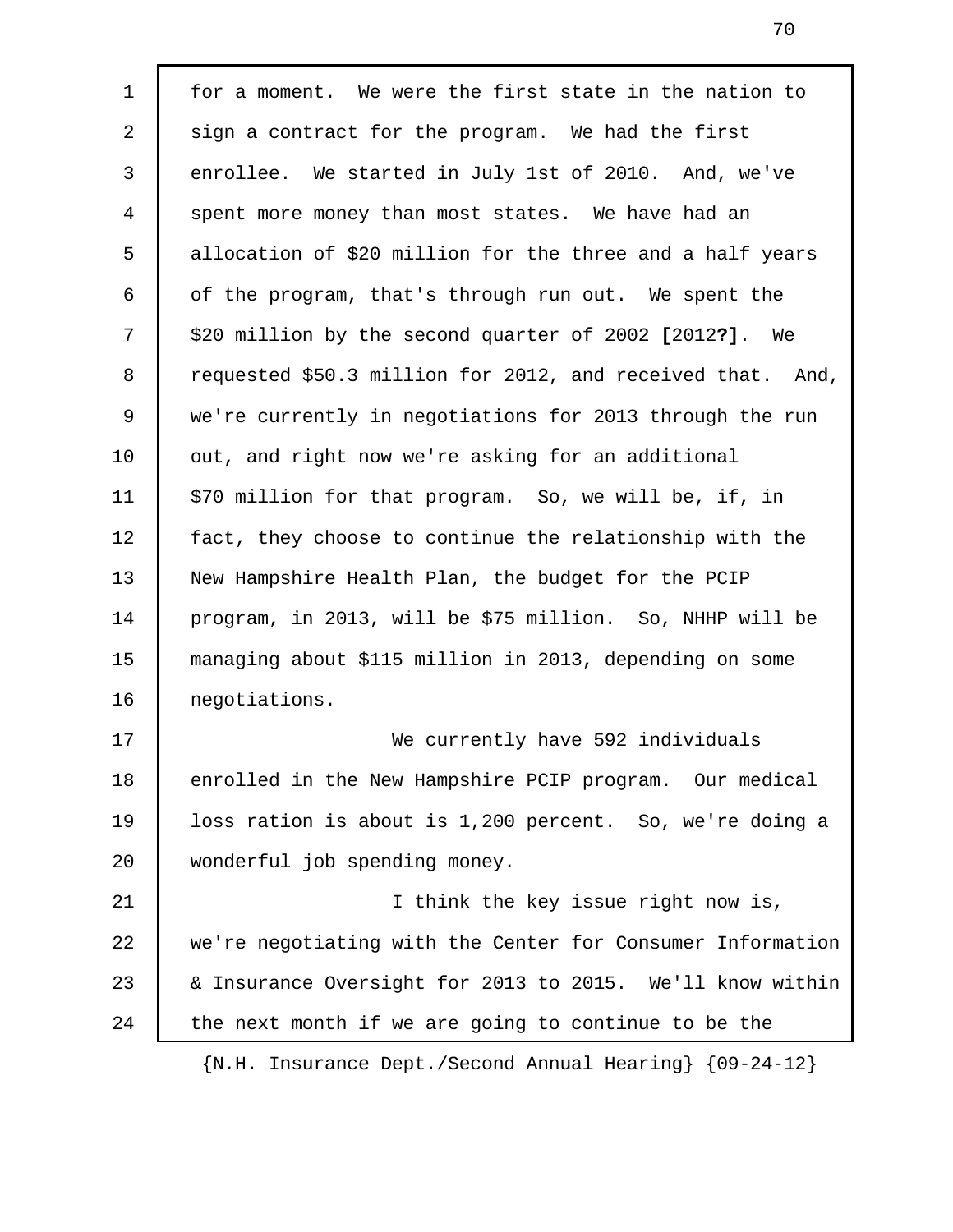1 administrator for the program. This program is 100 2 percent federal funded. No state dollars are involved in 3 the PCIP program. And, so, we'll have to see what 4 develops here in the next months or so. I think these 5 programs have been incredibly successful for the citizens 6 of New Hampshire. The PCIP program is -- we allow third 7 party payment of premiums in that program, which has 8 significantly contributed to the costs. And, we think 9 that we -- our goal is to continue that through 2013. 10 The interesting thing about New 11 Hampshire Health Plan is we'll be going out of business at 12 the end of 2013. So, I think there's a discussion going 13 on at the Board level right now about what the future 14 might be for us. Do we continue to have those people who 15 are currently enrolled in the State program? Do we allow 16 them to stay enrolled? And, Gorman Associates has done 17 Some study on that, and our Board will be meeting next 18 week to discuss that issue. 19 | So, as it relates to the six questions 20 that we received relative to the submittal here, I think 21 it's pretty straightforward from our perspective. The 22 first question is, "how would you respond to the theory 23 that some carriers provide network strategies that may be 24 in conflict with hospital or provider groups, that is site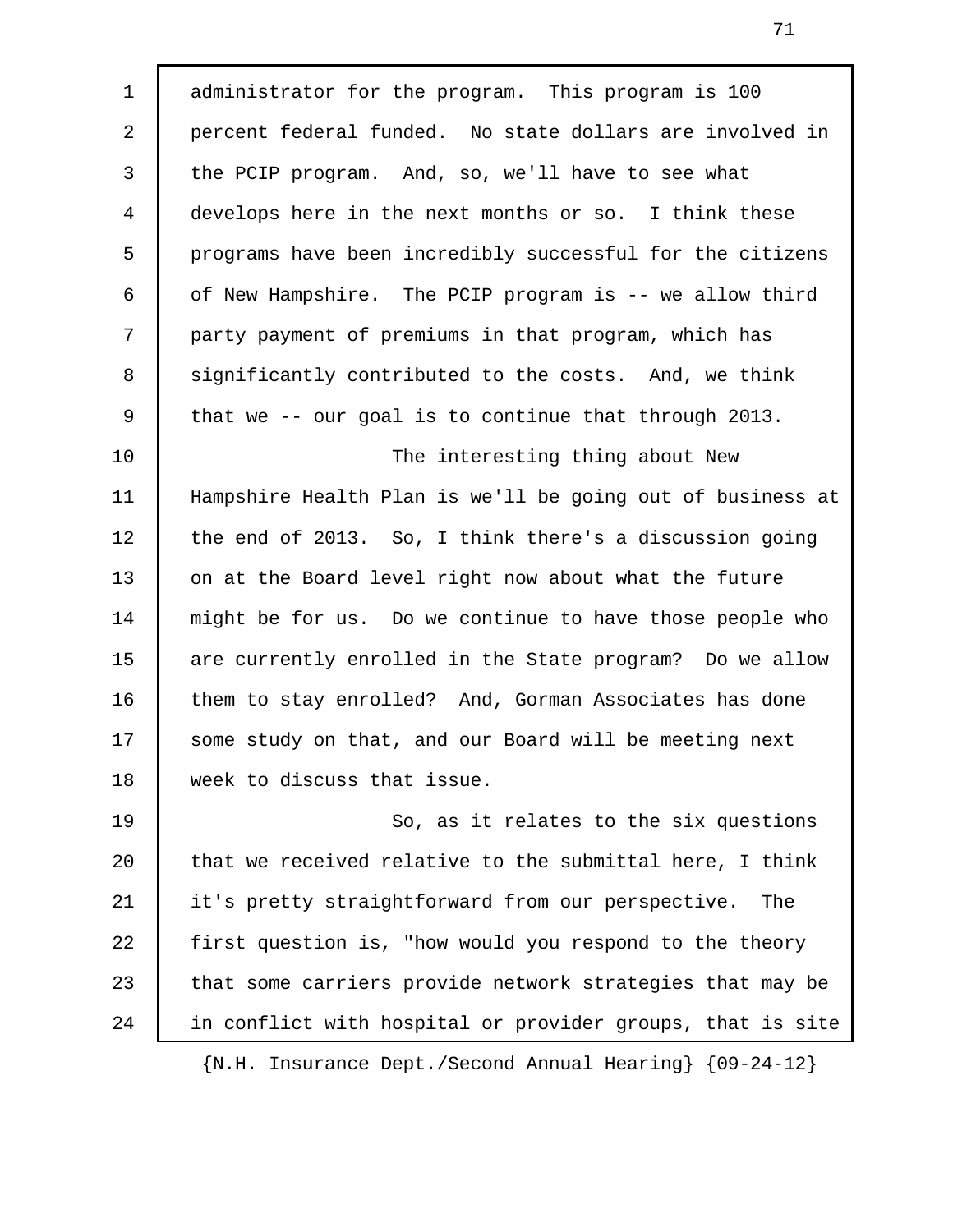| $\mathbf 1$ | of service strategies?" That doesn't really affect the     |
|-------------|------------------------------------------------------------|
| 2           | New Hampshire -- the New Hampshire Health Plan right now.  |
| 3           | I think our goal is to strike a balance between service    |
| 4           | for the patients and cost-effective management. So,        |
| 5           | that's what we're doing now.                               |
| 6           | And, they wanted to know, Question 2 is                    |
| 7           | "to what extent does your 2011-12 commercial product       |
| 8           | contracts include incentives?" We have none at all. We     |
| 9           | are purely a fee-for-service the way we operate.           |
| 10          | What $--$ Number 3 is, "what member                        |
| 11          | engagement initiatives have you undertaken in 2011 and     |
| 12          | '12?" We do have a Disease Management Program. We work     |
| 13          | with a vendor, Medical Cost Management, out of Chicago,    |
| 14          | Illinois. Frankly, I've been disappointed with some of     |
| 15          | the disease management results that we have seen. And,     |
| 16          | we're continuing to evaluate the worthiness of that        |
| 17          | program.                                                   |
| 18          | "What new strategies for 2012 and beyond                   |
| 19          | are you going to employ to control health care costs?"     |
| 20          | First of all, we try to take a look at what the assessment |
| 21          | -- the product offerings we have in the marketplace.<br>We |
| 22          | do that, we call it a "product refresh", on an annualized  |
| 23          | basis. And, as we look at 2013, we'll probably have the    |
| 24          | same product offerings as we had in 2012.                  |
|             |                                                            |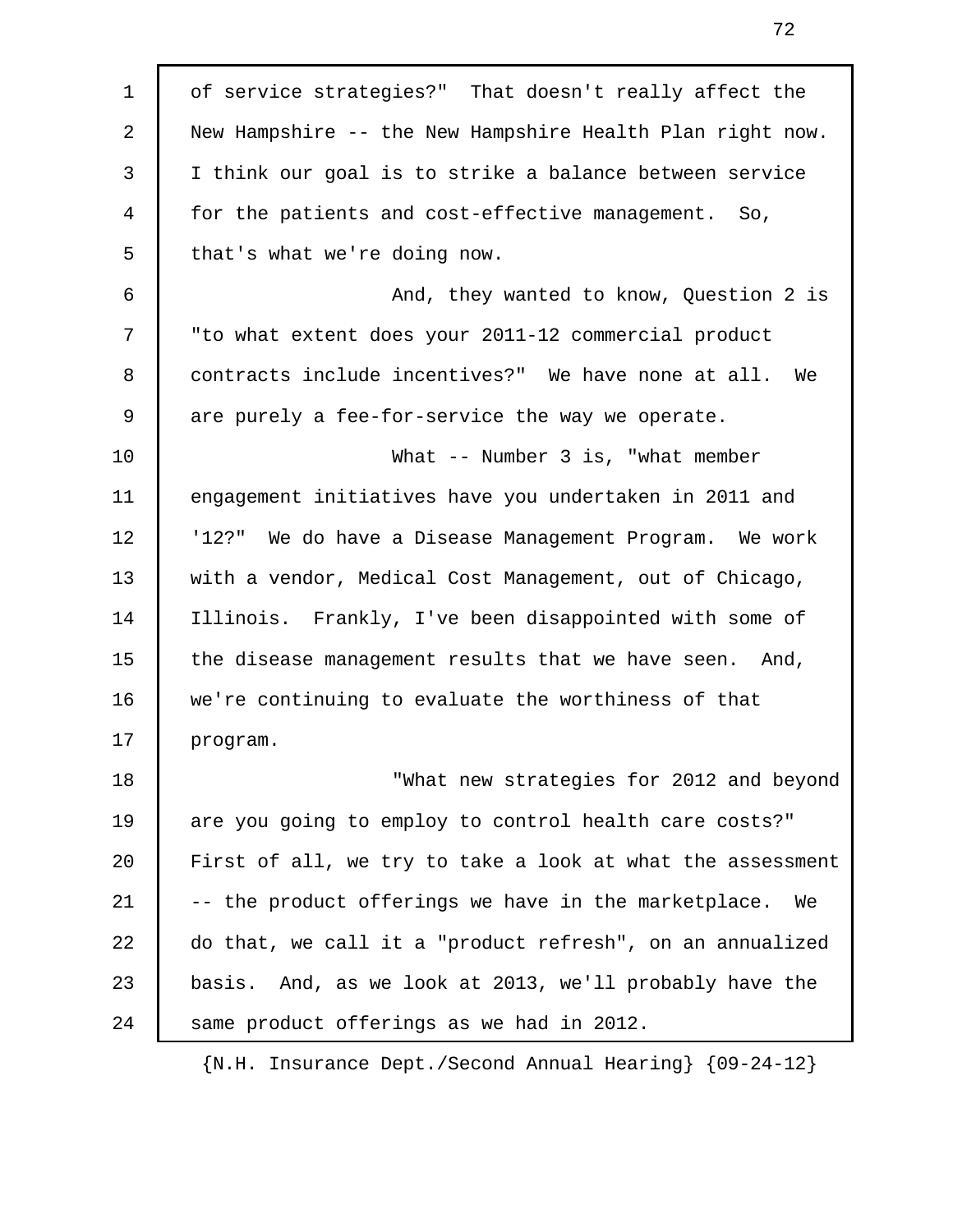1 **I** I mentioned the Disease Management 2 Program and case management that we have. And, third, we 3 have been working, as I said, to improve our network 4 discounts. And, we've been working with the providers to 5 try to do that here in New Hampshire. 6 Top challenges for us? Timing is a 7 challenge. We don't really have much of an opportunity to 8 have an impact on our costs with one year left in the 9 operation of our program. And, we have low volume. We've 10 heard the other carriers testify that you get your 11 discounts based on volume. We have very low volume, 12 | especially in the PCIP program. 13 So, all in all, I think NHHP has been a 14 great benefit to the citizens of New Hampshire. And, we 15 hope to, you know, I think we'll have a strategic 16 discussion about where we go from here. 17 CMSR. SEVIGNY: Thank you, Mike. Any 18 questions from Staff? Consultants? Thank you very much, 19 Mike. 20 MR. CAMIRE: I just have one quickie. 21 CMSR. SEVIGNY: Okay. 22 MR. CAMIRE: You mentioned a huge growth 23 in membership that you saw over the last couple of years. 24 MR. DEGNAN: Right.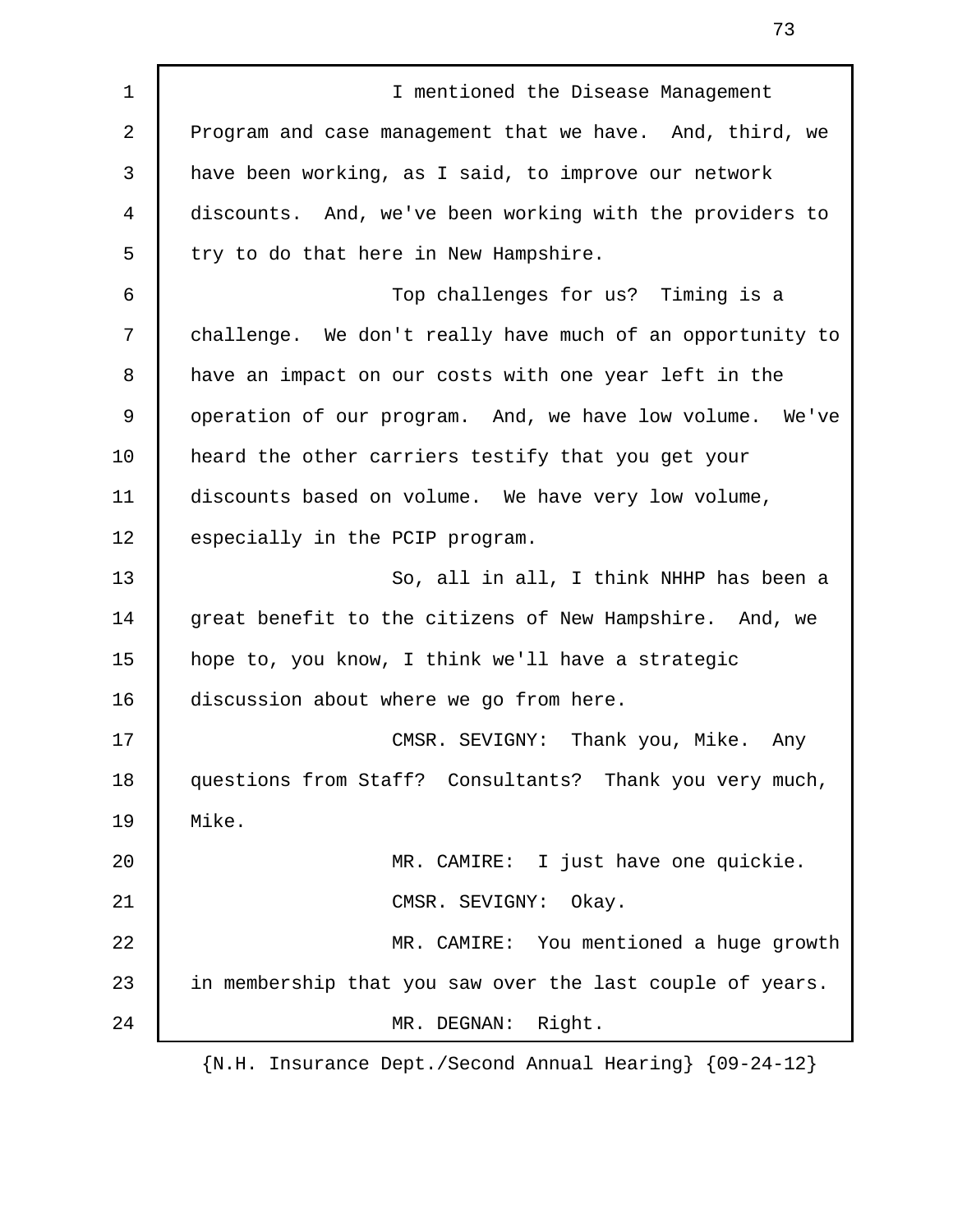| $\mathbf 1$ | MR. CAMIRE: Other than the onboarding                           |
|-------------|-----------------------------------------------------------------|
| 2           | of the PCIP program, was there any other item that you          |
| 3           | could point to that raised the --                               |
| 4           | MR. DEGNAN: One in particular. We had                           |
| 5           | a closure of a plant in northern New Hampshire we worked        |
| 6           | with the Department on, there was a couple of hundred           |
| 7           | individuals who became eligible for the program through         |
| 8           | the HCTC plan. So, with the assistance of the Department,       |
| 9           | we signed up a substantial amount of those. So, I think         |
| 10          | that was a key factor.                                          |
| 11          | And, I think the other thing that has                           |
| 12          | occurred, with the consumers' understanding of what's           |
| 13          | going on with insurance and Accountable Care Act, but more      |
| 14          | awareness of our program I think came into effect. So,          |
| 15          | those two factors, I think, really have contributed to          |
| 16          | help our enrollment. Our enrollment in 2007 was less than       |
| 17          | a thousand people in the State program.                         |
| 18          | MR. SKY: Can I just follow up --                                |
| 19          | MR. DEGNAN: Absolutely, David.                                  |
| 20          | MR. SKY: -- to expound a bit? One of                            |
| 21          | the things that startled me, is that looking at                 |
| 22          | membership, changes for the State High Risk Board, is that      |
| 23          | there seem to be spikes around April and October, the same      |
| 24          | time we small group -- open enrollment for small groups of      |
|             | $\{N.H. Insurance Dept./Second Annual Hearing\}$ $\{09-24-12\}$ |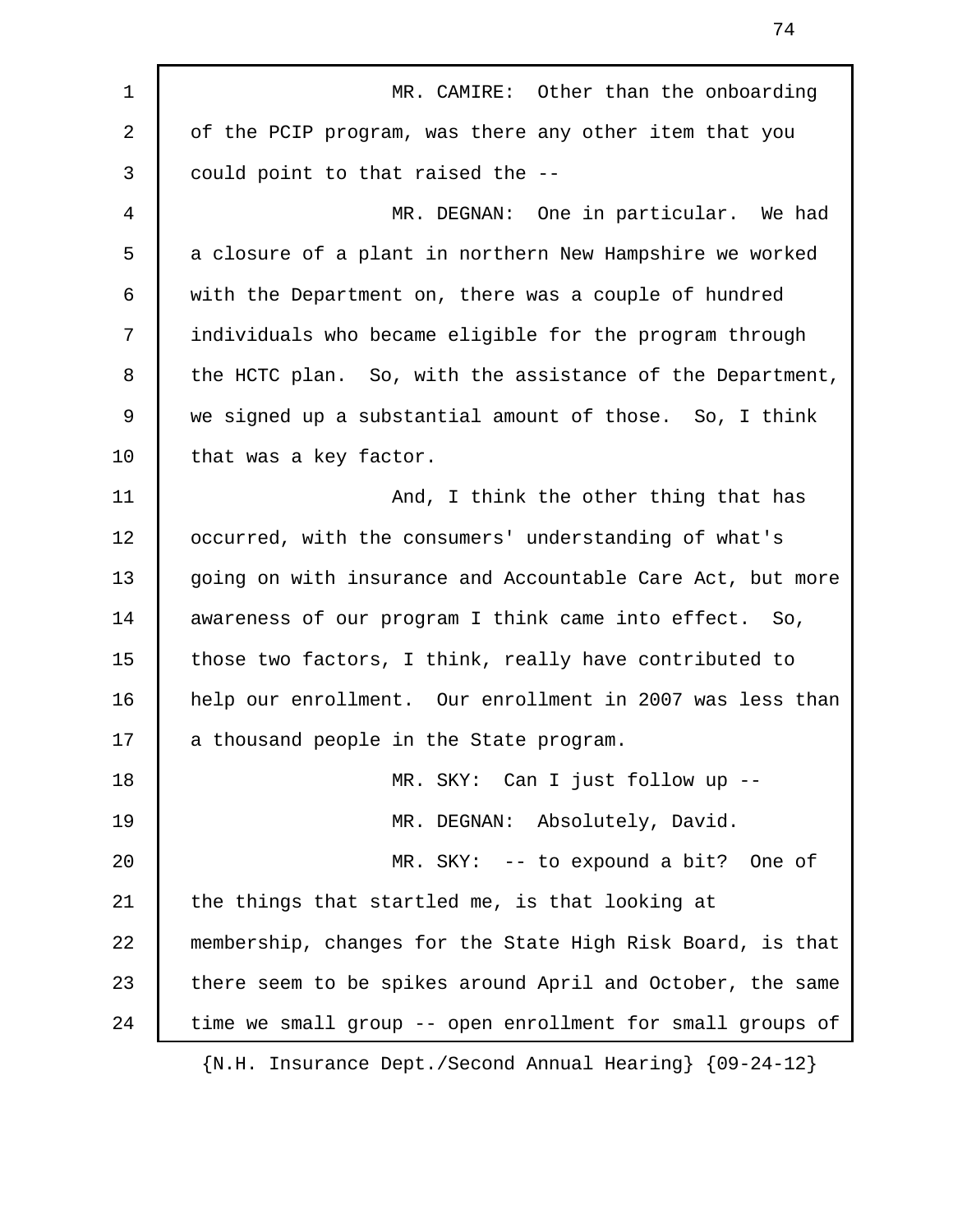1 one. 2 MR. DEGNAN: Thank you. 3 CMSR. SEVIGNY: Great. Thank you very 4 much, Mike. Next, I'd like to ask Dr. John Buttery to 5 come up and speak to us, provide us or give us the 6 provider perspective. Dr. Buttery. 7 **DR. BUTTERLY:** Thank you very much, 8 Commissioner. It's "Butterly". 9 CMSR. SEVIGNY: Oh. 10 | DR. BUTTERLY: By the way, while I 11 appreciate -- 12 CMSR. SEVIGNY: I'm sorry. 13 DR. BUTTERLY: -- you did not say 14 "Butterfly", which frequently happens. I tell people "the 15 "F" is silent." 16 CMSR. SEVIGNY: At least I only made a 17 | half mistake. 18 **DR. BUTTERLY:** But the "L" is not, so. 19 I thank you for the opportunity to testify. So, I'm 20 really coming at this from a provider perspective. I'm an 21 actively practicing cardiologist, and have been for my 22 entire professional career. I do have certain 23 administrative responsibilities. I was responsible for 24 initiating and building our patient centered medical {N.H. Insurance Dept./Second Annual Hearing} {09-24-12}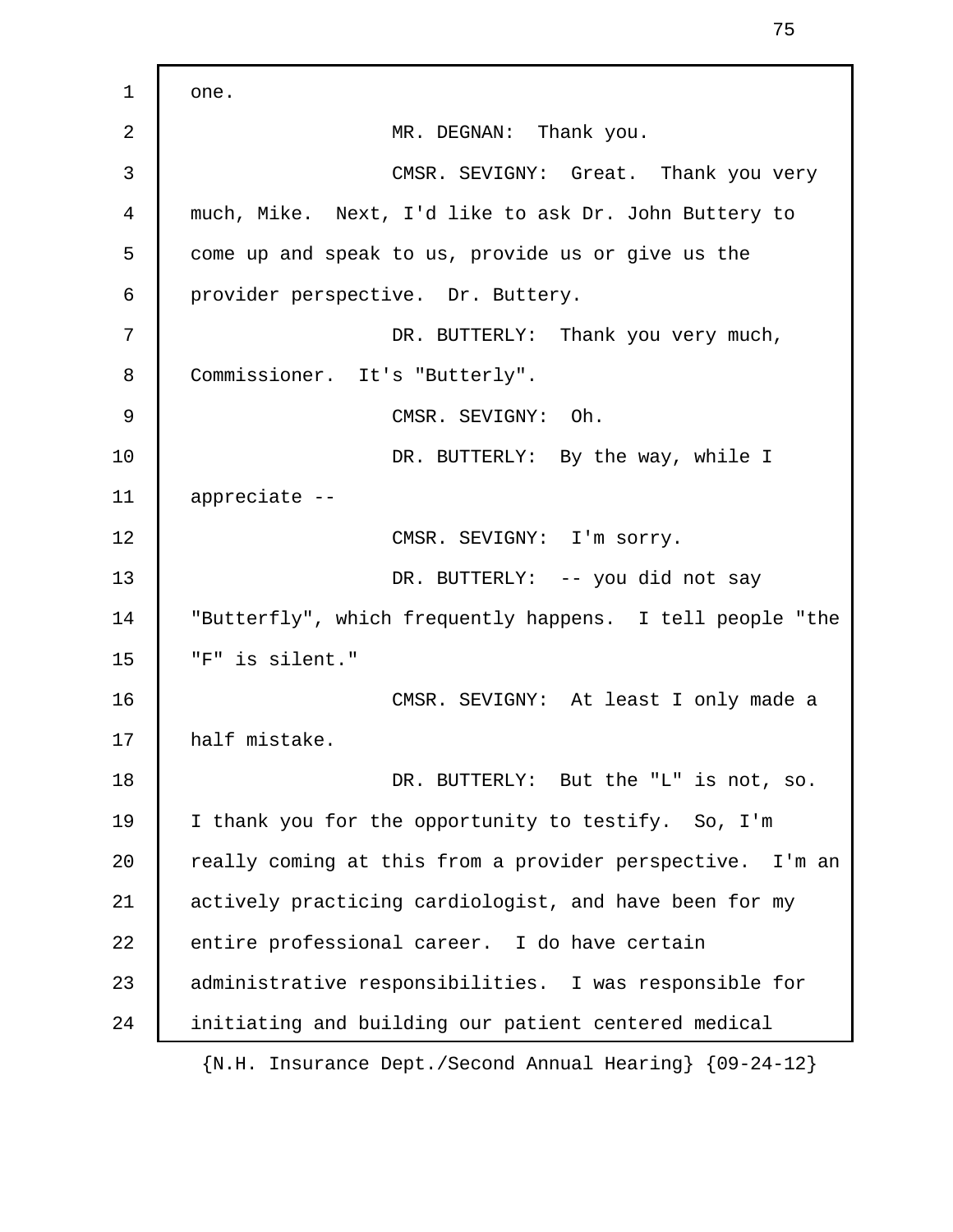1 homes, when we began our demonstration project for CMS. 2 And, I was the lead physician for that project at the 3 Academic Medical Center, working with my colleague in the 4 south, Barbara Walters. And, I also went through the 5 managed care world when I was in Massachusetts in the 6 1990's, and I'm seeing a lot of now of what I saw then. 7 So, you can see in this room you've got a collection of 8 extremely intelligent people, who are truly socially 9 committed to making this work.

10 We've been working on this now, in my 11 life, 20 years to try to correct the imbalance between 12 | quality of care, on the one hand, and cost, which we can 13 no longer afford, and really couldn't afford then. On the 14 other hand, it still doesn't work. So, in my world, when 15 that happens, we change our plan, and we change it 16 abruptly, because, obviously, we're not doing something 17 | right. And, I'm unencumbered by any real knowledge about 18 insurance or the world a lot of you live in. So, I do see 19 it differently. And, by the way, I'm not on our 20 contracting group, and, I'm really not involved in this. 21 | I really am on the provider side of this. 22 **And, one of things that I see is that** 23 people are trying very, very hard to minimize the pain 24 that I think we know is coming. One of the first lessons

{N.H. Insurance Dept./Second Annual Hearing} {09-24-12}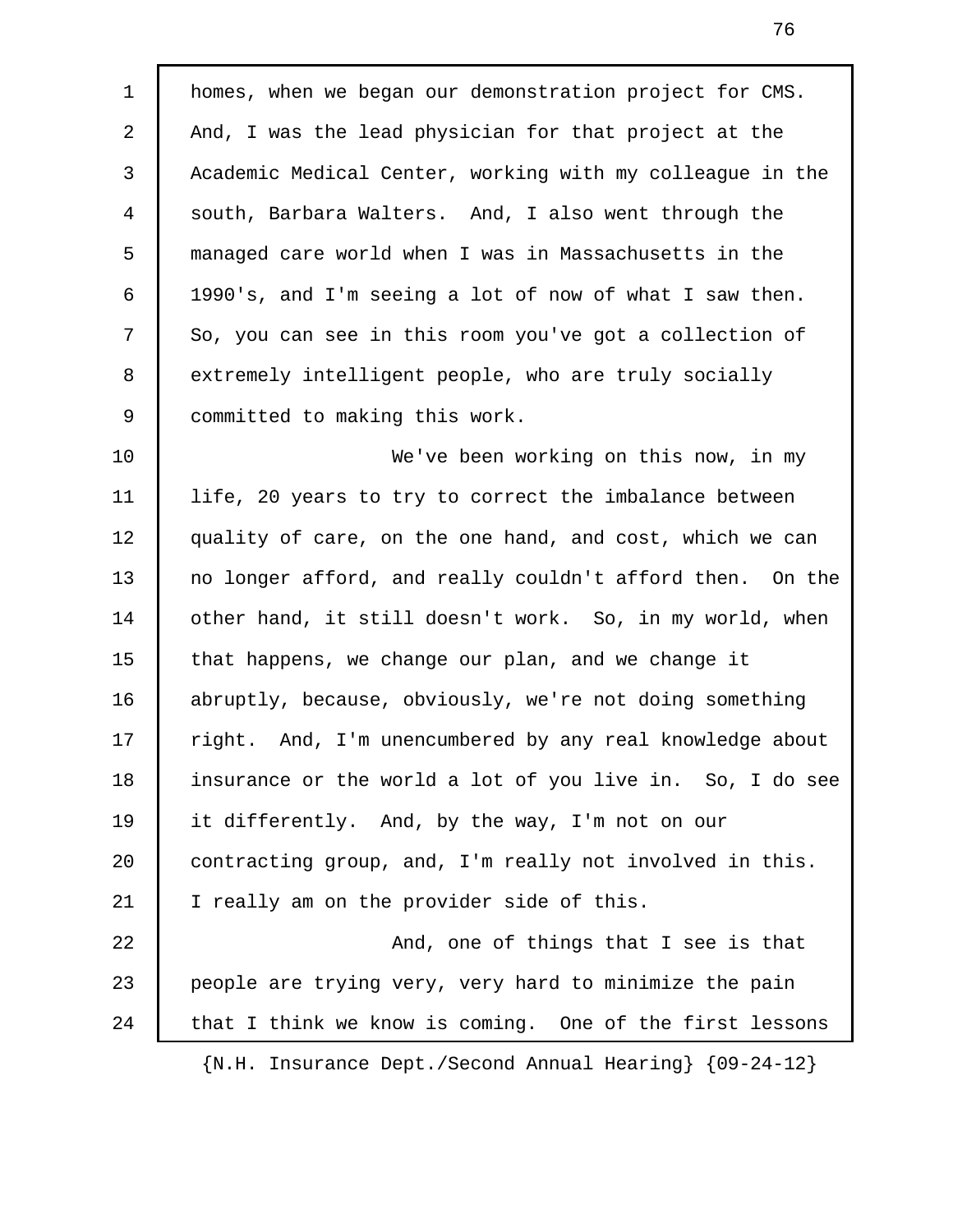1 I learned in medical school was that, when you're going to 2 recommend something to a patient or you're going to do 3 something to a patient and it's going to hurt, do not tell 4 them "it isn't going to hurt." And, this is going to 5 hurt, as far as I can tell, as far as the changes that we 6 have to go through. 7 So, I'll answer the questions, which 8 are, obviously, different ones for the providers, and tell 9 you a little bit about what Dartmouth Hitchcock is doing, 10 and what we see from the other providers and facilities 11 that we are working with and trying to form a truly 12 integrated health delivery system. 13 Question 1 is, "to what extent are the 14 providers or hospitals you represent pursuing new payment 15 structures with your primary payers in bundled payments, 16 medical homes, and ACOs?" So, we took advantage of the 17 | opportunity that a CMS demonstration project offered us in 18 2005, the CMS PGP, or Physician Group Practice, 19 demonstration project, because there was upside risk only 20 in that particular project. And, it gave us an 21 opportunity to share in any savings, and then pay for the 22 systems we knew we were going to need in the future. We 23 knew this was coming, we knew we needed to pay for these 24 | systems. So, since 2005, we were involved in that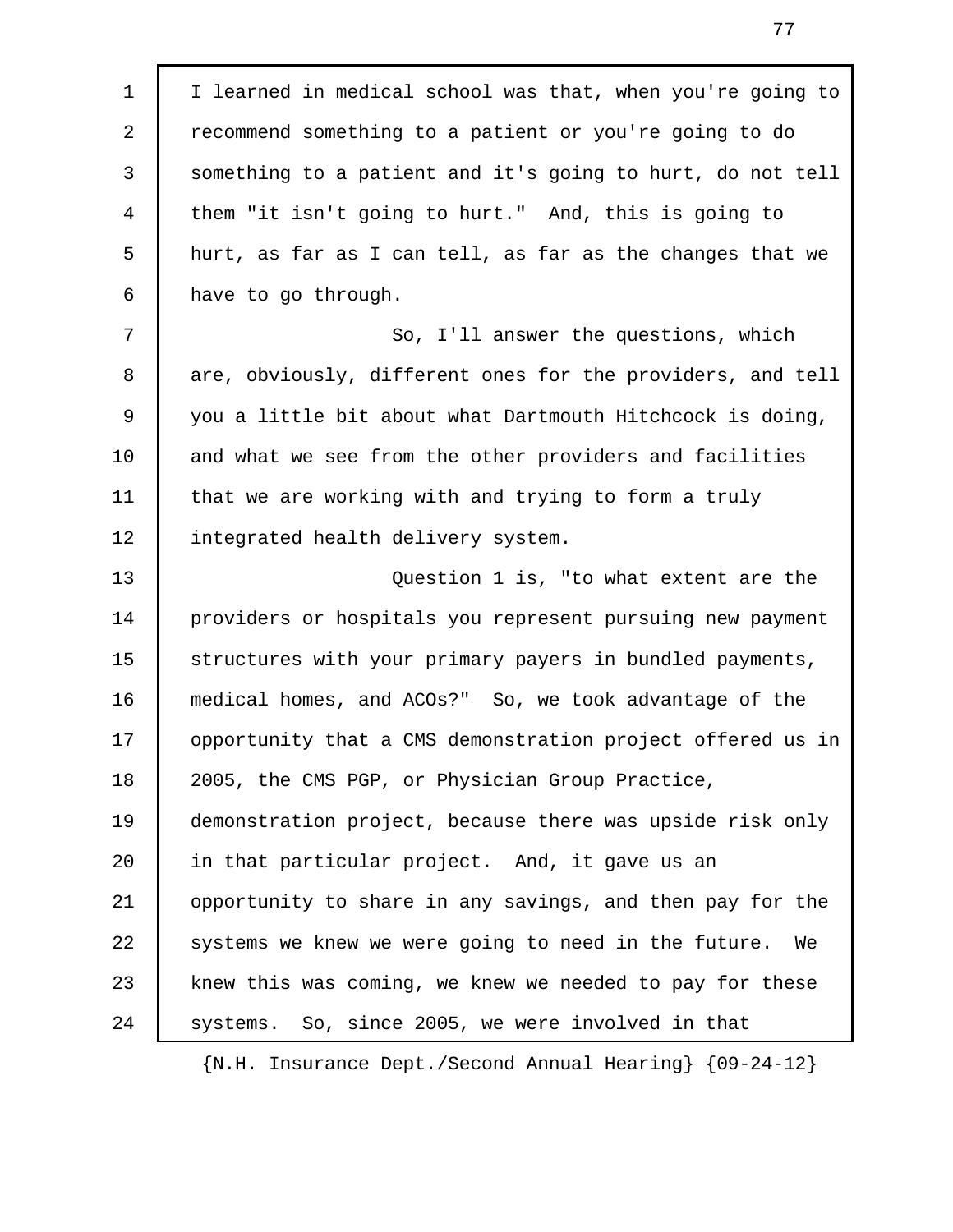1 demonstration project. And, most years -- all years beat 2 | our quality gates, made the quality gates. Most years 3 beat the cost expectations, although one year we fell 4 below the hurdle we had to pass, which was two percent, 5 and one year we actually spent a little more than the 6 expectation, but, really, it was very minimal, minimally 7 below that.

8 And, we did get an increased payment 9 from CMS, to the tune of \$10.5 million over that five 10 years. That was just okay. That was just okay 11 performance. The reason that we couldn't perform better 12 and I'm sure there are a number of them, is that we were 13 developing the very systems we were going to need to 14 perform well. So, we were kind of flying blind throughout 15 | that process. However, we are working very hard to be 16 able to accept a global budget. That's where we think we 17 | need to be. But, if we try to do that with the systems 18 | that we have now, we'll fail. We won't be able to do it 19 well. And, it's dangerous, obviously, for the health of 20 the system I'm representing, but it's dangerous for the 21 patients. So, we need to be able to make a transition, 22 from what is a fee-for-service world, into a population 23 | health management world. And, it's a very different way 24 of thinking about it, and the data that is needed and the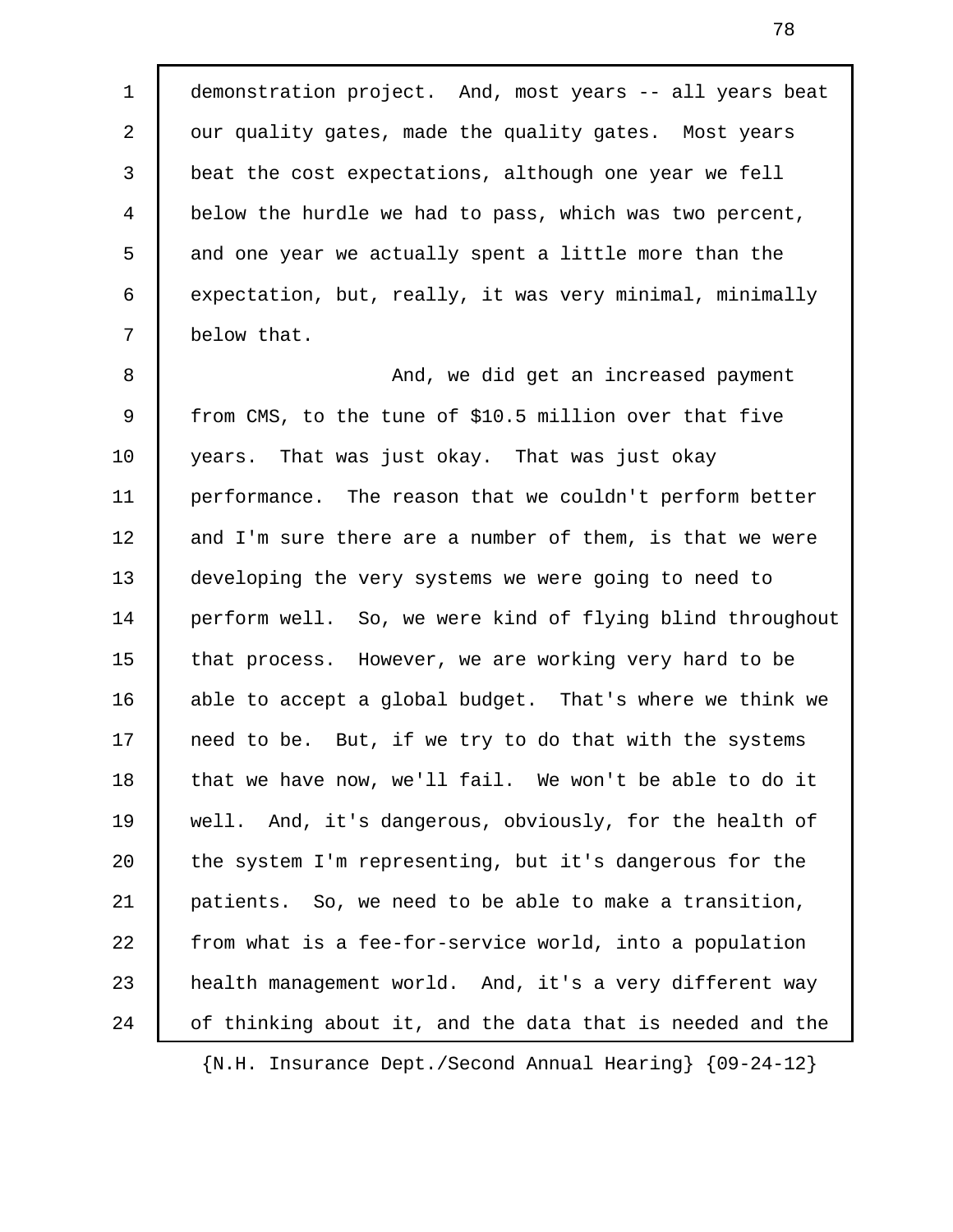1 measurements needed, and the actionable reports that we 2 need are very different.

 3 You heard what our colleagues in Anthem 4 and Cigna and Harvard had to say, and I didn't disagree 5 with one thing they were saying. And, we very much value 6 the relationship we have with them. We have developed 7 true ACO models with Anthem and Cigna, and I believe have 8 at least had the discussions, if not actually finalized 9 contracts with Harvard Pilgrim as well in that regard. We 10 have over 100,000 lives now that are involved in these 11 risk-sharing contracts. And, we are a pioneer ACO. The 12 major difference between the pioneer ACO, the PGP 13 demonstration project and the -- some of these clinical 14 contracts -- commercial contracts is that there's downside 15 | risk to that as well. And, we're prepared to take that. 16 We're prepared to take that risk, because we believe that 17 we have the systems that's going -- that are going to 18 enable us to perform reasonably well. That's not true of 19 the other providers that we talk with and that we are 20 trying to integrate with, both on the physician/nursing 21 | side and on the hospital side.

22 In order for us to really develop the 23 Systems we need, and for these other providers to develop 24 the systems they need in order to perform well, we need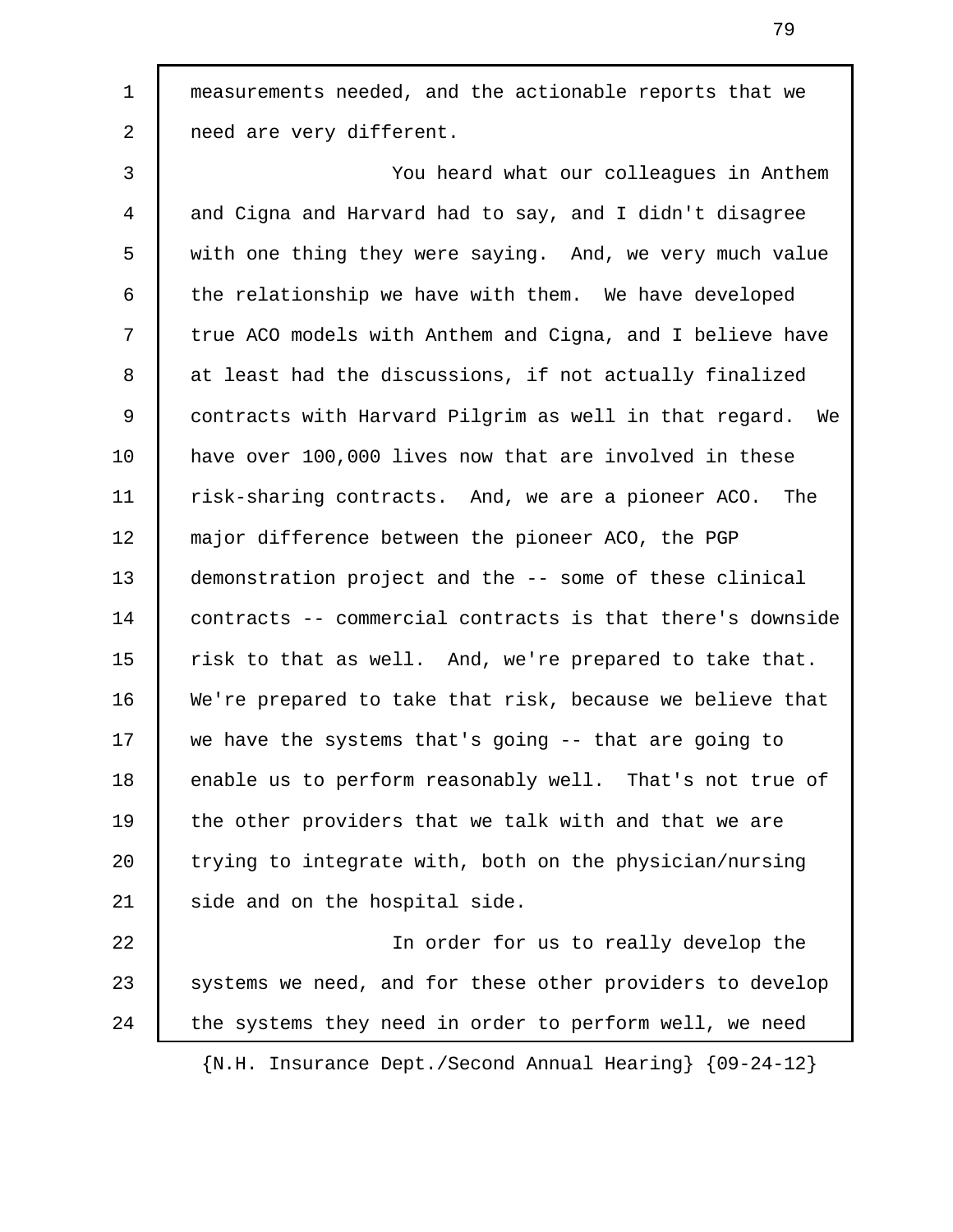1 | time, and we need the ability to share in the cost savings 2 when they develop. I cannot -- I do not know, I don't 3 have the personal knowledge as to where the contracts are 4 going or where they are in the State of New Hampshire. 5 But I do know that the people that we talk to are very, 6 very nervous about letting go of that fee-for-service 7 model. If you think about it, we kind of have our feet in 8 two canoes. There's a fee-for-service canoe, and that's 9 kind of floating away, and we have got the accountable 10 care canoe, and at some point you've got to jump, you've 11 got to make that decision. That transition needs to be 12 made safely or we're going to harm providers and systems 13 within the State of New Hampshire. And, God forbid, we 14 should harm individuals as well. That they will lose 15 their coverage or not get the care that they need. 16 You asked, "Please comment on if the 17 providers or hospitals you represent generally have the 18 infrastructure to manage." I think I just answered that. 19 | November 19 | November 19 | November 19 | November 19 | November 19 | November 19 | November 19 | November 19 | November 19 | November 19 | November 19 | November 19 | November 19 | November 19 | November 19 | Novembe 20 providers or hospitals you represent have with other 21 providers. To what extent does this integration add or 22 subtract from the overall cost of providing care to 23 patients?" We are integrated with other providers, with 24 other organizations. We are trying to bring that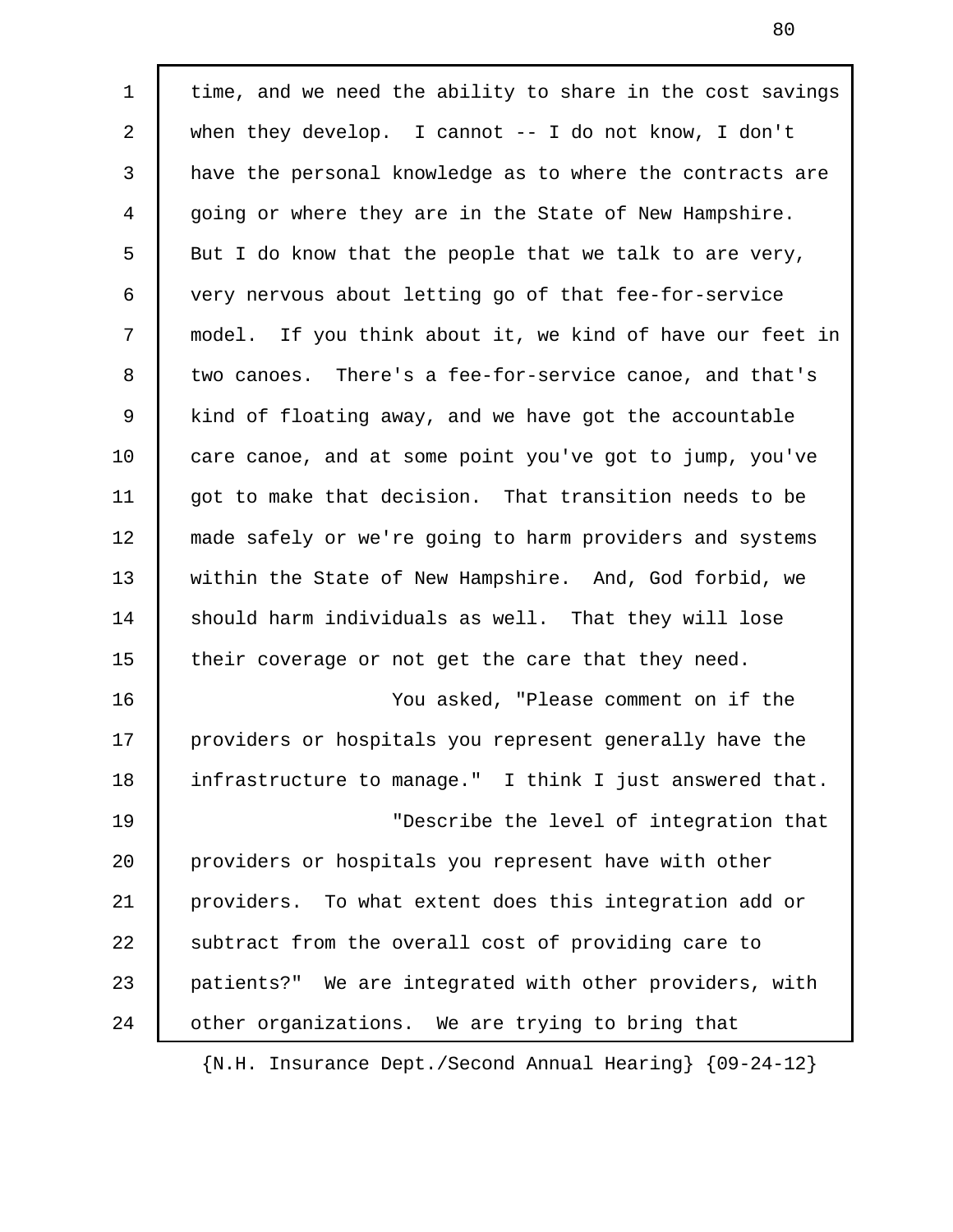1 integration into a much more organic phase. But we 2 learned a lesson in our negotiations with Catholic Medical 3 Center, in Manchester. And, there was a differing opinion 4 as to what constituted unfair competition, I guess, and 5 that relationship didn't happen. We're sensitive to that, 6 and sensitive to the fact that what ACA is telling us to 7 do, and what we think is the right thing to do, which is 8 to fully integrate, in a way that truly enables us to 9 provide value to the population that we serve. But the 10 FTC and the Attorney General of New Hampshire may have a 11 differing opinion of that. And, we're very cautious about 12 it, and want to make sure we do it correctly and legally, 13 and that it's not controversial. We don't think that it 14 Should be. 15 | One of the things I hear the payers

16 | saying is talking about "unit cost". "What is your unit 17 | cost? What is that doing?" From my perspective, again, 18 as a provider, unit cost really isn't the issue, it really 19 is the total medical cost, which I also heard discussed. 20 But, as a cardiologist, my -- it costs 21 | the system a thousand dollars if I recommend a cardiac 22 | catheterization, I'm making up the number, obviously, and 23 there's another cardiologist also in the state and it only 24 | costs 800. But, if you come to see me, you're only about

{N.H. Insurance Dept./Second Annual Hearing} {09-24-12}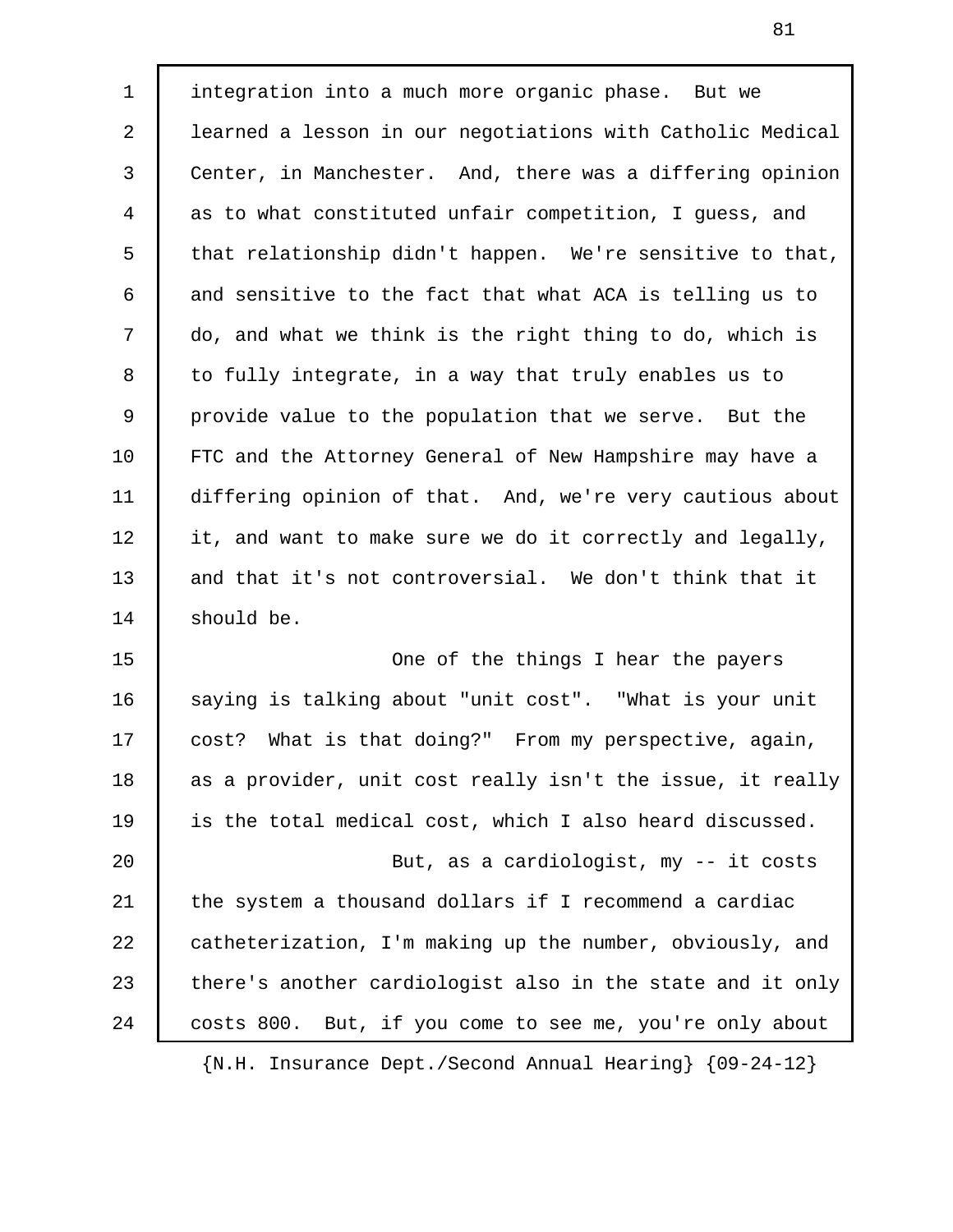1 10 percent likely to have that recommended, based on -- on 2 evidence based in the literature, quality care, but I'm 3 only going to recommend that test 10 percent of the time, 4 and the other cardiologist is recommending it 80 percent 5 of the time. I'm making this up to make a point. The 6 total medical cost that that provider is giving is much 7 higher. But, really, what's being measured now is unit 8 cost. So, it's not entirely accurate and difficult for 9 patients to make the right decision, because they don't 10 have that number. And, we all need to work more towards 11 that. That's clearly the metric for population health 12 | management. 13 **The Communist Contract State Extent** is your cost and quality 14 information available?" It is available on the Internet, 15 but, again, it's pretty much cost per unit, it is not 16 | total medical expense. And, if you look at the Dartmouth 17 Atlas, you'll see we're very low utilizers, and always 18 have been. It's part of our culture. But that's not 19 | really, it's measurable, but it's not reportable right 20 now. 21 **Now is the cost of health care** 22 | impacting the providers' or hospitals' ability to provide 23 care?" It's definitely affecting us. And, it's not just 24 the cost to us of actually providing care, but it's {N.H. Insurance Dept./Second Annual Hearing} {09-24-12}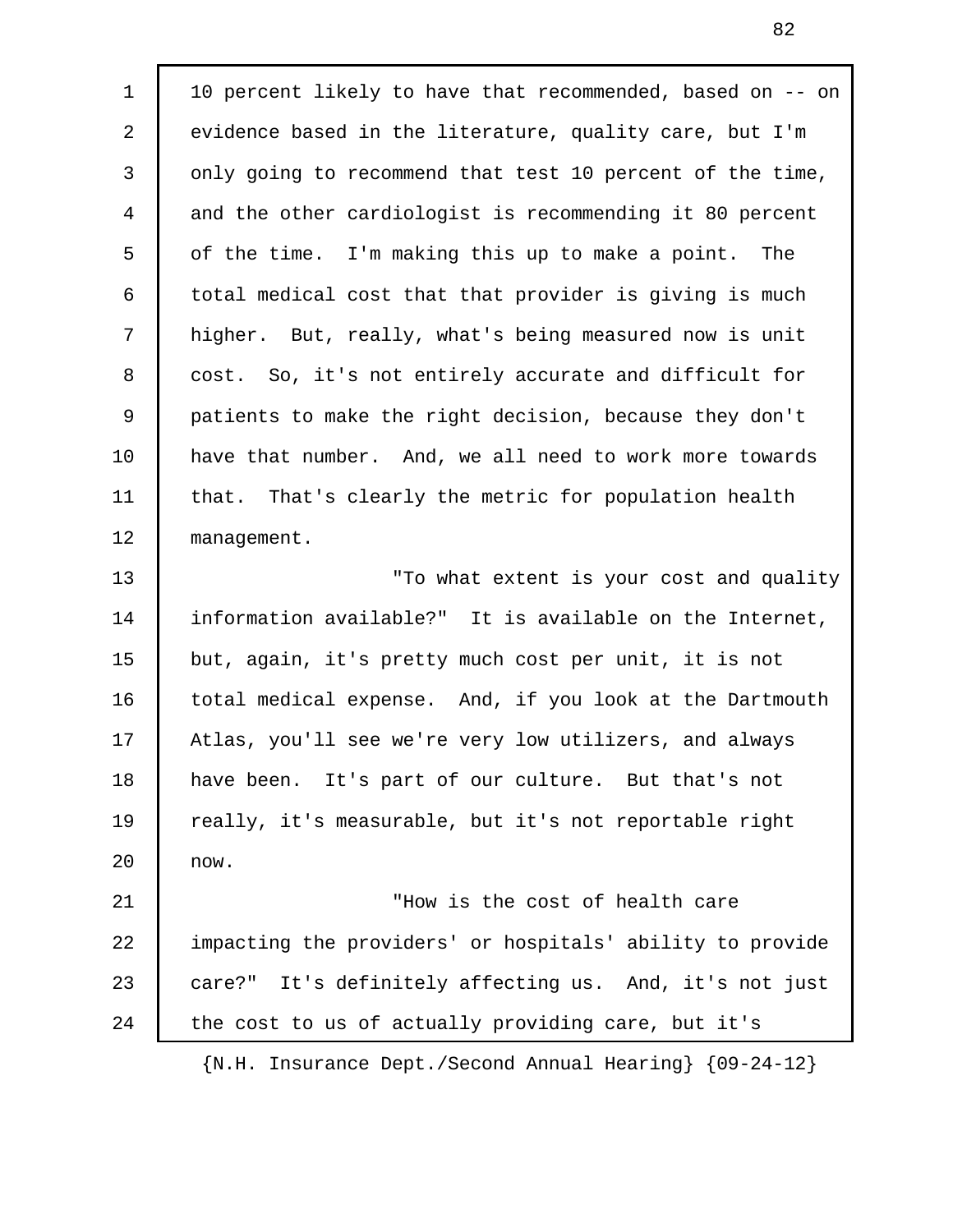1 | reimbursement issues as well. We're all struggling in 2 this difficult time. We intend to survive. And, we 3 intend to continuously improve the quality, and reduce the 4 cost of the care we're providing this population. That's 5 in our mission, that's what our intent is. 6 The final question is, "Are there 7 provider contracting strategies in place or being proposed 8 by carriers that are in conflict with strategies being 9 proposed by your represented organizations?" I'm not in 10 our contracting group. I can't really answer that. I 11 think that there are some points of friction or tension 12 | that we have to discuss. For example, we believe, in 13 order to do this right, and you all know you need large 14 numbers of covered lives to be able to do this, we believe 15 that the provider should be controlling the care 16 management, the care coordination. Historically, I 17 believe the plans have actually wanted to do that and have 18 done that. But I don't think Anthem wants to pay for the 19 care management of a Cigna patient, and vice versa. We 20 need to be able to pool our resources to see to it that we 21 should be blinded to who the insurer is. We have to pay 22 attention to our patients. And, we can do that if we have 23 that resource. But it's very difficult for us to manage 24 | if the resource doesn't belong to us.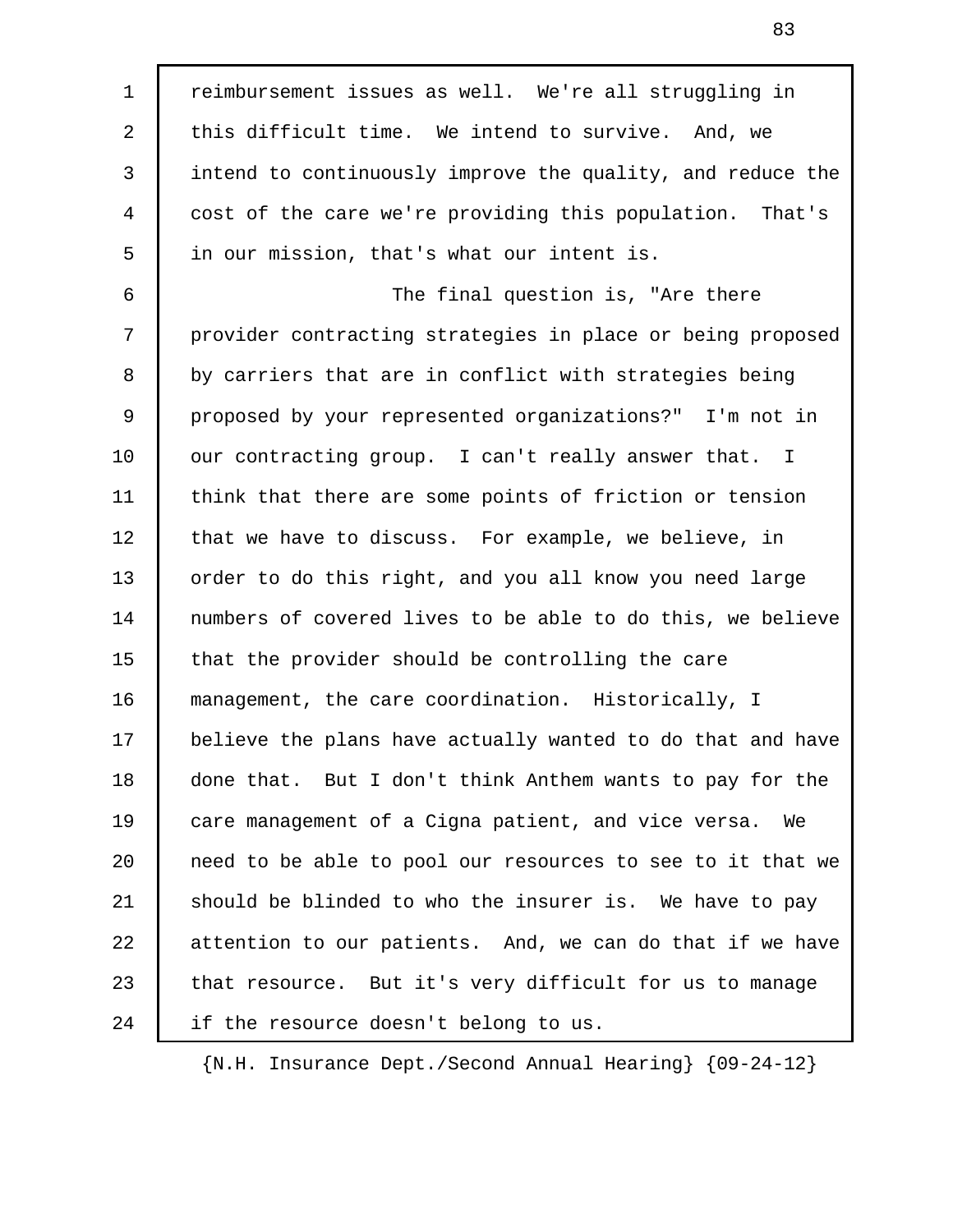1 | I'll stop there. And, I'm happy to 2 answer any questions. 3 CMSR. SEVIGNY: Thank you very much, 4 Doctor. Do I have any questions from staff? 5 MR. BRANNEN: Yes. Can you -- I mean, 6 you addressed some of the issues with mixed incentives or 7 mixed payers, and gave some good examples. Can you talk 8 about anything that would represent a tipping point? I 9 mean, is it as simple as having most of your patients 10 enrolled under a particular model? Is it some other sort 11 | of motivating factor? And, how far away from that tipping 12 | point will you really change the way you're structured and 13 | practicing care? 14 DR. BUTTERLY: This may be a somewhat 15 | naive answer, and I apologize if it is. But we've already 16 met -- reached that. Our providers are essentially 17 blinded to who the insurer is. I mean, I'm going to know, 18 if somebody is over 65 years of age, they're Medicare. If 19 they're under 65, I don't know who their insurer is. I 20 don't see it when I see the patient, and I don't practice 21 accordingly. I can't. I couldn't possibly do that. 22 The one way that really hurts is on 23 formulary. And, am I prescribing a medication that is on 24 | that particular patient's formulary? That hurts the {N.H. Insurance Dept./Second Annual Hearing} {09-24-12}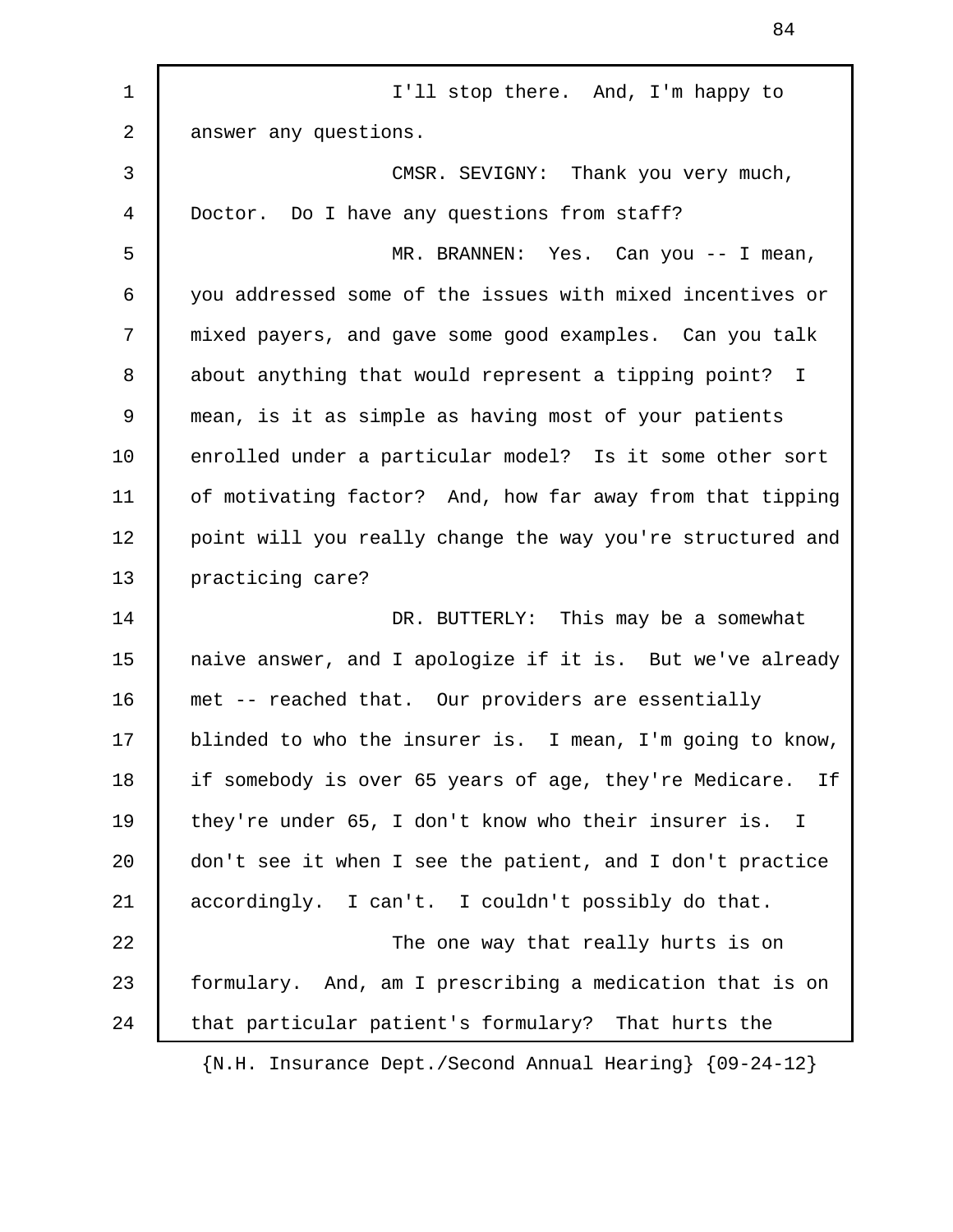1 patient and it hurts us, because I may not being doing 2 that, but it's very hard for me to know it. The 3 electronic records that we have, and we have Epic now, and 4 it's a very popular one and a very big one, but that's not 5 immediately put in front of my face. "Here" -- if I 6 prescribe a statin, "here's the statin that this patient 7 should be taking." 8 So, we have work to do. And, we need 9 the time to transition. And, we need the opportunity to 10 share in that cost savings, so we can take those dollars 11 and put it back into our systems to see to it that we 12 eventually can get to a global budget. 13 **Did that answer your question?** 14 MR. BRANNEN: Well, I guess going back 15 to your canoe example, where you set one foot in each 16 canoe, are you suggesting that you've already made the 17 | leap to single canoes, and you've abandoned the other one? 18 Or are you still standing there with two feet, one in each 19 canoe? 20 DR. BUTTERLY: Yes. We're still with 21 two feet, just like everybody else is. But what -- how 22 our providers are practicing on the one hand, and how our 23 | operations are being run are somewhat different. So, as a 24 provider, I'm not looking -- you know, I'm on a salary, as {N.H. Insurance Dept./Second Annual Hearing} {09-24-12}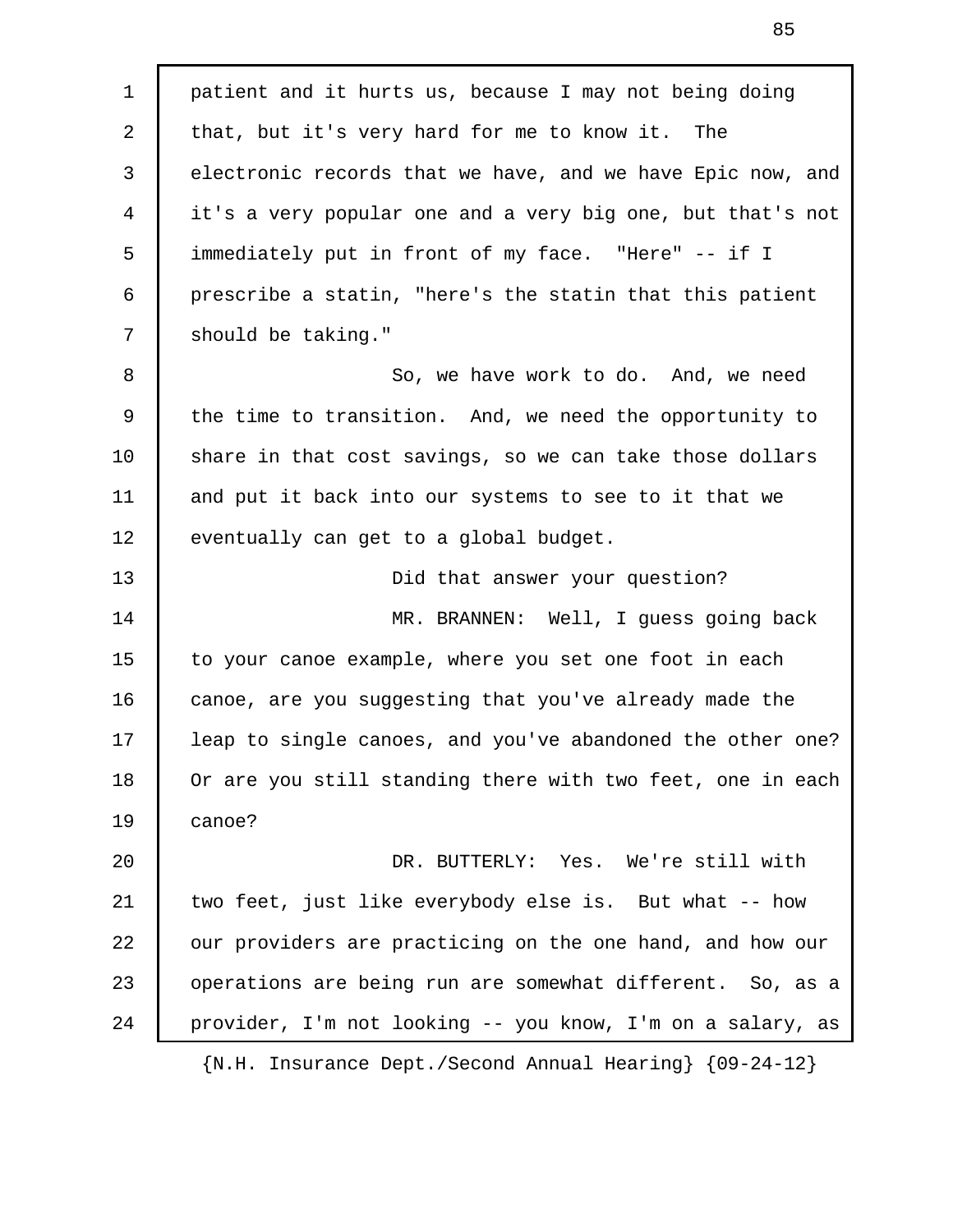1 all of our providers are. I'm not saying, "well, I'm 2 incented one way or another to do a procedure or order an 3 imaging test." I'm there for the patient. And, that 4 really has always been true. 5 On the other hand, our administrators, 6 | our operations people have to pay attention to our 7 budgets. So, for example, we are either going to do what 8 we can to see to it that we've got patients who want to 9 come, that we're accepting referrals, that we're not 10 turning people away. And, we have a little difficulty 11 with access from that perspective. But, on the other 12 | hand, we have to control our costs. And, which we, 13 unfortunately, a year ago had to do with voluntary early 14 retirement and a small reduction in force. We have to pay 15 attention to our budget. We have a fiduciary 16 responsibility to our --17 (Court reporter interruption.) 18 DR. BUTTERLY: We have a fiduciary 19 responsibility to our trustees. We have to meet our 20 budget, we have to perform. Did that answer your 21 | question? 22 MR. BRANNEN: Thanks. 23 CMSR. SEVIGNY: Did I have other 24 questions from staff or consultants?